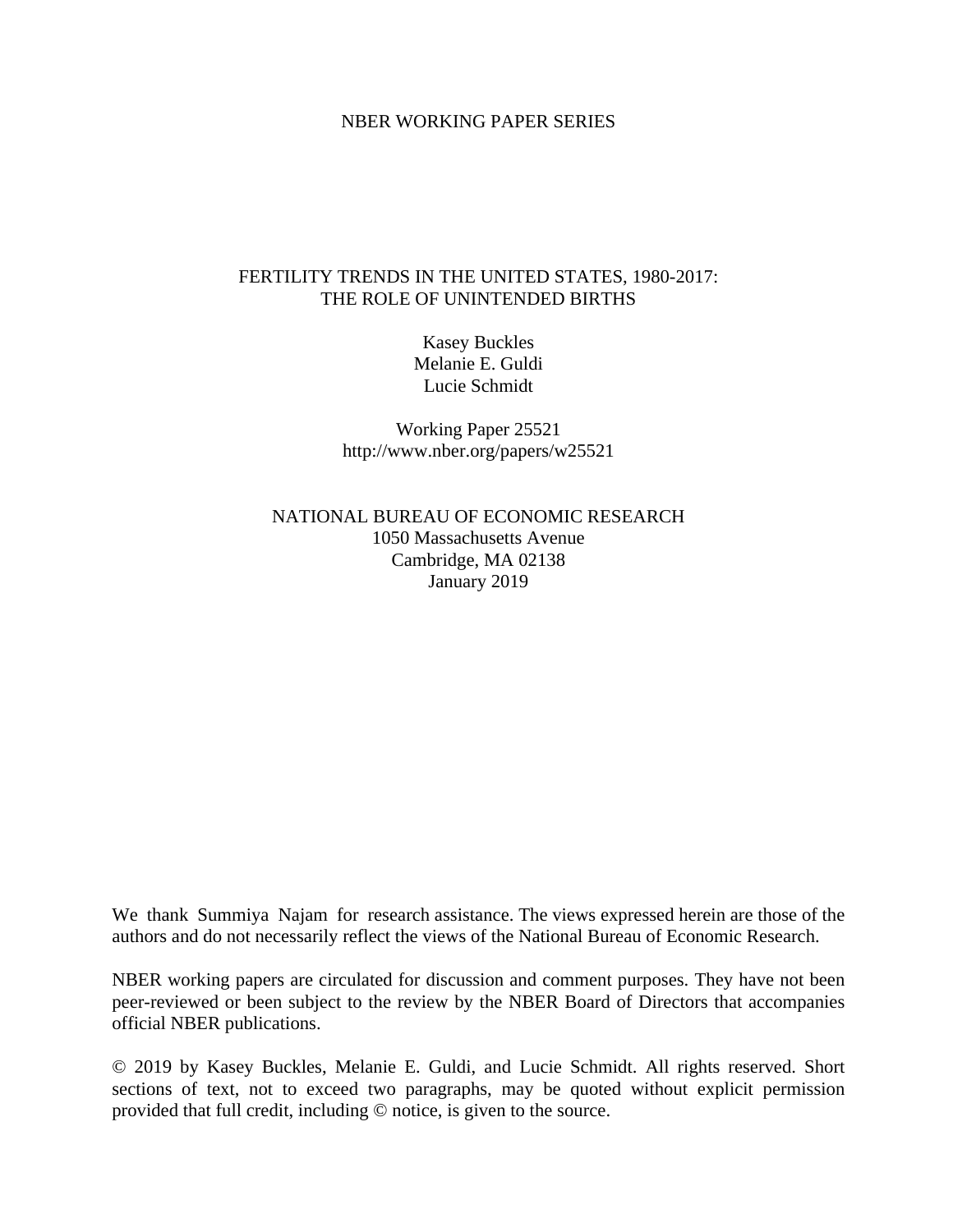Fertility Trends in the United States, 1980-2017: The Role of Unintended Births Kasey Buckles, Melanie E. Guldi, and Lucie Schmidt NBER Working Paper No. 25521 January 2019 JEL No. I1,J10,J11,J13

### **ABSTRACT**

After roughly 10 years of decline, the U.S. fertility rate reached a historic low in 2017. However, aggregate trends in fertility mask substantial heterogeneity across different demographic groups. Young women and unmarried women have seen the largest declines in fertility in recent years while women older than 30 and married women have actually experienced increases. In this paper, we explore the role of changes in unintended births in explaining fertility patterns in the U.S. from 1980 to 2017, with an emphasis on the fertility decline of the last decade. We begin by documenting heterogeneity in fertility trends across demographic groups, using data from the National Center for Health Statistics' Natality Detail Files. We then use data from the National Survey of Family Growth to describe trends in unintended births and to estimate a model that will identify the maternal characteristics that most strongly predict them. Finally, we use this model to predict the proportion of births in the Natality Detail Files that are unintended. We find that 35% of the decline in fertility between 2007 and 2016 can be explained by declines in births that were likely unintended, and that this is driven by drops in births to young women.

Kasey Buckles University of Notre Dame Department of Economics 3052 Jenkins-Nanovic Halls Notre Dame, IN 46556 and NBER kbuckles@nd.edu

Melanie E. Guldi Department of Economics University of Central Florida 4336 Scorpius Street Orlando, FL 32816-1400 mguldi@bus.ucf.edu

Lucie Schmidt Department of Economics Williams College 201 Schapiro Hall Williamstown, MA 01267 and NBER lschmidt@williams.edu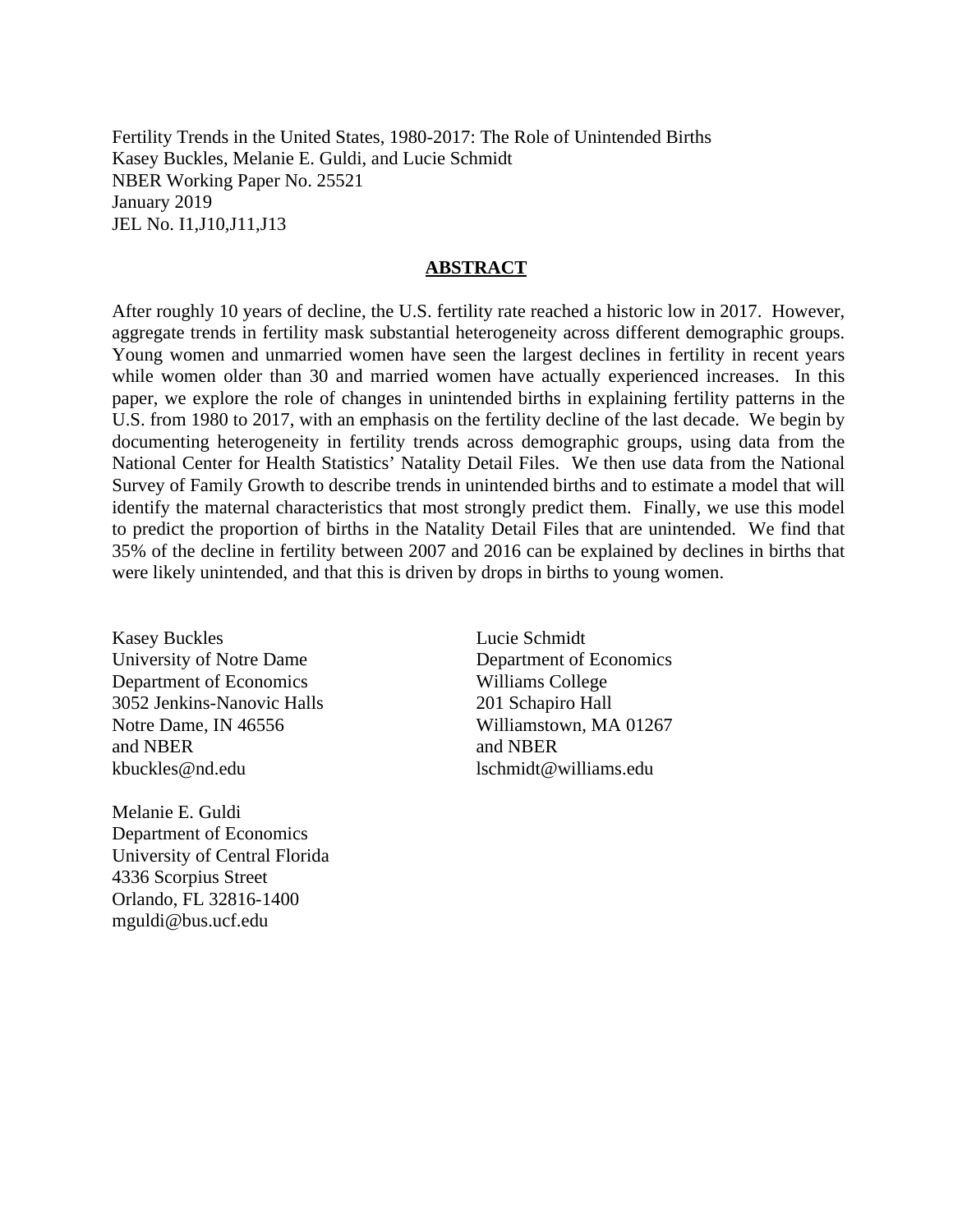### **I. Introduction**

 $\overline{a}$ 

Birth rates in the United States are at historic lows. The provisional general fertility rate for 2017 was less than half of what it was at the peak of the baby boom, and the total fertility rate remains well below replacement level (Hamilton et al. 20[1](#page-2-0)8).<sup>1</sup> These low fertility levels are the result of a dramatic decline in the last decade, as the birth rate has fallen thirteen percent since 2007 (see Figure 1). This trend has received significant attention in the popular press, with articles trying to understand both the underlying causes and the implications for policy and economic growth (Belluz 2018; The Economist 2018; Howard 2019; Miller 2018;). However, aggregate trends in fertility mask substantial heterogeneity across different demographic groups. For example, the decline in birth rates since 2007 was driven by women under age thirty; for women over thirty, birth rates actually increased over this period. Looking back further, birth rates for women over thirty have been steadily increasing since at least 1980, while the rate for younger women (and especially teens) peaked in the early 1990s. Trends in birth rates also differ by marital status; from 1980 to the mid-2000s, rates for married and unmarried women were converging as the nonmarital childbearing rate rose. Since then, the rate for unmarried women has started to decline, while that for married women has increased.

Importantly, the groups that have seen the largest declines in fertility in recent years—young women and unmarried women—are the groups that have historically been most likely to have *unintended* births. Definitions of intendedness vary, but generally a birth is considered to be unintended if either the pregnancy was unwanted or it occurred earlier than the mother would have liked. Research using the National Survey of Family Growth (NSFG) shows that the share of

<span id="page-2-0"></span><sup>&</sup>lt;sup>1</sup> The birth rate (or general fertility rate) in 2017 was 60.2 births per 1,000 women age 15 to 44. The total fertility rate, which measures "the number of births that a hypothetical group of 1,000 women would have over their lifetimes, based on the age-specific birth rates in a given year," was 1764.5 (Hamilton et al. 2018). Replacement-level total fertility is 2,100.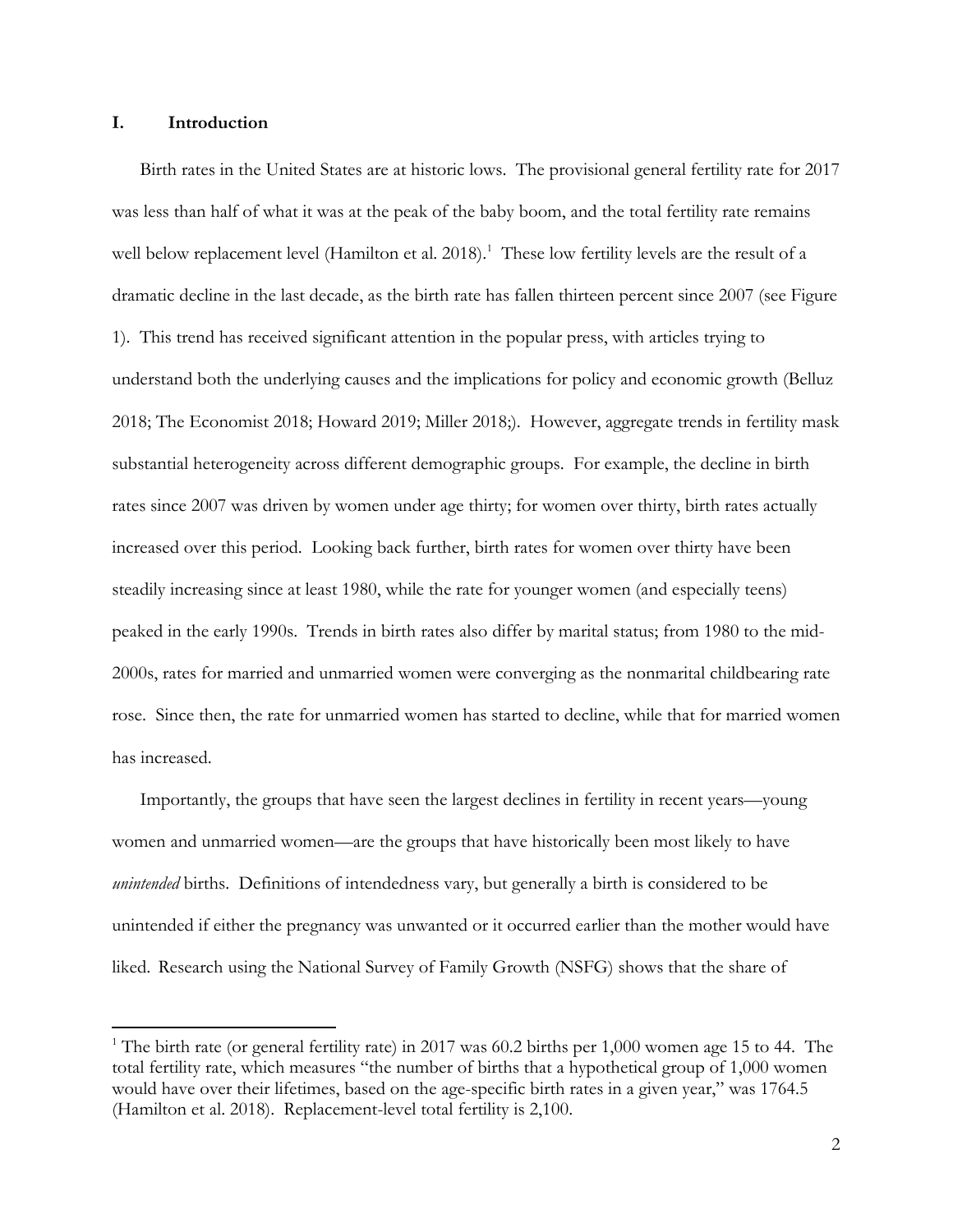pregnancies that were unintended was relatively constant over the 1980s and 1990s (Mosher et al. 2012), increased between 2001 and 2008 (Finer & Zolna 2011, 2014), and then decreased dramatically between 2008-2011 (Finer & Zolna 2016). However, one challenge in this literature is that the data sets that have measures of intendedness have relatively small sample sizes. Furthermore, the NSFG does not survey women every year prior to 2006, making it difficult to create consistent trends over time.<sup>[2](#page-3-0)</sup>

A better understanding of how unintended births are changing over time could have significant policy implications. Unintended pregnancies are associated with lower levels of prenatal care (Kost and Lindberg 2015), and births from unintended pregnancies are more likely to have low birth weight (< 2500 grams) and to experience costly complications (Kost & Lindberg 2015; Mohllajee et al. 2007). Over two-thirds of unintended births in 2010 were paid for by public insurance programs, costing the government over \$21 billion in that year (Sonfield & Kost 2015). Unwanted and mistimed births are also associated with worse child health and development outcomes (Hummer et al. 2004; Lin et al. 2018).<sup>[3](#page-3-1)</sup> So, while a falling fertility rate presents challenges for (for example) the solvency of public pension programs, there may be cost savings if the decline is coming from unintended births.<sup>[4](#page-3-2)</sup> Policy makers who are concerned about fertility declines may therefore want to focus on strategies for increasing *intended* births.

 $\overline{a}$ 

<span id="page-3-0"></span><sup>&</sup>lt;sup>2</sup> Other data sets that include these measures, including the Pregnancy Risk Assessment Monitoring System (PRAMS) and the Panel Study of Income Dynamics (PSID) have similar issues. See Section III for a more detailed discussion of definitions and measures of unintended births.

<span id="page-3-1"></span><sup>&</sup>lt;sup>3</sup> Establishing a causal relationship between wantedness and later outcomes is difficult due to the potential for omitted variables bias. Adding controls for parental characteristics typically attenuates the estimated correlation coefficient but a significant relationship often remains (Hummer et al. 2004).

<span id="page-3-2"></span> $4$  As fertility drops, there will be fewer working age individuals to support the elder (age 65+) dependent population, which leads to quicker depletion of the Social Security Trust Fund. Nearly all of the expected increase in Social Security program costs from 2010 to 2030 is projected to be due to the increasing aged dependency ratio (Goss 2010). The recent fertility declines will likely put further strain on the system.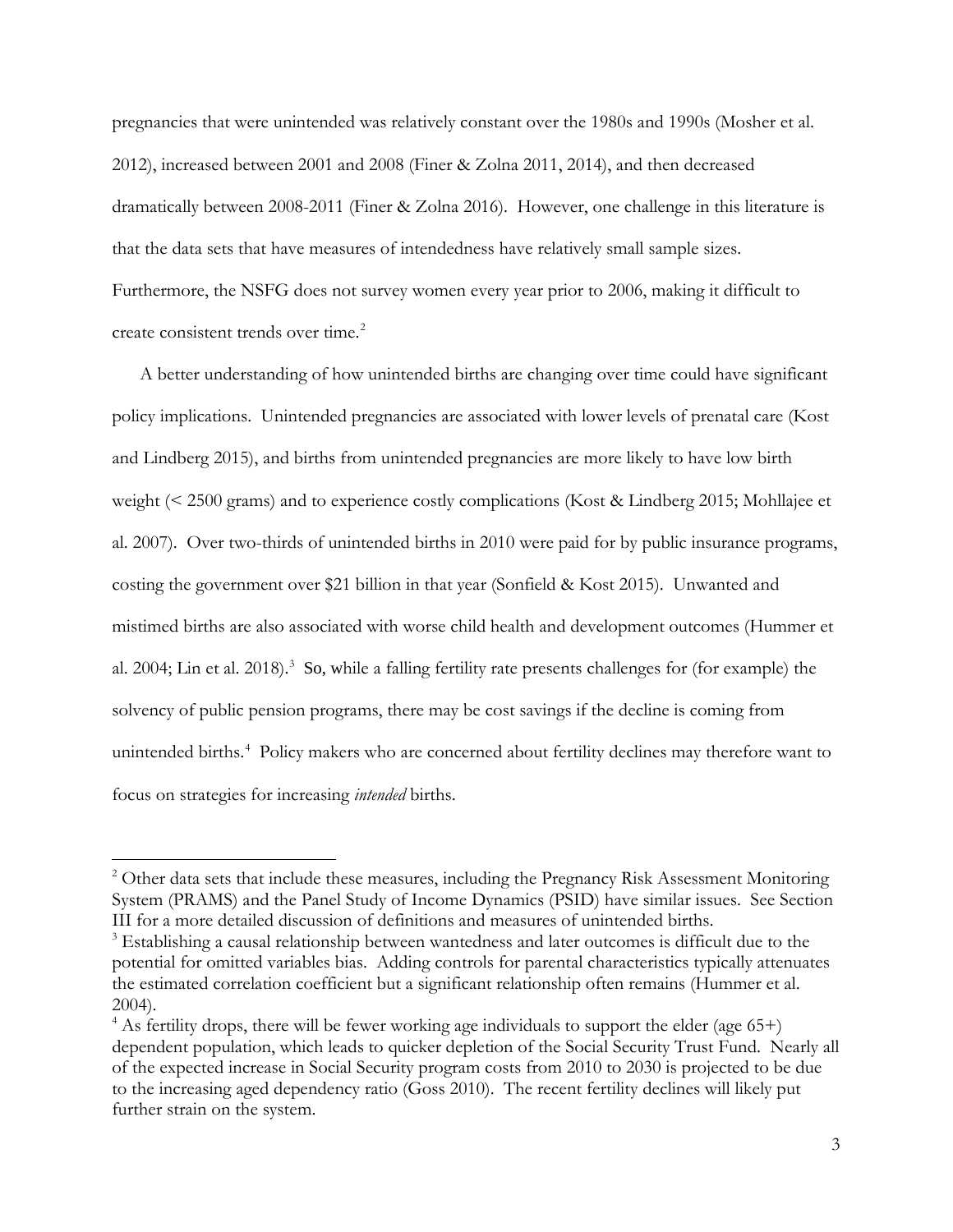In this paper, we explore the role of changes in unintended births in explaining fertility patterns in the U.S. from 1980 to 2017, with an emphasis on the fertility decline of the last ten years. To do this, we begin by documenting heterogeneity in fertility trends across demographic groups, using data from the National Center for Health Statistics' (NCHS) Natality Detail Files.<sup>[5](#page-4-0)</sup> We then use data from the NSFG to describe trends in unintended births and to estimate a model that will identify the maternal characteristics that most strongly predict them. Finally, we use this model to predict the proportion of births in the Natality Detail Files that are unintended. This allows us to create trends in likely unintended births using a measure that is consistent over time, and to determine how changes in the predicted proportion of births that are unintended are related to changes in the underlying characteristics of new mothers.

We contribute to the literatures on fertility trends and unintended births in three ways. First, the method we develop allows us to determine the proportion of the roughly four million births in the Natality Detail Files that are unintended each year that is consistent over time. This addresses several challenges with using the NSFG and similar data sets for this purpose. Furthermore, because many data sets do not contain information on intendedness, our method can be used by future researchers when studying intendedness using datasets without direct measures. Second, we show how changes in unintended births have contributed to fertility trends in the U.S. over the last several decades. Third, we show that changes over time in the proportion of births that are likely unintended are largely due to changes in which women are giving birth, and isolate the effect of specific demographic changes on unintended births over time. We find that 35% of the fertility decline of the last ten years can be explained by fewer births to women whose births were likely to

 $\overline{a}$ 

<span id="page-4-0"></span><sup>&</sup>lt;sup>5</sup> The Natality Detail Files provide information obtained from each birth certificate issued in the United States. States provide their birth certificate data to the NCHS, which compiles the data. There is some variation across states and over time in the information that is available from the birth certificates; we discuss this below where it is relevant.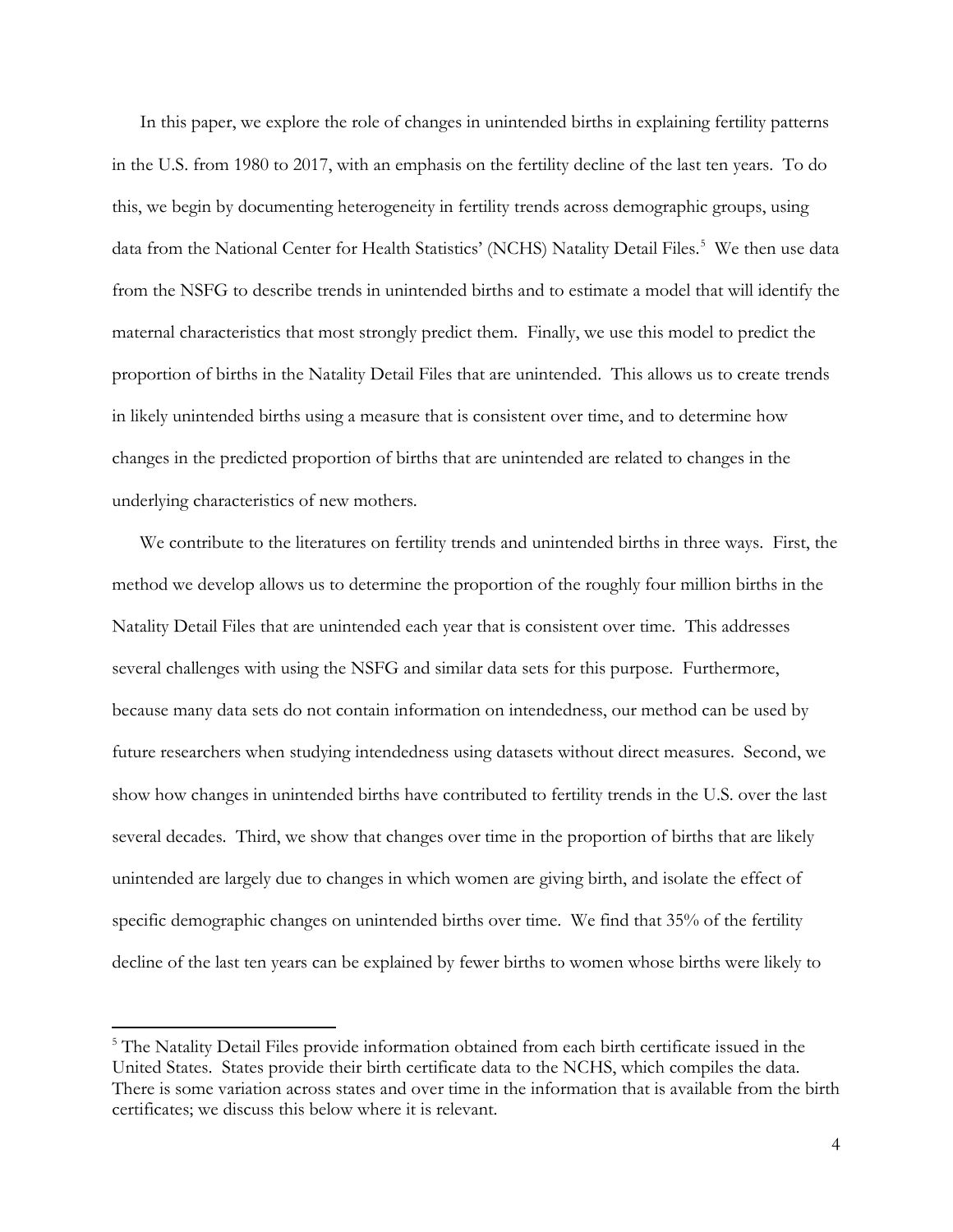be unintended, and specifically by declines in births to young women. The downward trend in births over the last decade of economic recovery has puzzled demographers, and our findings show that understanding the changes driving the declines in unintended births over the period could be a key part of solving this puzzle.

## **II. Trends in Fertility**

 $\overline{a}$ 

Between 1900 and 2017, the U.S. general fertility rate fell by more than half (130 to 60.2 births per 1000 women aged 15 to 44). This decline has been non-monotonic; the rate fell to 76.3 in 1933 before rising to 122.9 in 1957 during the peak of the baby boom. An extensive literature explores the root causes of the baby boom and subsequent bust (see Bailey, et al. 2014, and Bailey & Hershbein 2018 for reviews). In short, the causes can be split into changes in demand (due to changes in preferences or income) and changes in supply (due to the development of reproductive technologies or changes in access to these technologies). Literature examining the post-1960 decline has suggested that the birth control pill (approved by the FDA for use as a contraceptive in 1960) and legal access to abortion (beginning in 1969) are key drivers of the post-1960 decline in births (Bailey 2006; Bailey 2010; Bailey et al. 2013 a,b; Goldin and Katz 2002; Guldi 2008; Myers 2017). The Vietnam War also played a role in declining birth rates over the 1960s (Bitler & Schmidt 2011). Since the early 1970s, the decline has been smoother and comparatively flat (Bailey et al. 2014). However, as we demonstrate in Figure 1, the period since 1980 continues to exhibit a fair degree of volatility and contains two local peaks: 1990 and 2007. [6](#page-5-0) The post-2007 decline produced a general fertility rate that is at its lowest level in all of recorded U.S. history.

<span id="page-5-0"></span><sup>6</sup> In Figures 1 and 2, we calculate birth rates as the number of births per 1,000 women in the indicated age group. The numerators are from the Natality Detail Files, and the age- and sexspecific population counts used in the denominators are taken from the National Cancer Institute's Surveillance, Epidemiology, and End Results Program (SEER). The SEER population counts are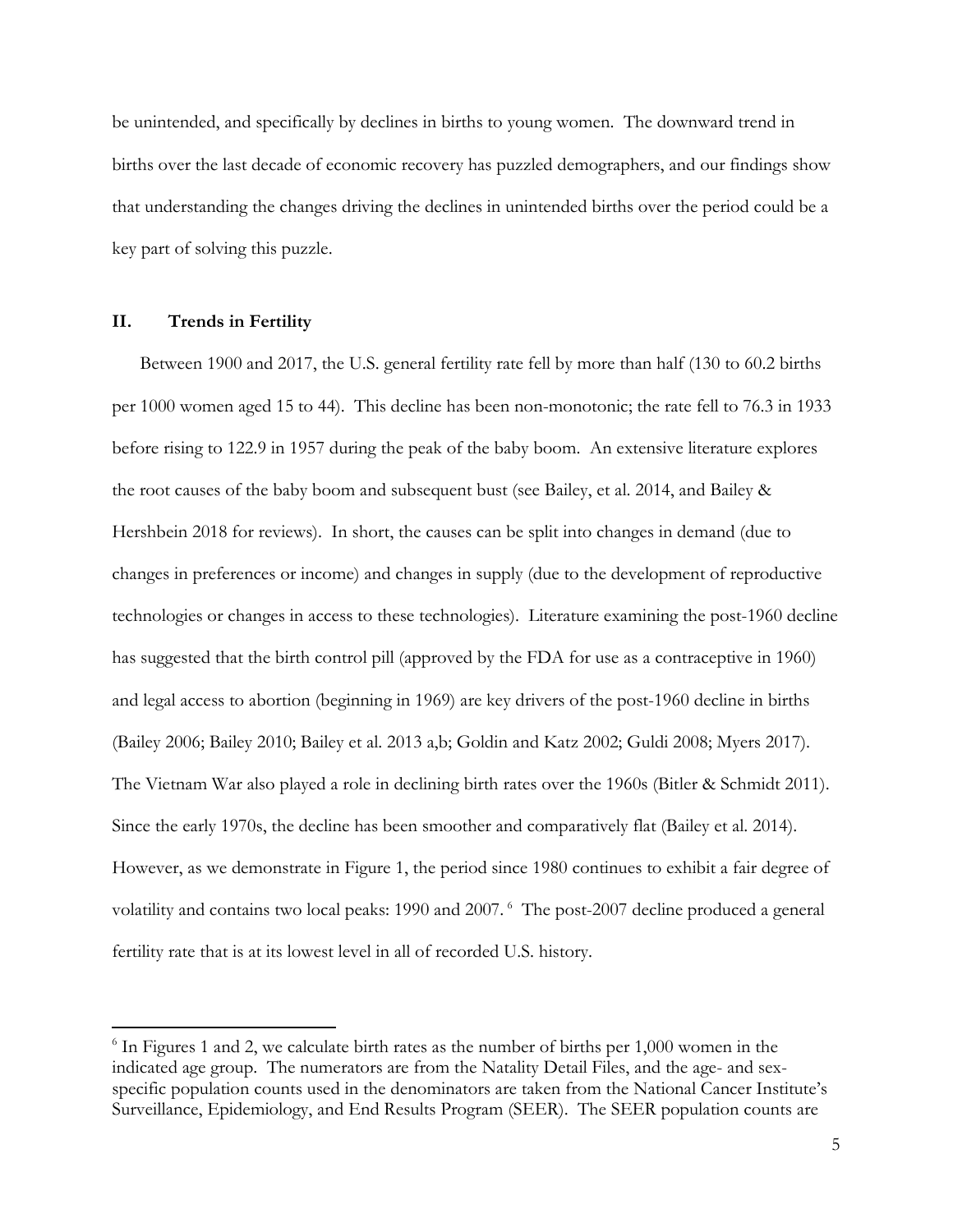As we discussed in the introduction, these aggregate trends in fertility conceal big differences in how fertility is changing for women with different characteristics. An important example is age. There has been a widely-documented decline in the birth rate for teenagers in the U.S. since the early 1990s, which has been attributed to a variety of supply and demand factors including but not limited to: more affordable contraception via Medicaid (Kearney & Levine 2009, 2015a) or access to more reliable long-acting and reversible methods of contraception like IUDs (Lindo & Packham 2017); changes in income inequality, with areas with lower income inequality experiencing lower levels of teen births (Kearney & Levine 2014); and the effect of new media (targeted television programming, social media, and the Internet) on teen fertility choices (Guldi & Herbst 2017; Kearney & Levine 2015b; Trudeau 2016). $^7$  $^7$ 

The decline in the fertility of younger women is evident in Figure 2, which reports birth rates by five-year age groups from 1980 to 2017. The teen birth rate fell from a peak of around 62 births per 1,000 women age 15 to 19 in 1991, to around 19 in 2017, for a remarkable 69 percent decline. The birth rate for women 20 to 24 also declined over this same period, with the decline accelerating in 2008. While this group had the highest birth rate in 1980, it now has a rate that is below that for women 25 to 29 and even 30 to 34. Conversely, birth rates for women over 30 have increased steadily since 1980, aided by a delayed age at first marriage and first birth and infertility treatments that have facilitated births at later ages (Buckles 2007; Matthews & Hamilton 2009, 2016; Schmidt 2007; U.S. Census Bureau 2018). For the first time in US history, the age group with the highest birth rate in 2016 was women 30 to 34.

 $\overline{a}$ 

not yet available for 2017, so for that year we use birth rates from the NCHS provisional births data for 2017 (Hamilton et al. 2018).

<span id="page-6-0"></span><sup>7</sup> While the literature primarily examines the effects of these factors on teen birth rates, many of them may also have affected fertility choices of older women. For example, Kearney and Levine (2009) show that the likelihood of birth declines for both teens and older women when access to publicly funded contraception increases.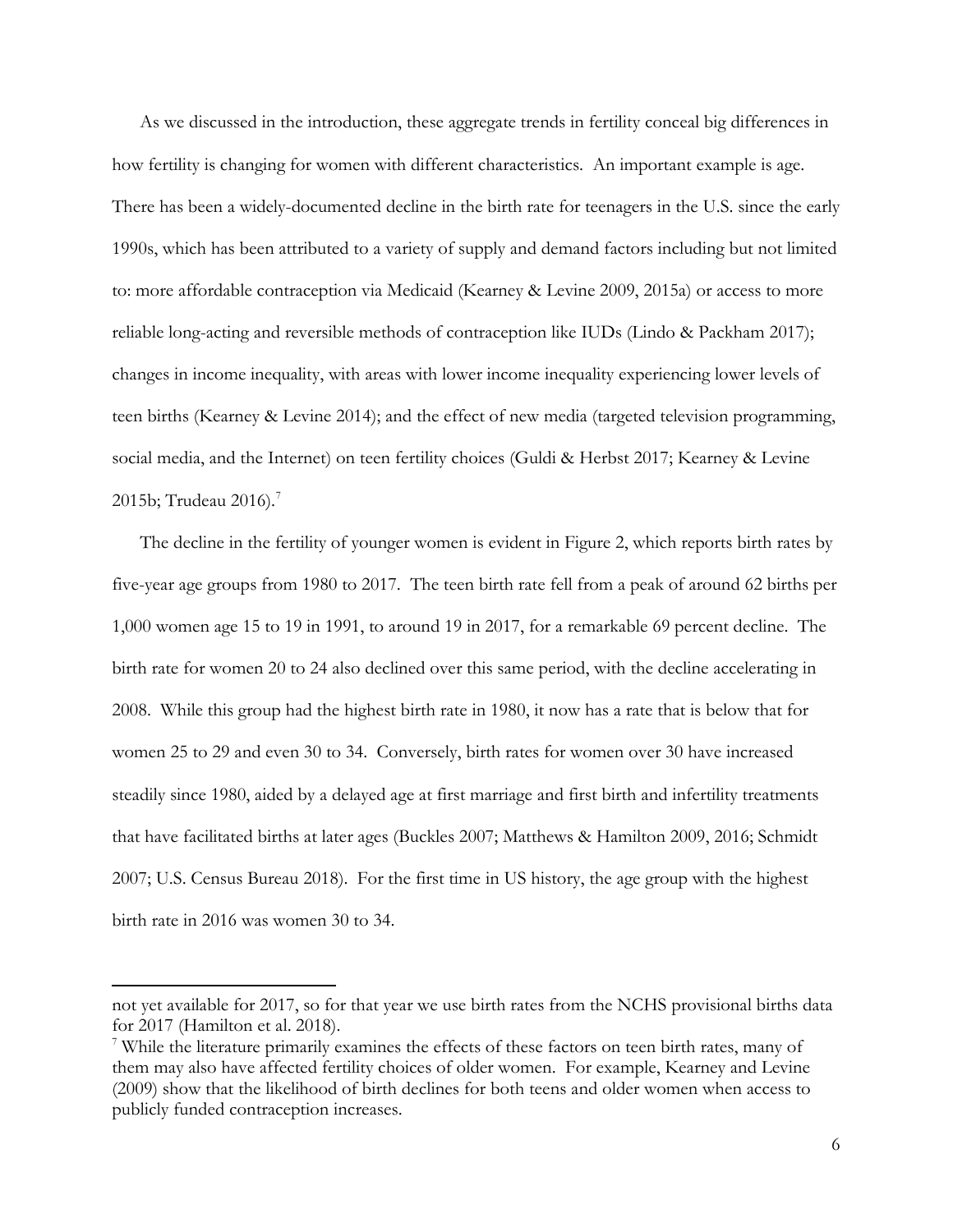There have also been significant changes in the marital status of women giving birth over this period. Figure 3 shows the birth rate for married and unmarried women from 1980 to 2016, where we use population estimates by marital status from the Current Population Survey Annual Social and Economic Supplement (CPS-ASEC) in the denominator.<sup>[8](#page-7-0)</sup> The birth rate for married women fell throughout the 1980s and early 1990s, while that for unmarried women rose, so that by 1994 approximately one-third of births were to an unmarried mother (see also Curtin et al. 2014). The nonmarital rate stabilized for a few years after that, but began to increase again in the mid-2000s, reaching a peak in 2007. Since then, the nonmarital rate has declined, while births to married women have actually increased. The decline in fertility over the last decade is therefore not driven by a decline among married women.

We show the combined effect of changes in mothers' age and marital status in Figure 4. Here, rather than showing trends by the infant's year of birth, we present results by the mother's birth year in order to show how nonmarital childbearing at different ages varies by cohort. Each line in the figure shows the average number of unmarried births that women in each birth cohort had by the indicated age. To construct the data points, we first calculate the mother's birth year by subtracting the mother's age at birth from the infant's year of birth.<sup>[9](#page-7-1)</sup> We then add the number of total nonmarital births to women born in that year before that age, and divide by the size of that year's birth cohort, taken from the SEER single-year-of-age and gender population counts for the year the birth cohort turned 15. For example, women born in 1964 had 0.3 children out of wedlock by age 25, on average. This number was higher for subsequent cohorts, leveling off at around 0.8 for

l

<span id="page-7-0"></span><sup>&</sup>lt;sup>8</sup> We are not able to include 2017 in the figure because due to statutory restrictions, California no longer reports marital status in the birth certificate data it reports to the NCHS after 2016. About twelve percent of births in the U.S. are in California.

<span id="page-7-1"></span><sup>&</sup>lt;sup>9</sup> More precisely, mother's birth year is estimated as the infant's birth year minus the mother's age for July-December births (as most women giving birth in those months would already have had their birthday that year), and the infant's birth year minus the mother's age minus one for January-June births.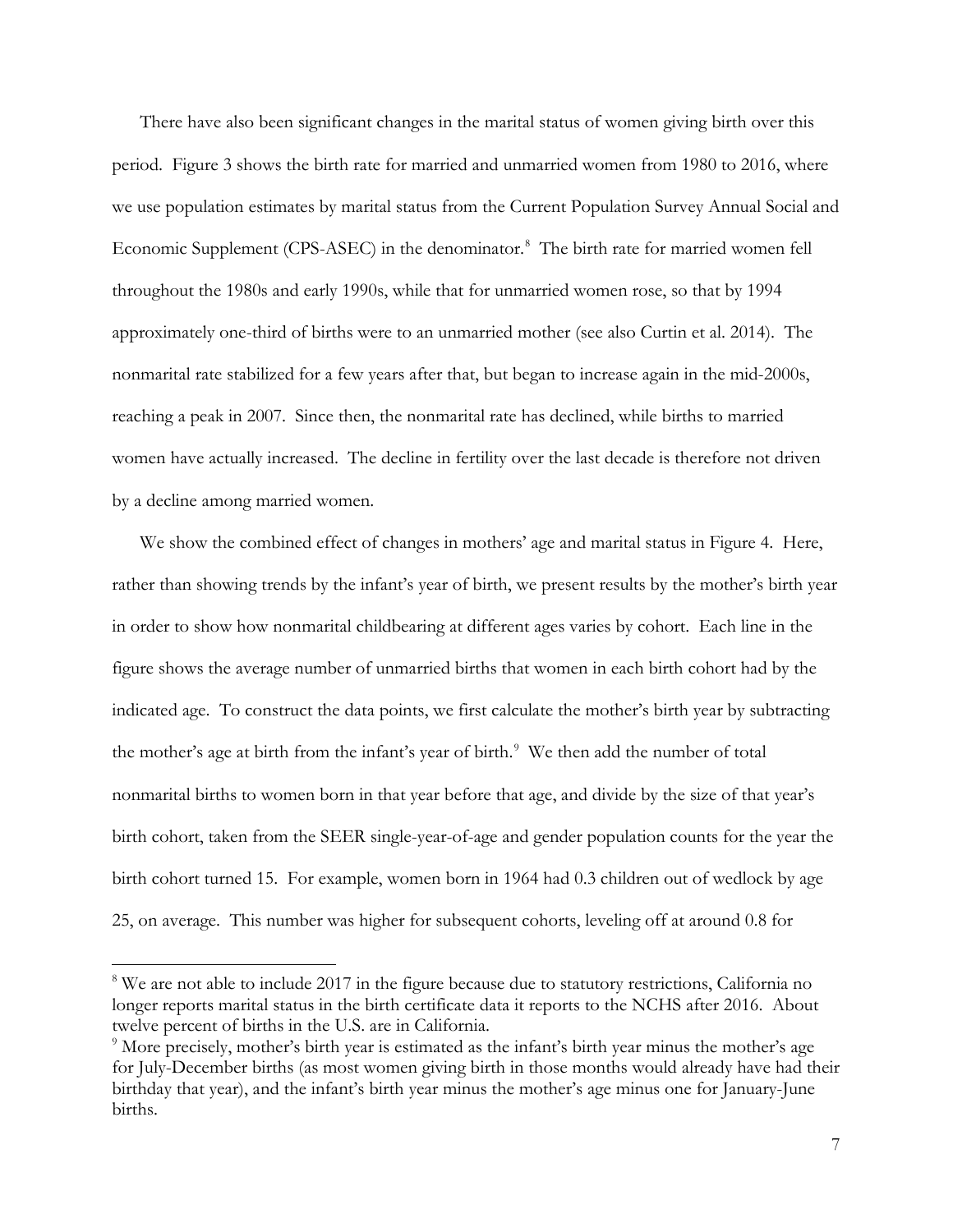women born in the late 1970s. Looking at the number born before age 45 gives a picture of nearcomplete fertility for a cohort, though this can only be calculated for cohorts born before 1974. Nevertheless, we see that the average number of children born outside of marriage rose between the 1965 and 1973 cohorts. The decline in nonmarital childbearing of the last few years is driven by more recent cohorts—those born in the late 1980s and early 1990s had fewer nonmarital births by age 25 than their predecessors. The 1976 birth cohort had the most out-of-wedlock teen births, with nearly one such birth per every five women. For the 1998 birth cohort (the most recent with completed teenage childbearing), that number is one per every 13.4.

We are not able to use the Natality Detail Files to produce consistent trends by mothers' education in the same way that we have done for age and marital status.<sup>[10](#page-8-0)</sup> However, research using other data sources has shown that there are also important differences in fertility trends by educational attainment. Average age at first birth is higher for high-education women and average completed fertility is higher for low-education women. Additionally, the difference between lowand high-education mothers' completed fertility is not stable over time, with the smallest difference occurring with the most recent cohorts, suggesting some convergence (Bailey et al. 2014).

Finally, we show trends in births by race, Hispanic ethnicity, and parity in Appendix Figure  $2<sup>11</sup>$ Relative to the trends for age and marital status, trends in race and parity are stable from 1980-2017, though the number of births to white women and nulliparous women has dropped since 2007. Hispanic ethnicity is not reported by all states in their birth certificate data prior to 1989, so we are

l

<span id="page-8-1"></span><span id="page-8-0"></span> $10$  Maternal education is not collected the same way for every state for every year in our sample and this leads to considerable measurement error. Furthermore, revisions to the standard birth certificate in 1989 and 2003 included changes in the education variable, leading to seaming issues. We did explore the role of education in Appendix Figure 1. The trends over the past ten years suggest decreases in births to women with the lowest levels of education and increases in births to more educated women, a pattern that is similar to the ones we see by age and marital status.  $11$  We show the number of births in each group rather than a group-specific birth rate in Appendix Figure 2 because the population used in the denominator is either not well-defined (in the case of parity) or is measured inconsistently over time (in the case of race and ethnicity).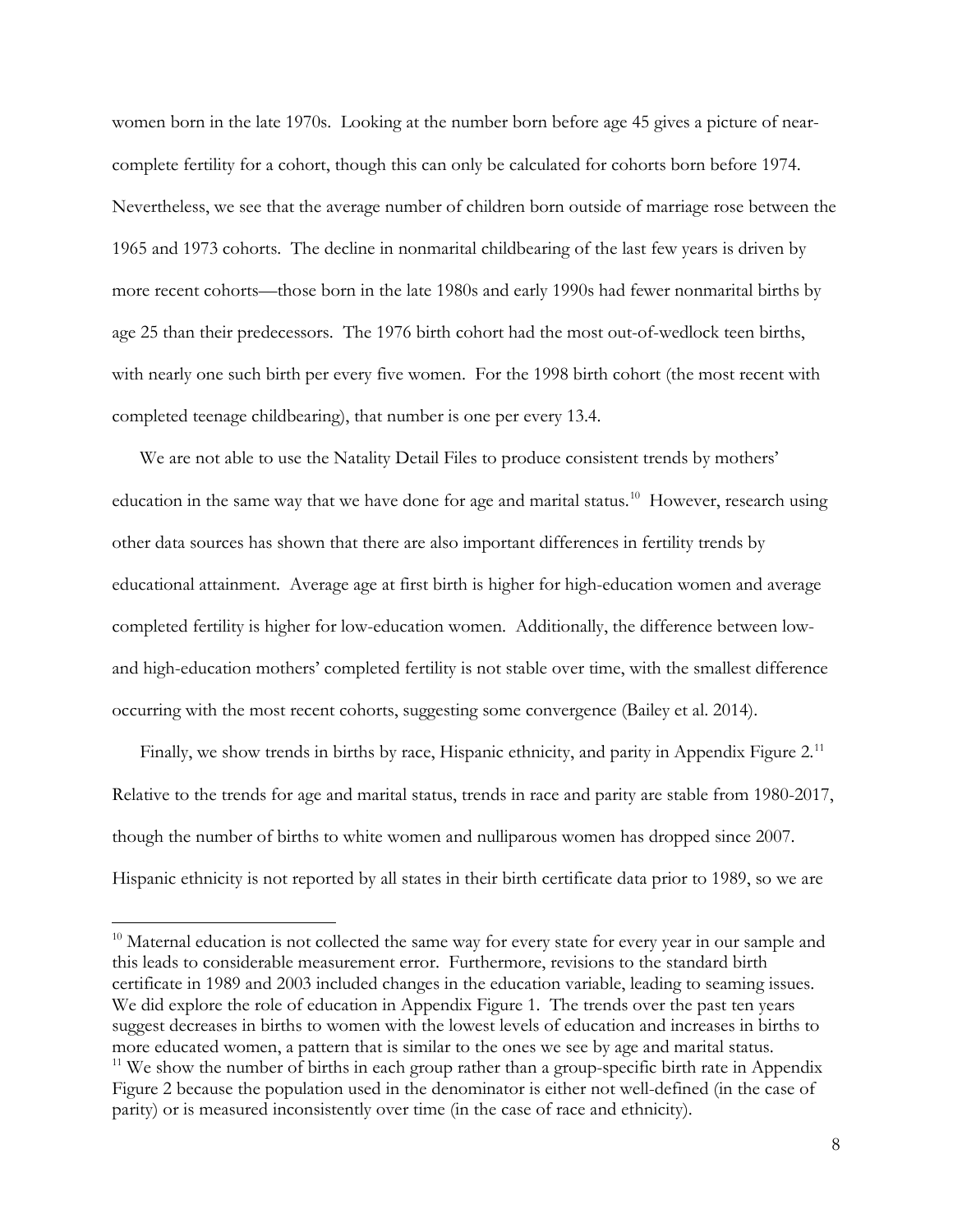only able to construct our combined race and ethnicity series from that point forward; for this period we see that the number of births to Hispanic women doubled between 1989 and 2007 but has declined since. We include these characteristics in our analysis of unintended births described in the next section, and discuss the role of births to Hispanic women in particular in the results section.

### **III. Unintended Births**

l

The fertility decline since 2007 in the U.S. is driven by births to young and unmarried women, suggesting a role for unintended births, as these women have historically been most likely to experience unintended pregnancies (Finer & Zolna 2014; Kost & Lindberg 2015). Indeed, Finer and Zolna (2016) identified a decrease in the unintended pregnancy rate between 2008 and 2011, driven by declines among young and poor women.<sup>12</sup> They report that this was the first "substantial" decline" since 1981. This decrease is also documented in Finer et al. (forthcoming), using the same data but a prospective instead of retrospective measure of unintended pregnancies.<sup>[13](#page-9-1)</sup>

We begin our investigation of the role of unintended births in explaining fertility trends by using the NSFG to construct a time series of the fraction of births that are unintended over time. Because our aim is to describe the role of pregnancy intention in explaining trends in *realized* births, our analysis is restricted to pregnancies that ended in a live birth. Measures of intendedness vary with the survey used, whether the focus is solely on pregnancy intention or also birth intention, and whether the measure incorporates information about the intended timing. Guzzo (2017a) use questions on pregnancy wantedness and timing from the NSFG to classify births as 1) unwanted (individual did not want any births or any additional births); 2) seriously mistimed (wanted but

<span id="page-9-0"></span> $12$  They define the unintended pregnancy rate as the number of unintended pregnancies per  $1,000$ women age 15 to 44. Data are from the NSFG.

<span id="page-9-1"></span><sup>&</sup>lt;sup>13</sup> Kost et al. (2018) present state-level estimates of unintended pregnancies from the 2014 PRAMS, but due to a change in the questions asked, they state that these measures are not comparable to estimates from earlier years.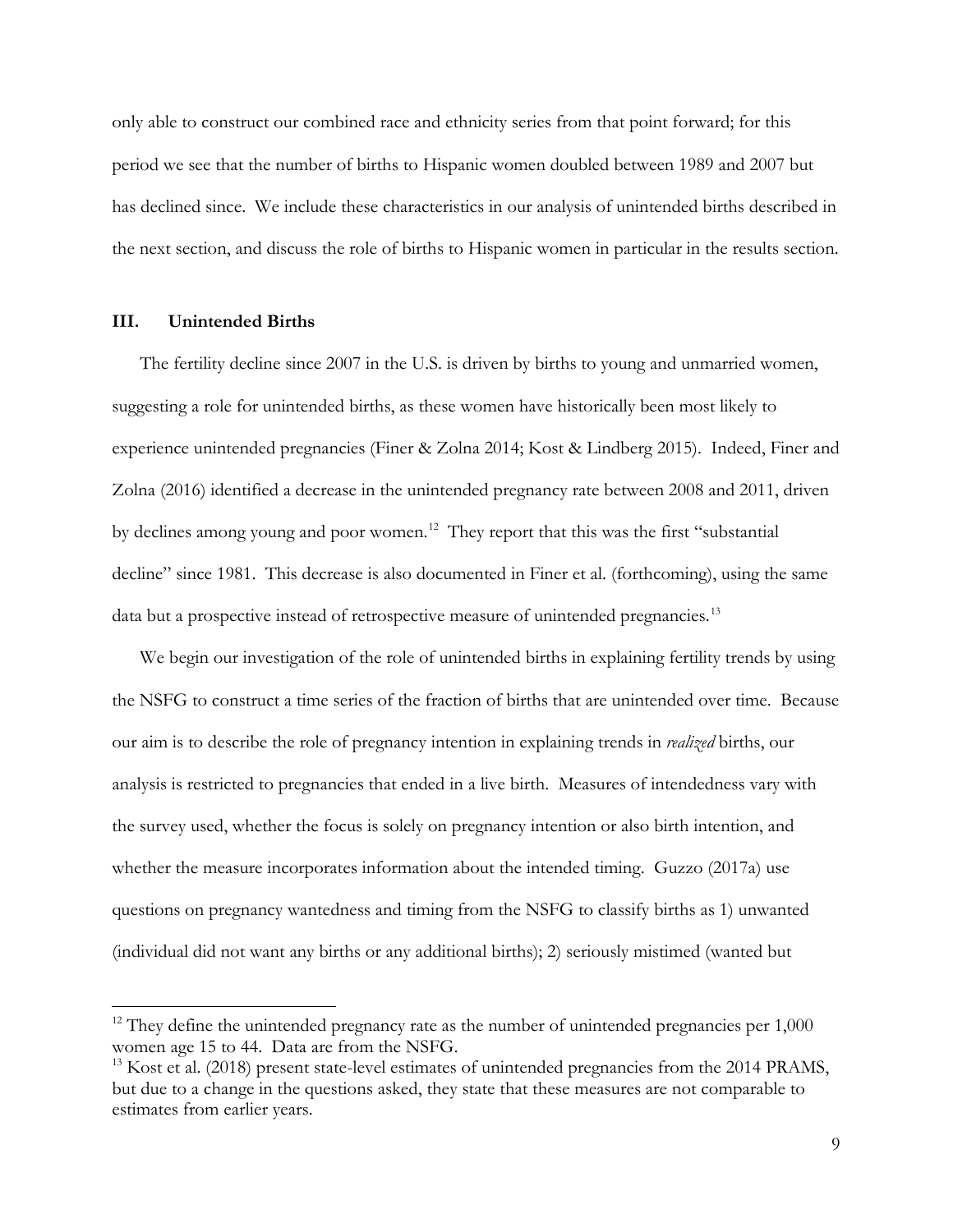occurring more than two years earlier than desired); 3) slightly mistimed (wanted but occurring less than two years earlier than desired); and 4) wanted and on-time. Guzzo et al. (2018) show that the two-year cutoff is a meaningful threshold for defining pregnancy intention. More recently, Guzzo et al. (2018) offer new ways to think about how fertility is classified as unintended using survey data and this research highlights that both short- and long- run factors are important to the individual when evaluating intendedness.

For our analysis, we construct a measure of unintended births that is similar in spirit to that used in Guzzo (2017a) that combines responses to two questions in the NSFG Pregnancy Files. The first asks women "if you had to rate how much you wanted or didn't want a pregnancy right before you got pregnant that time, how would you rate yourself?"<sup>[14](#page-10-0)</sup> Respondents are asked to use a 0 to 10 scale, where zero indicates that the woman wanted to avoid the pregnancy and 10 indicates that she wanted to get pregnant. We classify a birth as unintended if the response was below five. The NSFG also asks whether the birth occurred sooner than the woman intended, and if so, by how much. Following Guzzo et al. (2018), we further define a birth as unintended if the woman says that it was wanted but was too soon by two years or more. Using this definition, over 35 percent births in our sample in 2005-06 were unintended.<sup>[15,](#page-10-1)[16](#page-10-2)</sup> We combine the concepts of wantedness and timing into a single binary variable because we also plan to use this measure as the dependent variable in a linear probability model that predicts unintended births in the population.

l

<span id="page-10-0"></span><sup>&</sup>lt;sup>14</sup> Measures of wantedness have some well-known drawbacks. Rosenzweig and Wolpin (1993) find a great deal of ex post rationalization in self-reports of wantedness based on post-birth outcomes. Mosher et al. (2012) and Campbell and Mosher (2000) provide additional discussion of measurement issues.

<span id="page-10-1"></span> $15$  This is similar to the share of births reported by Mosher et al. (2012) as unintended. They use a slightly different sample constructed using the 2006-2010 NSFG and report that 37% of births are unintended.

<span id="page-10-2"></span><sup>&</sup>lt;sup>16</sup> All analysis uses the NSFG final weights to produce a sample that is more representative of the U.S. population.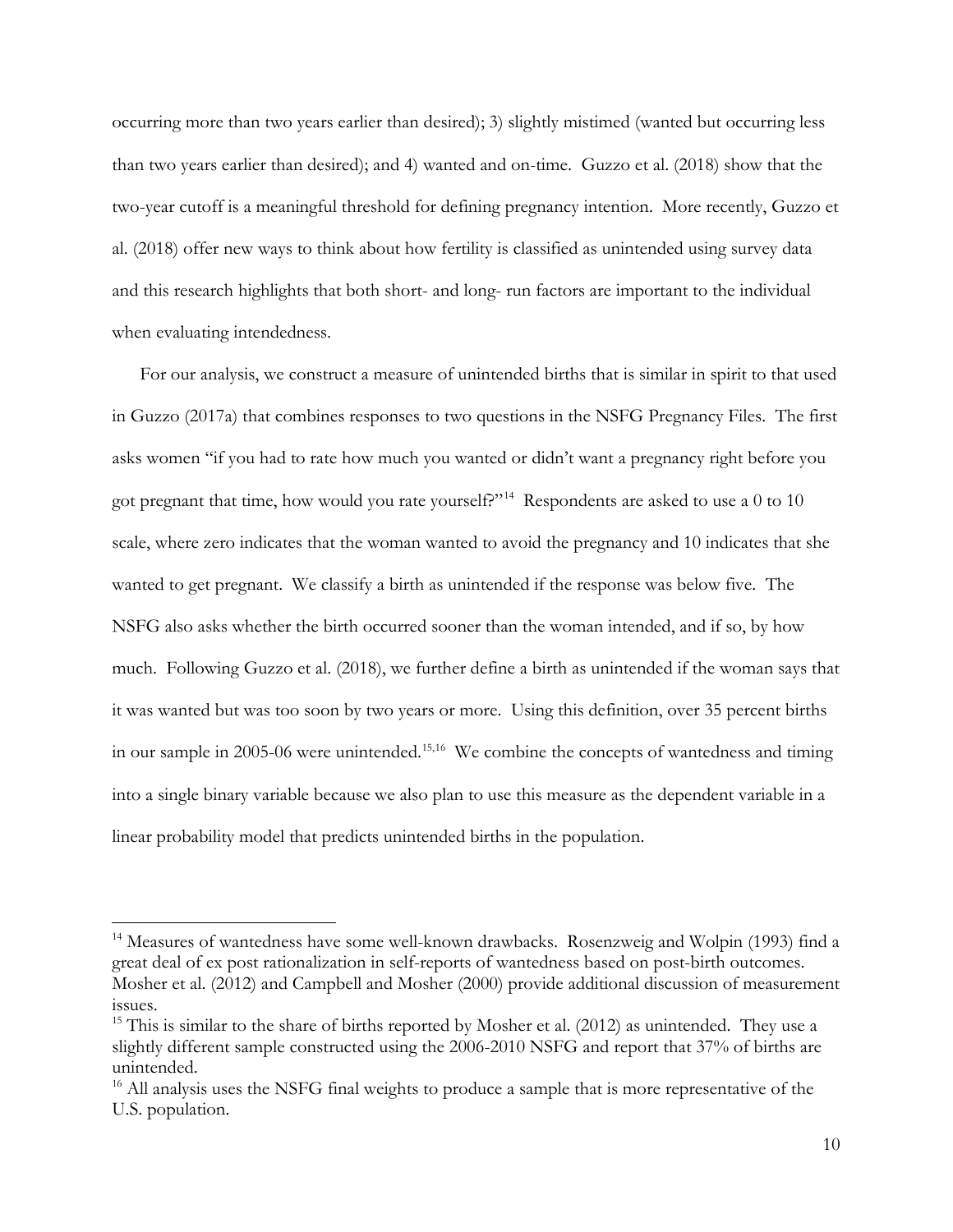The time trend for unintended births using this measure is shown in Figure 5. To construct the figure, we combine the data from the 2002, 2006-10, 2011-13, and 2013-15 NSFG cycles. In order to maintain a comparable age profile over time, we also restrict the sample to women who were age 15 to 42 at the time of the birth, and to births that occurred within three years of the survey date.<sup>[17](#page-11-0)</sup> This leaves us with a sample of nearly 8,000 births that occurred between 1999 and 2015. We then collapse the data into two-year bins by the year of birth (or three-year in the case of 2013-15).

Using this definition of intention (the solid line), it appears that unintended births peaked in 2005-06, when 35.6% of births were unintended. Since then, the fraction unintended has declined steadily, reaching 29.5% for 2013-15 births, for a 17 percent decline. Our data also show the decline that Finer and Zolna (2016) observe for unintended pregnancies between 2008 and 2011.

The other trend lines in Figure 5 show results for alternative measures of pregnancy intention. These measures use the NSFG questions asking respondents how happy they were to learn that they were pregnant, whether they were trying to become pregnant immediately before conception, and the question about wantedness alone. All three alternative measures are highly correlated with our primary measure of intention, with correlation coefficients of 0.57, 0.67, and 0.88, respectively. This correlation is evident in Figure 5, which shows that these other measures move closely with our preferred measure. We have also confirmed that the conclusions of our analysis below are robust to using these alternative measures.

While Figure 5 gives a general sense of the overall trends in unintended births, there are issues that make it difficult to use the NSFG for this purpose despite its carefully crafted questions about

l

<span id="page-11-0"></span> $17$  Including women with births further in the past would introduce selection bias, as we would be over-sampling women who were relatively young at the time of birth (a women who gives birth at 25 can have it appear in her retrospective birth history in the NSFG for 20 more years, until age 45, while a woman who gives birth at 40 can only appear for 5 more years). Once we impose this restriction, we drop the few women with births at ages 43 to 45. This is because we would not be able to observe births at these ages for many women whose births were one to three years before the NSFG interview year, as they would have aged out of the NSFG sampling frame.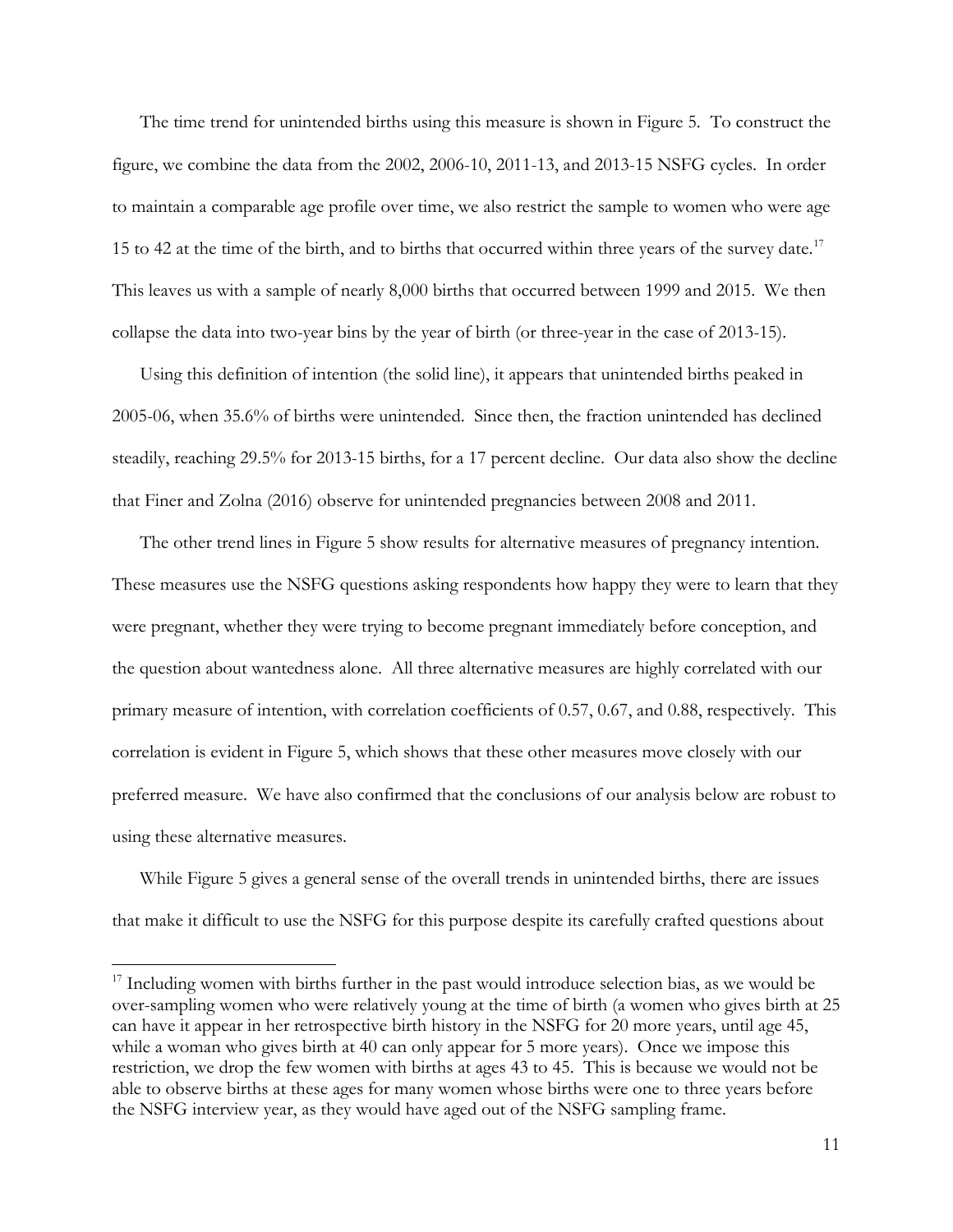pregnancy wantedness and timing. First, after limiting the sample as described above to be able to maintain a constant age profile over time, there are only about 8,000 births in Figure 5, or fewer than 1,000 births per data point. The sample size is not constant over time, with 1,303 births for 2011-12 but only 461 for 2003-04 (a period that shows a large dip in unintendedness). Second, questions about pregnancy intentions are asked retrospectively for the births in our sample, which may introduce recall bias in responses (Rosenzweig & Wolpin 1993). Since NSFG cycles are administered at irregular intervals as many as four years apart, the degree of this bias may not be constant over time. Third, while we use standard weighting procedures described in the 2013-2015 NSFG User's Guide<sup>[18](#page-12-0)</sup> to attempt to create a sample that is representative of the US population over time, the guide itself warns that "one should be cautious when interpreting estimates from combined data files because the NSFG has not been conducted with a continuous nor annual survey design that would permit valid estimation and inference for the full span of years" (p. 7).

To demonstrate the severity of these issues, we create trends for characteristics that are observable in both the NSFG and in the Natality Detail Files, where the latter represents the true population. The sample is the same as that used in Figure 5. As is illustrated in Figure 6, even for well-measured characteristics like age at birth and marital status, the NSFG trends are much noisier than those from the Natality data, and do not accurately capture the population trends.

 We address these issues by using the NSFG to construct a model of pregnancy intention that we can use to predict the fraction of births in the Natality Detail Files that are likely to be unintended. We model birth intendedness as a function of the mother's age and marital status at birth. Birth intendedness has also been shown to vary by race and ethnicity as well as educational attainment (Guzzo 2017b; Hayford and Guzzo 2016), so we include these maternal characteristics in

 $\overline{a}$ 

<span id="page-12-0"></span><sup>&</sup>lt;sup>18</sup> Available at https://www.cdc.gov/nchs/data/nsfg/NSFG\_2013-2015\_UG\_App2\_ FileManipulations\_rev.pdf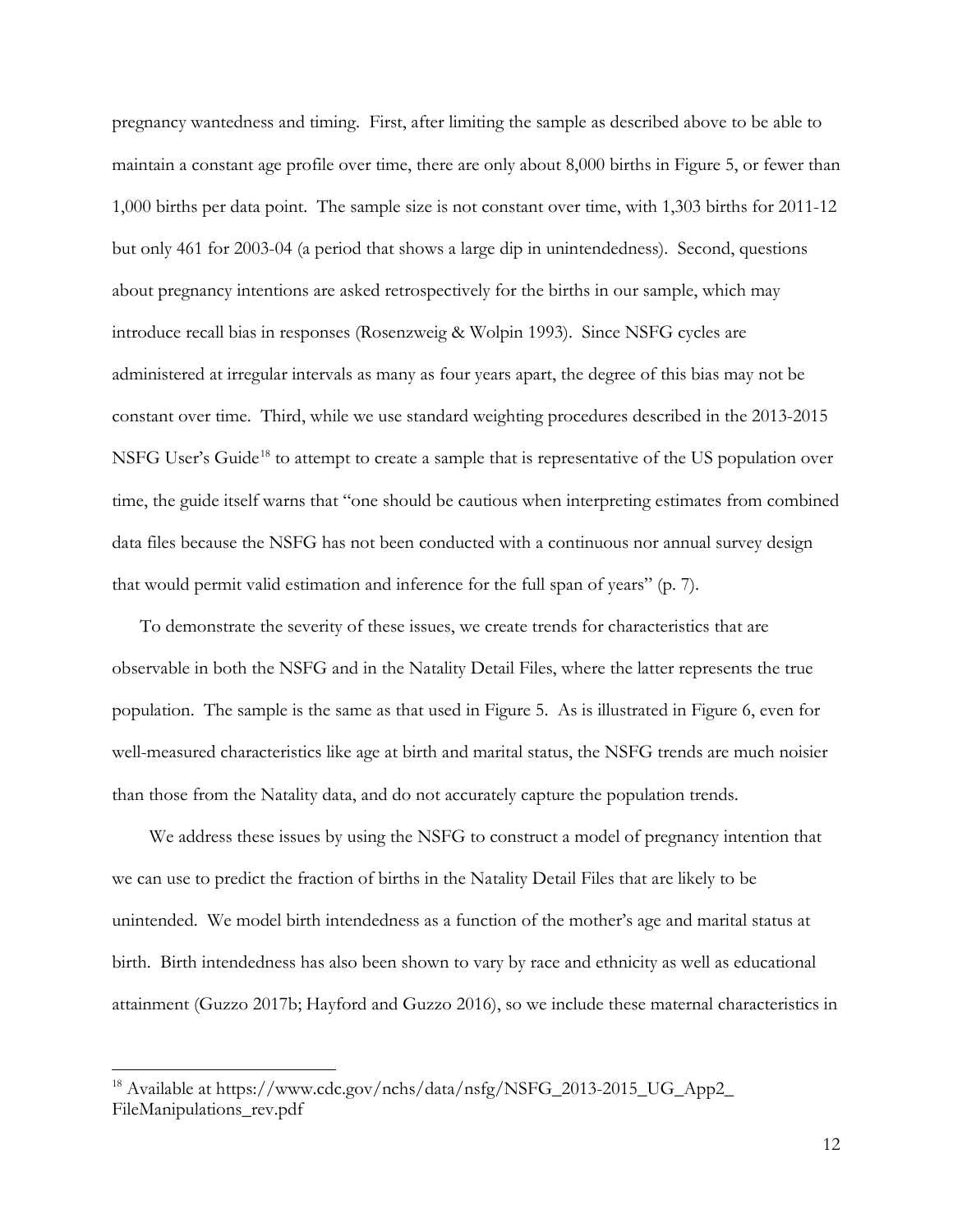our model, along with other measures meant to capture the mother's socioeconomic status and background. We estimate the following model:

$$
Unintended_i k = a + X_i k \beta + Z_i k \lambda + \varepsilon_i
$$
\n<sup>(1)</sup>

*Unintendedi <sup>k</sup>* is a binary variable indicating that birth *i* in NSFG cycle *k* (2002, 2006-2010, 2011-2013, or 2013-2015) was unintended using our preferred measure as defined above. *Xi <sup>k</sup>* is a vector of maternal characteristics that are common to both the NSFG and the Natality Detail Files, including age at birth categories (over 30 is the omitted group), indicators for race (white is the omitted group), parity, and an indicator for being married at the time of the birth. *Zi <sup>k</sup>* is a vector of characteristics that are either unique to the NSFG or are not consistently measured in the Natality Detail Files, including measures of the mother's education, poverty status, and religiosity. The distinction between variables that are and are not available in the Natality Detail Files will be important in the next section, when we use this model to predict unintended births in the population. We estimate heteroskedasticity-robust standard errors.

The results from estimating Equation (1) for each of four NSFG cycles are in Table 1. Conditional on the other variables in the model, the characteristics that most strongly predict that a birth was unintended across the four cycles are being a teenager and being unmarried at birth. For example, in 2002, women who were teenagers at the time of the birth were 37 percentage points more likely to have a birth that was unintended, *ceteris paribus*, relative to a mean of 32.6. Other characteristics that are consistently associated with an unintended birth are higher parity and poverty status. While the level of statistical significance varies across the four cycles for some of the variables, the models consistently reveal that women with lower socio-economic status are more likely to have unintended births.

We now use our model from Equation (1) to predict the proportion of births in each year that were unintended. To do this, we modify Equation (1) to include only those variables that are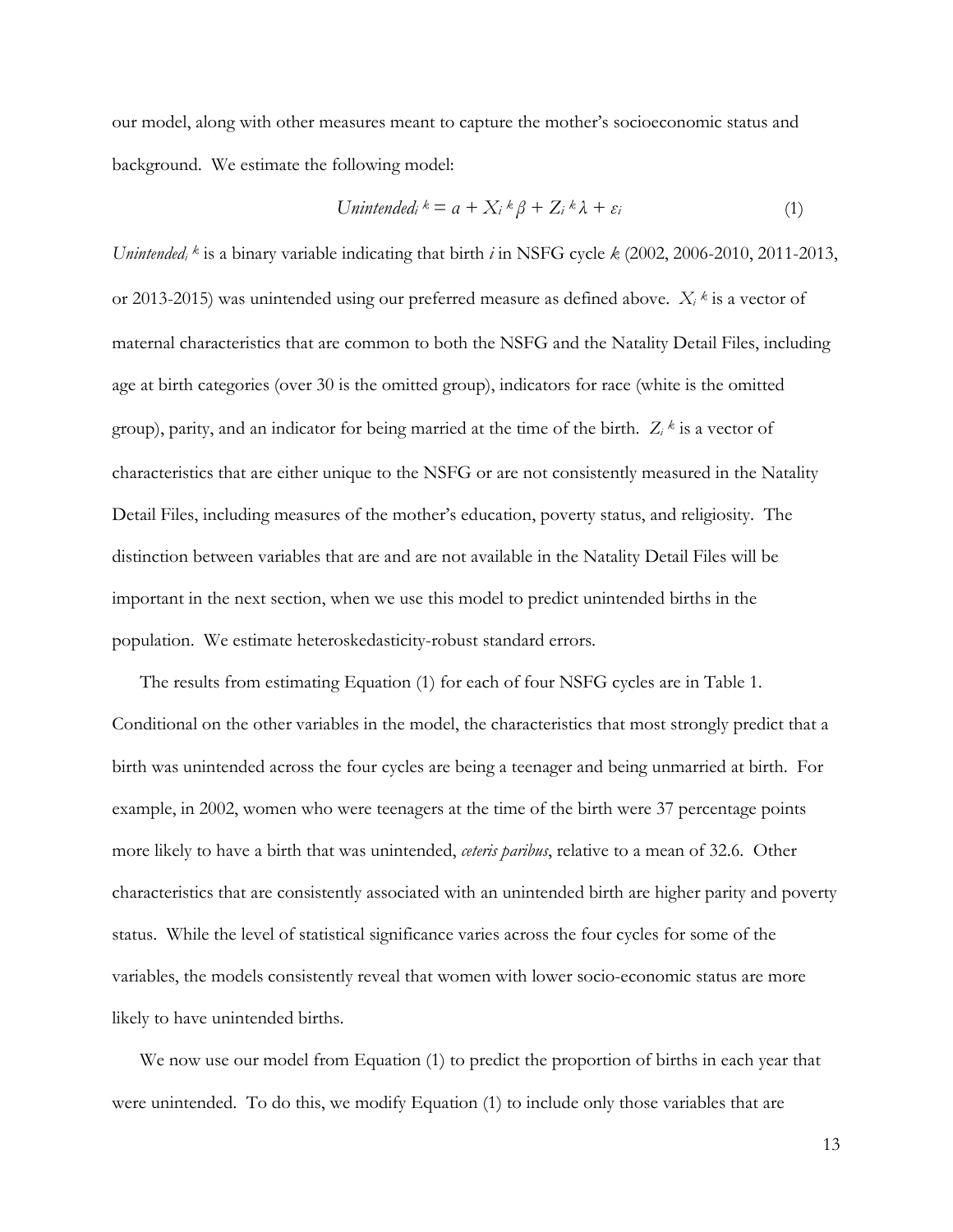common to both the NSFG and the Natality Detail Files and that are measured consistently over time (the Xi). We also use single-year-of-age dummies and separate dummies for each parity from one to nine-plus to increase the model's predictive power. We use the model from the 2002 cycle of the NSFG, which includes 2,050 births to women age 15 to 44 between 1999 and 2002. The coefficients from this model give us the "return" to each characteristic in the 2002 NSFG. The full set of coefficients from this model is available in Appendix Table 1, and the R-squared from the model is 0.2447. We choose the 2002 cycle as our "index" year because it is at the midpoint of our period of interest, but our conclusions are not affected by using other years as the index year, as we discuss in our results section. This robustness is a result of the fact that the coefficients (and therefore, the return to the characteristics) are quite stable across the different cycles.<sup>[19](#page-14-0)</sup>

Next, in the Natality Detail Files, we calculate the average value of each right-hand side variable (the X's) for women giving birth in each year between 1980 and [20](#page-14-1)16.<sup>20</sup> Finally, we multiply each year's X values by the β coefficients from Appendix Table 1. The result is the predicted fraction of births that were unintended in each year, based on the characteristics of women giving birth in that year and holding the "returns" to each characteristic constant at the 2002 level. This approach is similar to that developed by Baicker et al. (2006) to create a predicted probability of Caesarean birth, and used in Buckles and Guldi (2017) to understand the contribution of demographic changes to trends in preterm birth.

### **IV. Results**

 $\overline{a}$ 

The results of this exercise are reported in Figure 7, which shows how the predicted proportion

<span id="page-14-0"></span> $19$  Appendix Table 2 shows estimates from a more parsimonious version of our prediction model for easier comparison of the coefficients across the four cycles.

<span id="page-14-1"></span> $20$  Here again we are not able to include 2017 in our analysis because California no longer reports marital status in its birth certificate data after 2016.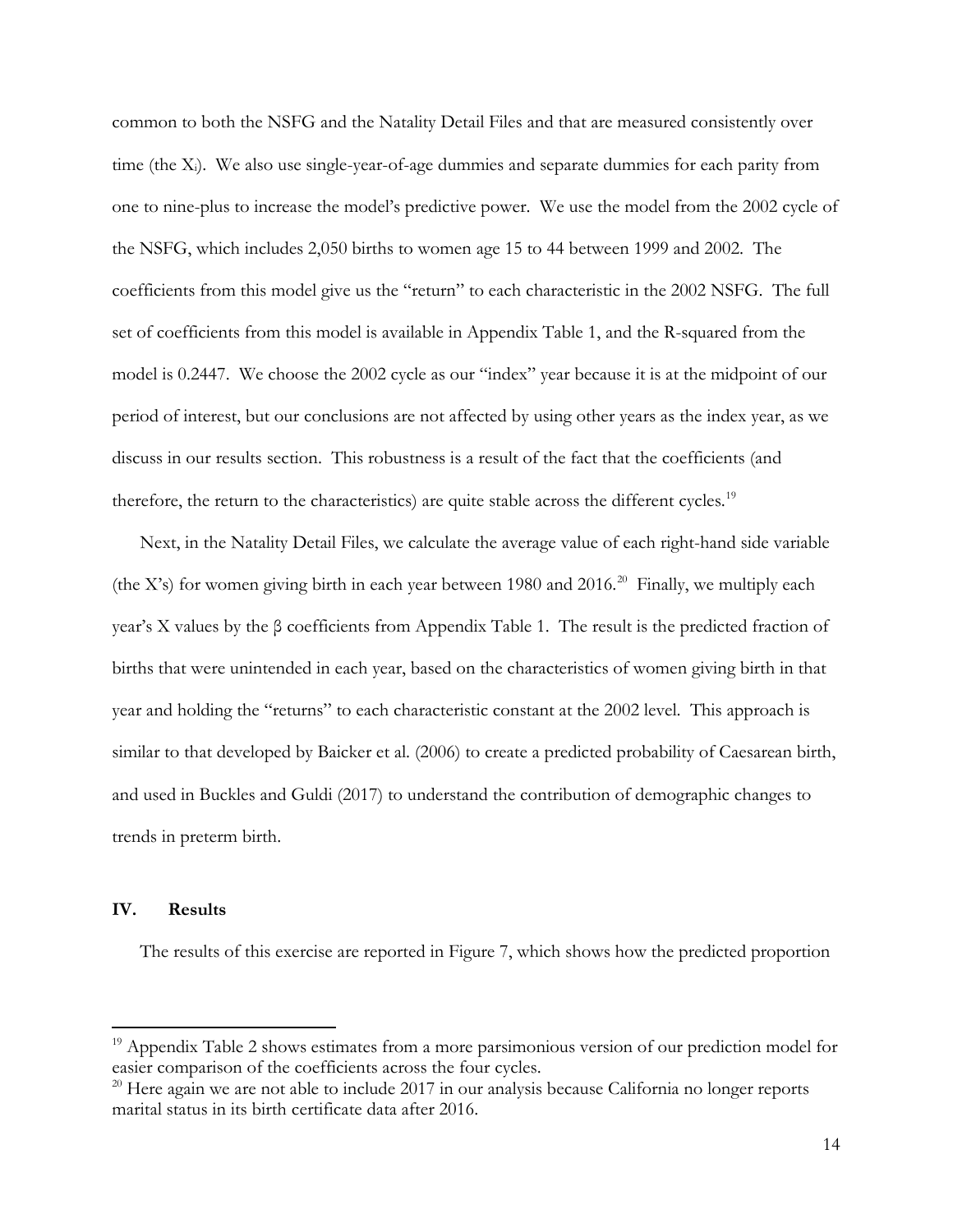of births that are unintended (PPU) evolved between 1980 and 2016. We observe four distinct periods. First, after reaching a low in 1985 at 0.353, the PPU increased significantly through the mid- and late 1980s. Second, the PPU was very stable from 1991 to 2003, at around 0.37. Third, the PPU began to increase again in 2004, reaching a peak in 2008 when we predict that 37.8% of births were unintended. Fourth, since 2008, the PPU has declined steadily, reaching 34.7%.

Comparing the trends in Figure 7 to those in Figure 1, it appears that the drop in the PPU coincides with the overall drop in fertility since 2007, suggesting that declines in unintended births were an important factor. To estimate how much of a fertility change can be explained by the PPU, we take peaks and troughs in the number of total births, and then examine the time periods between them. For a given time period (for example, between 1990-1997 or between 2007-2016), we hold the total number of births constant at the initial year, and apply the PPU for both the initial year and the final year to see what change in unintended births would be implied only by the change in the PPU, holding the total number of births constant. We then calculate the share of the change in total births during that time period that would be accounted for by the predicted change in unintended births.

Using this approach, we estimate that decreases in unintended births can explain 35% of the drop in fertility between 2007 and 2016. Increases in unintended births also appear to have contributed to the increases in fertility between 1997 and 2007 (explaining 9%). Changes in unintended births explain little of the overall increase in the number of births between 1980 and 1990, but that is because the PPU was falling for the first half of the decade and then rising for the latter. So, in the early 1980s, fertility rose despite falling unintended births, but in the latter half of the decade, the continued increase in fertility was largely driven by unintended births.<sup>21</sup> Conversely,

l

<span id="page-15-0"></span><sup>&</sup>lt;sup>21</sup> In fact, Figure 1 shows that while the number of births was increasing steadily throughout the 1980s, the birth rate was declining for the first half of the decade before rising rapidly from 1986 to 1990. This is similar to the pattern in PPU over this time period, suggesting that changes in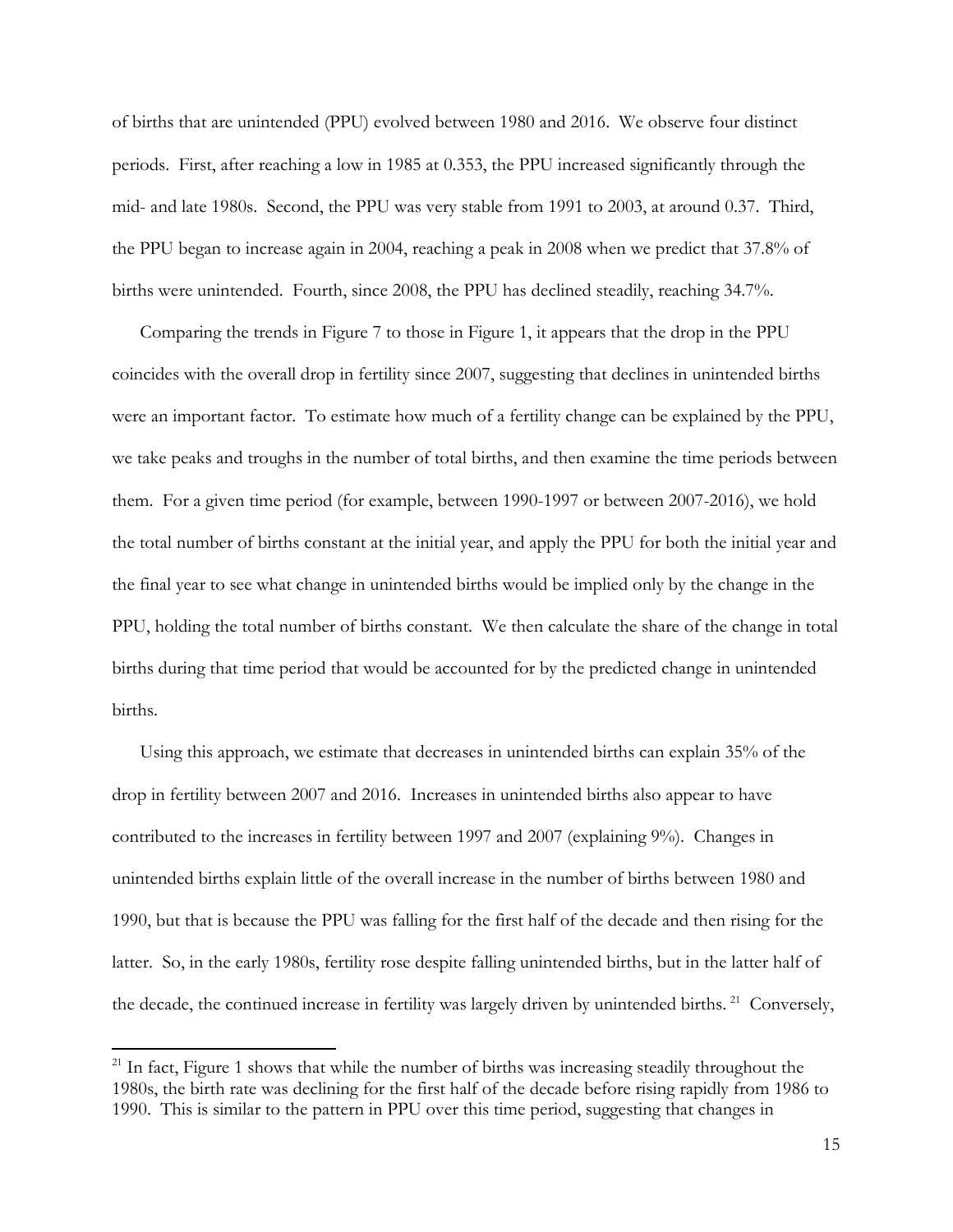disproportionate changes in unintended births are unable to explain the large fall and subsequent rise in births between 1990 and 2004, as the PPU is flat over that period. This suggests that the forces that were driving fertility changes over this middle period were affecting intended and unintended births in equal or offsetting ways.

Given the way the PPU is constructed, its fluctuations are driven by changes in the age, race, parity, and marital status of women giving birth each year. We can decompose the PPU into its component parts to better understand the relative contribution of each of these characteristics to changes in the trend. To do this, we again use the coefficients from the 2002 NSFG model, multiplied by the average characteristics of mothers in each year from the Natality Detail Files. However, we do this for one set of characteristics at a time, while setting the others at their 2002 levels. For example, to isolate the contribution of changes in the age distribution of women giving birth, we calculate the PPU for each year using the coefficients from the 2002 NSFG model and the average race, parity, and marital status from 2002, but allow the age profile to vary across years. Thus, we are able to see how the PPU would have changed if only the age profile of women giving birth had changed, but all other characteristics and their returns had remained constant at 2002 levels.

The results are in Figure 8; the solid line shows the total change in PPU from Figure 7, for reference. We draw several conclusions from this figure. First, the decline in the PPU from 2008 to 2016 is almost entirely due to changes in the age distribution of women giving birth (recall from Figure 2 that this period saw large decreases in the birth rate for women under thirty). Changes in marital status contributed only slightly, as there was a small shift away from nonmarital childbearing (Figure 3). Conversely, the increase in the PPU between 2004 and 2008 is due entirely to increases

 $\overline{a}$ 

unintended births contributed to changes in the birth rate throughout the 1980s, but population increases dominated both changes to produce an overall increase in births.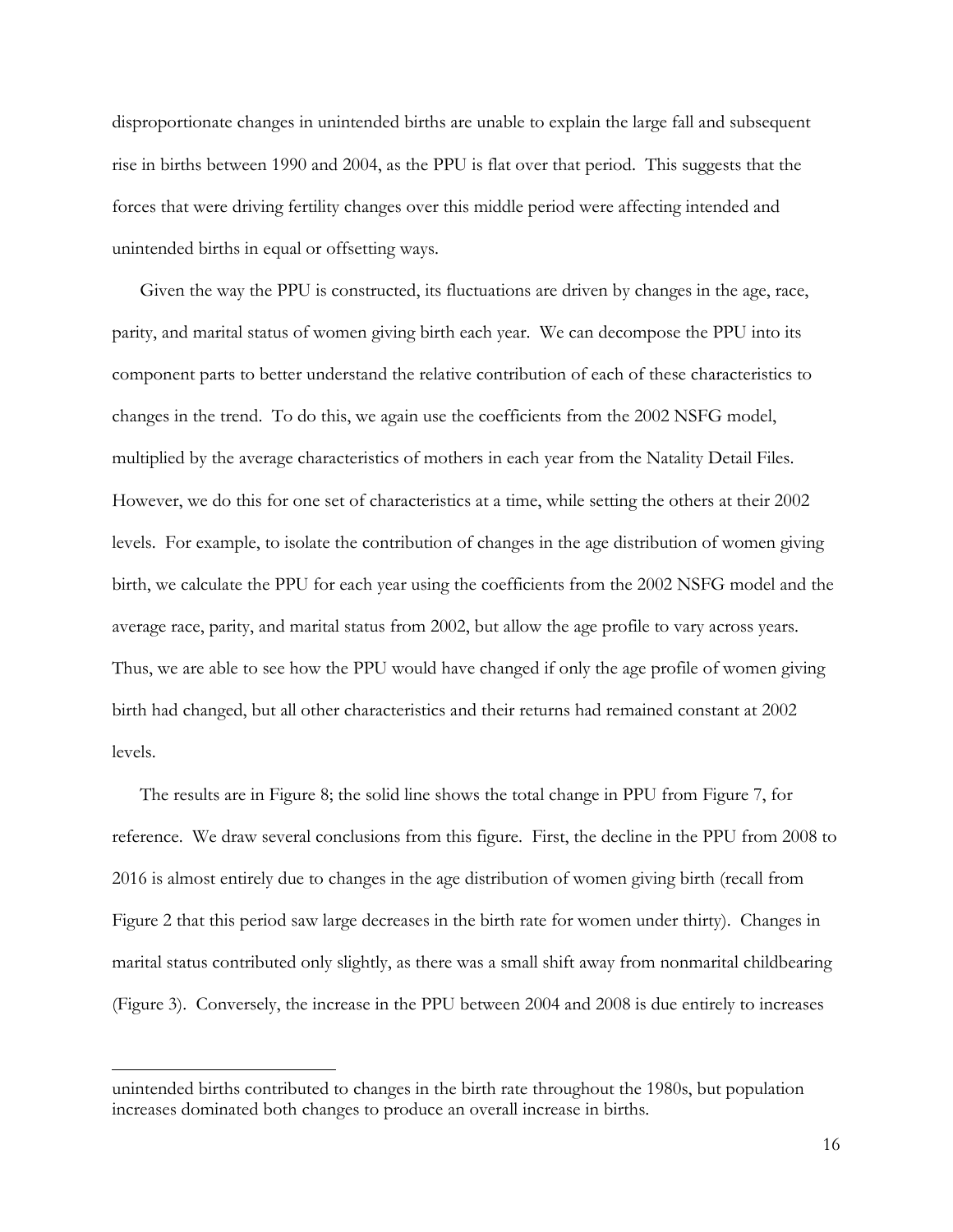in births to unmarried women. Continuing backward, the flat PPU of the 1990s and early 2000s is the result of off-setting trends in nonmarital childbearing and declining fertility rates for young women—especially those under 25. This is also partially true for the 1980s, though early in the decade the age changes dominate while later in the period, marital status does. Throughout the period, changes in race and parity are relatively small and gradual—the changing racial composition of mothers contributed to slight decreases in the PPU over time, while the opposite is true for parity.

A potential drawback of our method of constructing the PPU is that if the "returns" to the characteristics that we use to predict unintended births change over time, our estimates could be sensitive to the choice of 2002 as the index year (the benchmark year we use in Figure 8). In Figure 9 we use three alternative years and report them in Panel A (2008), Panel B (2012), and Panel C (2014), where the predicted fraction of births that were unintended in each year is calculated in the same way as in Figure 8. While the reference point of course varies with the choice of index year, our conclusions are completely unchanged. This is a result of the fact that the coefficients in the prediction model are quite stable across years, as suggested by Table 1 and Appendix Table 2. In all panels, age is the key driver of the changes in PPU for the most recent decline, and prior to that changes in marital fertility appear to be driving the changes in PPU. This is seen most dramatically when using 2008 as the benchmark year. Between 2003 and 2008, the marriage-only line lies directly on the "all change" line. In 2008, this switches such that the age-only line lies directly on the "all change" line.

Because there have been meaningful fluctuations in the number of births to Hispanic women over this period, we have also explored the sensitivity of our results to including Hispanic ethnicity in the set of characteristics that predicts an unintended birth. We did not do this in our main analysis because Hispanic ethnicity is not reported by all states prior to 1989, but we can include it

17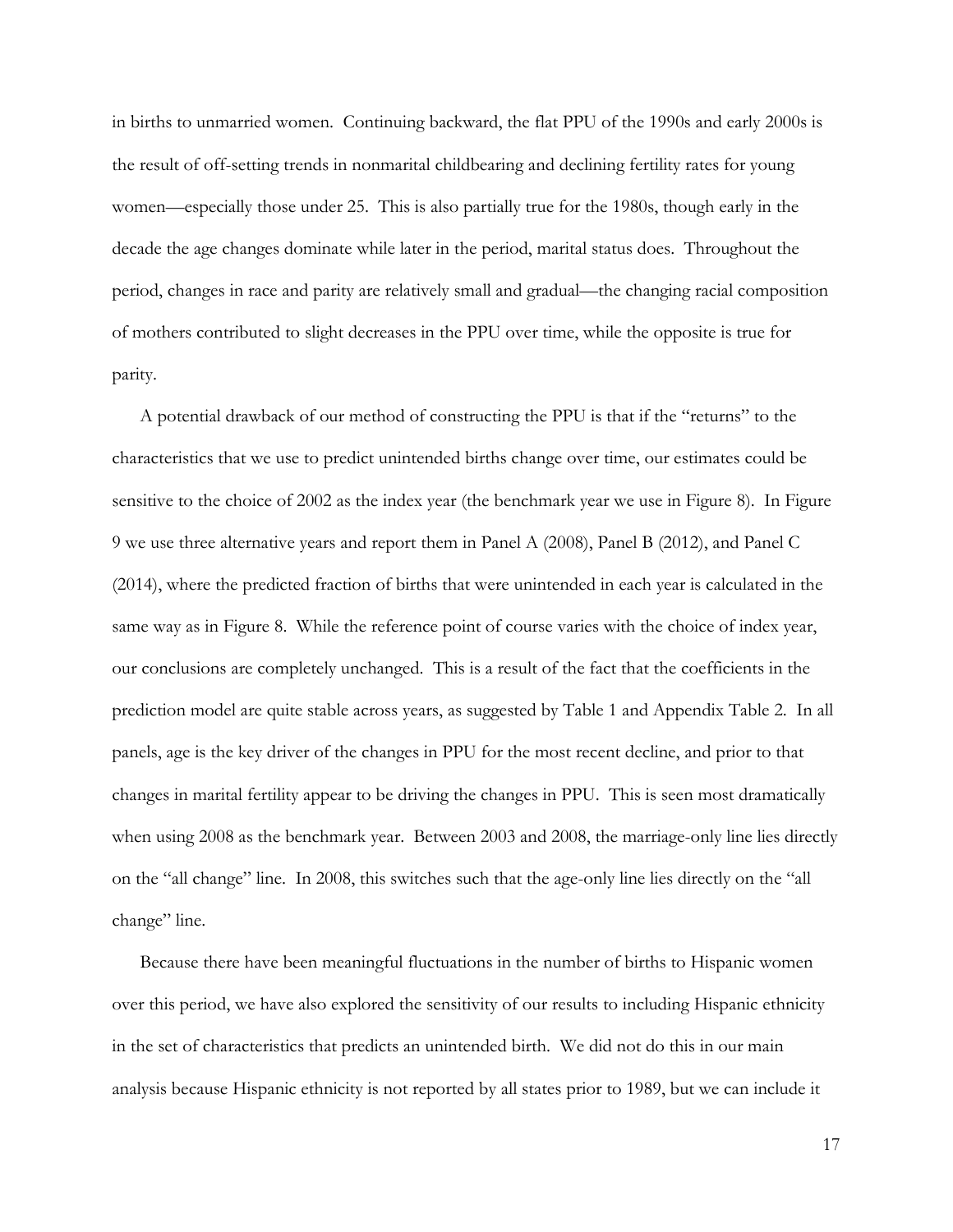from 1989 forward. Appendix Figures 3, 4, and 5 replicate Figures 7, 8, and 9, respectively, but define race using four race/ethnicity categories rather than three, and limit the period to 1989-2016. With this change, the fraction of births that are likely unintended fluctuates more during the 1990s, but the pattern for 2000-2016 is very similar (Appendix Figure 3). It also appears in Appendix Figure 4 that changes in the racial/ethnic composition of mothers now served to decrease the number of likely unintended births during the 1990s and early 2000s, as Hispanic births were increasing and the coefficient on "Hispanic" in our prediction regression for 2002 is negative (- 0.061, statistically significant at the five percent level). Nevertheless, the importance of changes in the age structure and marital status of mothers remain paramount. Furthermore, when we use other years as the index year in Appendix Figure 5, the contribution of race/ethnicity to changes in unintended births is negligible. The reason is that the coefficient on Hispanic in the prediction regressions for those years is close to zero. Ultimately, while there have been meaningful changes in the proportion of births that were Hispanic in recent decades, our conclusions about the trends in unintended births and the forces behind them are unchanged when we include this characteristic in our analysis because Hispanic ethnicity is *ceteris paribus* not a strong predictor of unintended births.

### **V. Discussion and Conclusion**

Aggregate fertility has fluctuated considerably over the last several decades in the United States, and the last ten years have seen fertility decline to record lows. In this paper, we show how changes in unintended births have contributed to these trends. We first show that the fertility decline since 2007 has been driven by declines in births to young women and unmarried women. We use the NSFG to show that these women are also most likely to report that their births were unintended. Data from the NSFG suggest that unintended births have indeed declined since the mid- to late-2000s, but the small samples and irregular panels in the NSFG make it difficult to construct trends.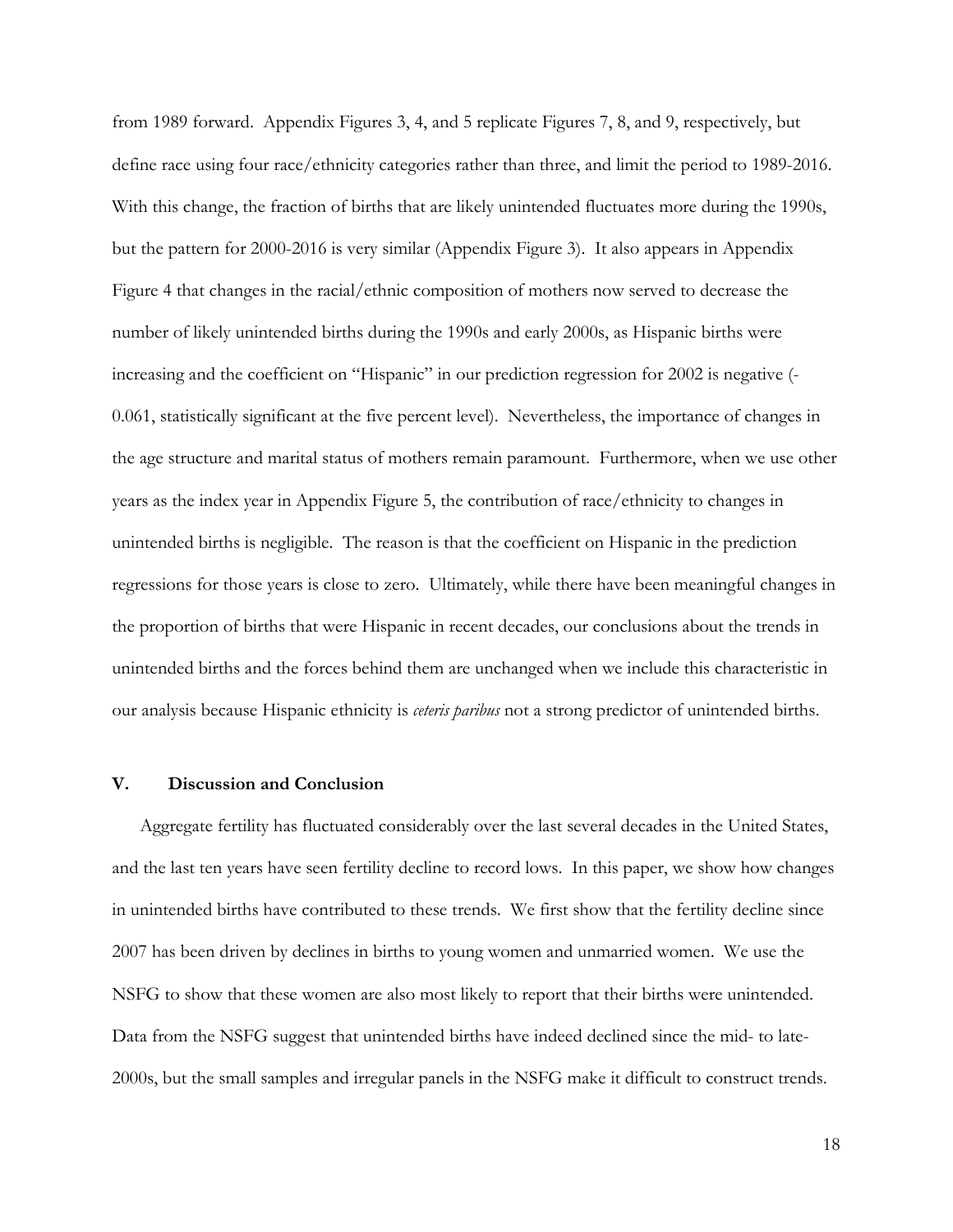To address this, we use the NSFG to create a model of pregnancy intention based on variables that are common to the NSFG and the Natality Detail Files. We can then predict the proportion of births in the Natality Detail Files that were unintended in each year, creating a measure that is consistent over time.

Our key finding is that much of the fertility decline of the last ten years is driven by declines among women whose births were likely to be unintended, and specifically by declines in births to young women. We estimate that the number of births that were unintended declined by 16% over this period, accounting for 35% of the overall decline in the number of births. We also show that changes in births that were likely to be unintended contributed to fluctuations in fertility in earlier periods as well—especially the increases of the 2000s and the late 1980s.

Our results raise the question: what explains the decline in unintended births over the last decade? Previous work has speculated that changes in unintended births could be due to better access to contraception, or more effective types of contraception (Finer & Zolna 2016; Snyder et al. 2018). It is unlikely that the reduction is due to changes in abortion, as the abortion rate has been falling over time, and is now at its lowest rate since Roe v. Wade (Jones & Jerman 2014, 2017). Birth rates vary dramatically across states,<sup>22</sup> and Kost (2015) shows that there is substantial variation across states in both the direction and magnitude of changes in the rate of unintended pregnancies. It is possible that state-level policies, including state-level differences in contraceptive access due to the Affordable Care Act, could explain some of this decline. We also observe that the decline began around the start of the Great Recession; financial difficulties in the aftermath of the downturn may have raised the cost of fertility and unintended births in particular (Stone 2018). Finally, changes in other technology (new media) have been shown to increase marriage rates, potentially improving

 $\overline{a}$ 

<span id="page-19-0"></span><sup>&</sup>lt;sup>22</sup> Mathews & Hamilton (2019) document 2017 total fertility rates that range from 2,227.5 in South Dakota to 1,421.0 in the District of Columbia.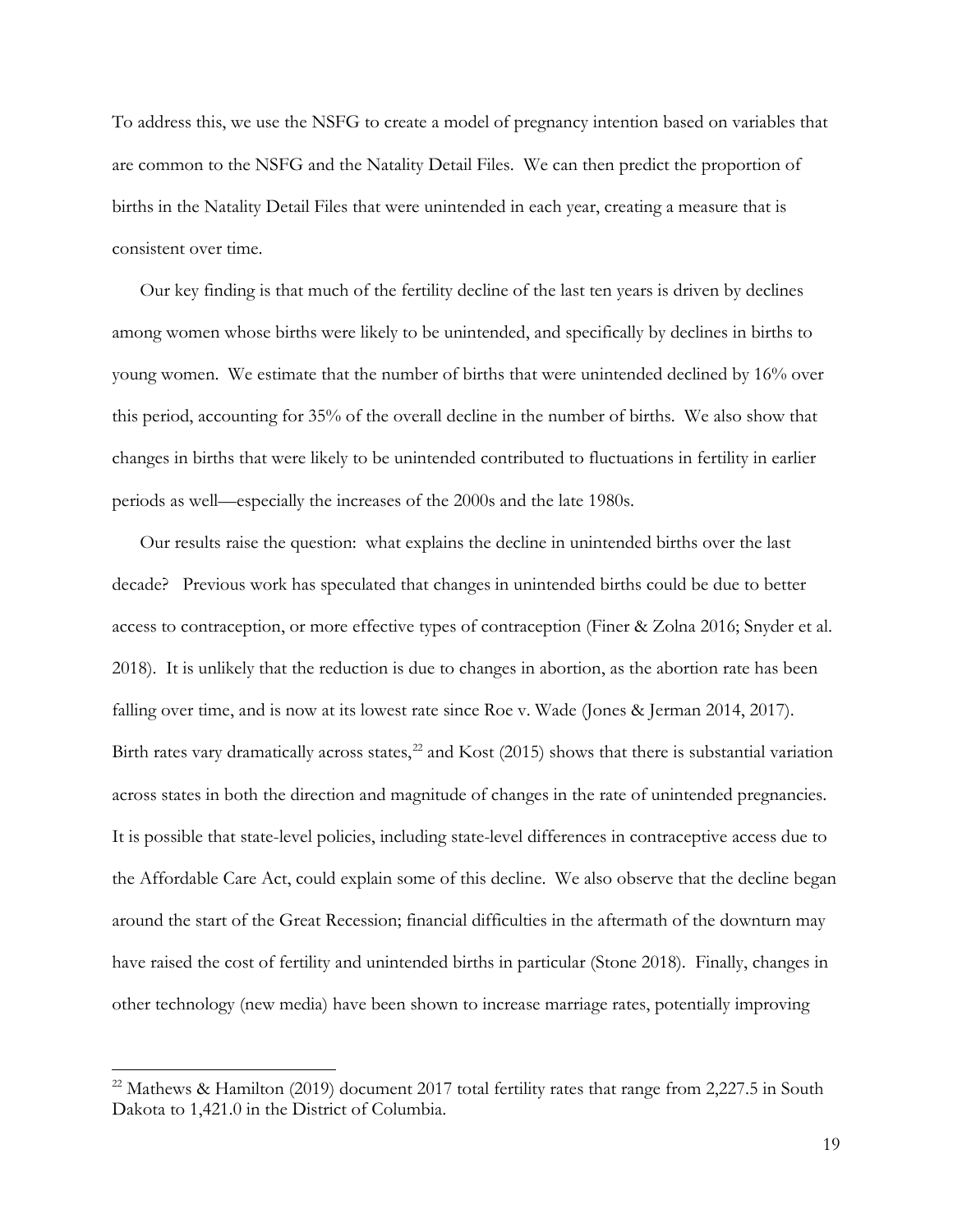how well or how quickly partners are matched (Bellou 2015) and to decrease teen fertility (Guldi & Herbst 2017; Kearney & Levine 2015b; Trudeau 2016), which in aggregate could have also increased birth intendedness. We leave an exploration of the relative importance of these factors to future work.

Our work also has important policy implications, especially given the costs of unintended births outlined by Sonfield and Kost (2015). We can use their estimates to produce a back-of-the-envelope calculation of the public savings from the decreases in unintended births that we have identified. The authors estimate that 68% of unintended births in 2010 were publicly funded, and each of these births cost \$13,962 in 2016 dollars. Our results suggest that there were 257,758 fewer unintended births in 2016 than in 2007, 175,276 of which would have been publicly funded. Thus, reducing the number of births from the 2007 level to the 2016 level saved over \$2.4 billion in 2016. This estimate only reflects costs associated with the birth itself and care in the first year of life; the long term costs are likely much higher as many of these children continue to receive publicly-funded care through childhood and unintended births are associated with worse child health and development outcomes (Hummer et al. 2004). This suggests that any pronatalist policy responses to the decline in aggregate fertility may want to focus on those that would change the costs or benefits of childbearing so that *intended* births increase. This could include policies to reduce child care costs, provide job-protected parental leave, support marriage, or increase education subsidies to help alleviate the student loan burden many young adults face.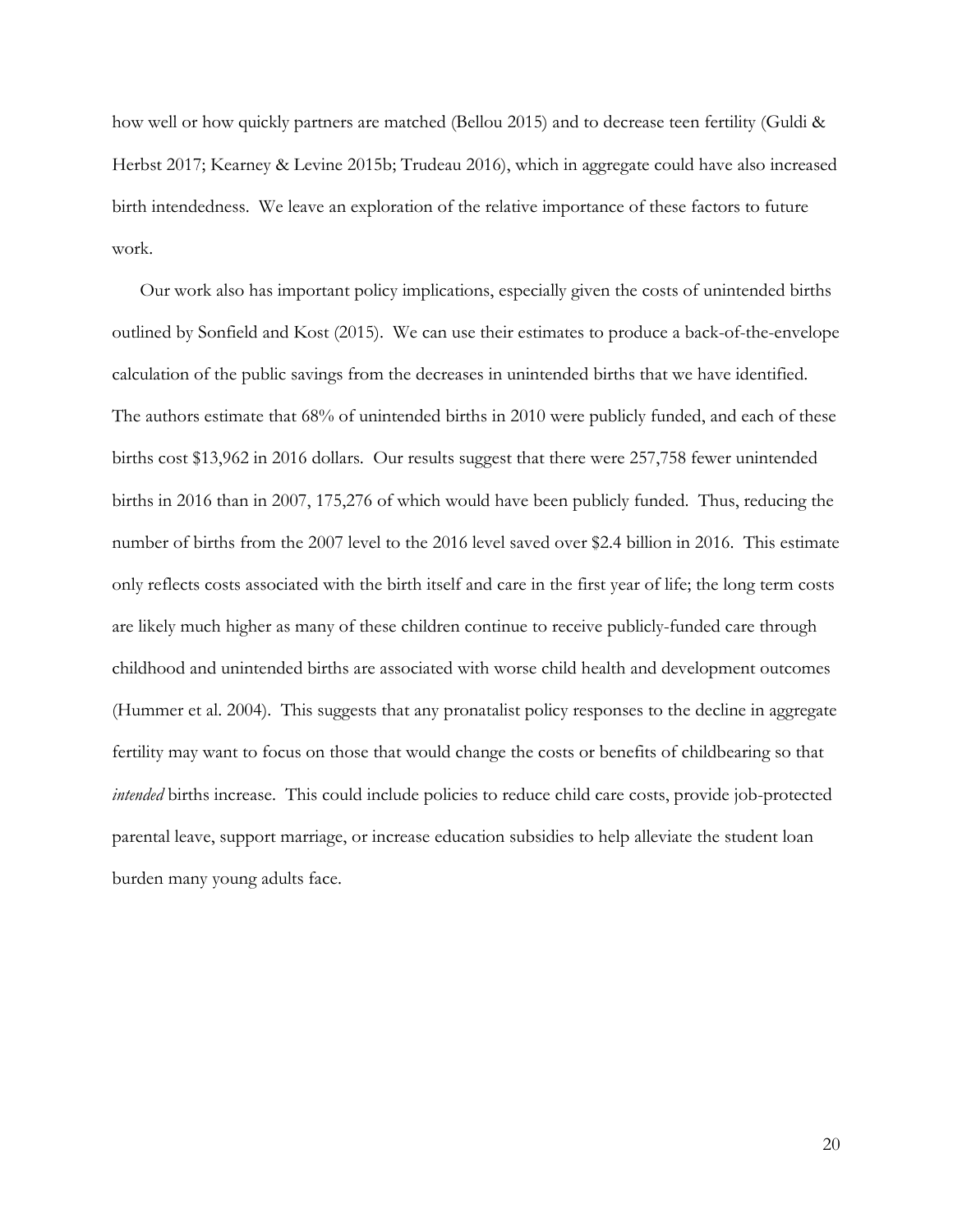#### **References**

- Baicker, K., Buckles, K., & Chandra, A. (2006). Geographic variation in the appropriate use of cesarean delivery. *Health Affairs*, 25, w355–w367.
- Bailey, M. J. (2010). Momma's Got the Pill: How Anthony Comstock and Griswold v. Connecticut Shaped U.S Childbearing. *American Economic Review*, 100(1), 98–129.
- Bailey, M. J. (2006). More Power to the Pill: The Impact of Contraceptive Freedom on Women's Labor Supply. *Quarterly Journal of Economics*, 121(1), 289-320.
- Bailey, M. J. & Hershbein, B. J. (2018). US Fertility Rates and Childbearing in American Economic History, 1800–2010. In Cain, L.P., Fishback, P.V., and Rhode, P.W. (Eds.) *The Oxford Handbook of American Economic History, Vol. 1* (pp. 75-100). New York: Oxford.
- Bailey, M. J., Guldi, M. & Hershbein, B. J. (2013a). Recent Evidence on the Broad Benefits of Reproductive Health Policy. *Journal of Policy Analysis and Management*, 32(4), 888-896.
- -----. (2013b). Further Evidence on the Internal Validity of the Early Legal Access Research Design. *Journal of Policy Analysis and Management*, 32(4), 899-904.
- -----. (2014). Is There a Case for a 'Second Demographic Transition'? Three Distinctive Features of the Post-1960 U.S. Fertility Decline. In Leah P. Boustan, Carola Frydman, and Robert A. Margo (Eds.) *Human Capital in History: The American Record in honor of Claudia Goldin* (pp. 273- 312). Chicago: University of Chicago Press.

http://press.uchicago.edu/ucp/books/book/chicago/H/bo18411047.html

- Bellou, A. (2015). The Impact of Internet Diffusion on Marriage Rates: Evidence from the Broadband Market. *Journal of Population Economics*, 28(2), 265-297.
- Belluz, J. (2018). The historically low birthrate, explained in 3 charts. Retrieved from: https://www.vox.com/science-and-health/2018/5/22/17376536/fertility-rate-united-statesbirths-women
- Bitler, M. & Schmidt, L. (2011). Marriage Markets and Family Formation: The Role of the Vietnam Draft. *Unpublished manuscript*.
- Buckles, K. (2007). Stopping the Biological Clock: Infertility Treatments and the Career-Family Tradeoff. *Unpublished manuscript*.
- Buckles, K. & Guldi, M. (2017). Worth the Wait? The Effect of Early Term Birth on Maternal and Infant Health. *Journal of Policy Analysis and Management,* 36(4), 739-974.
- Campbell, A. A., & Mosher, W. D. (2000). A History of the Measurement of Unintended Pregnancies and Births. *Maternal and Child Health Journal*, 4(3), 163-169.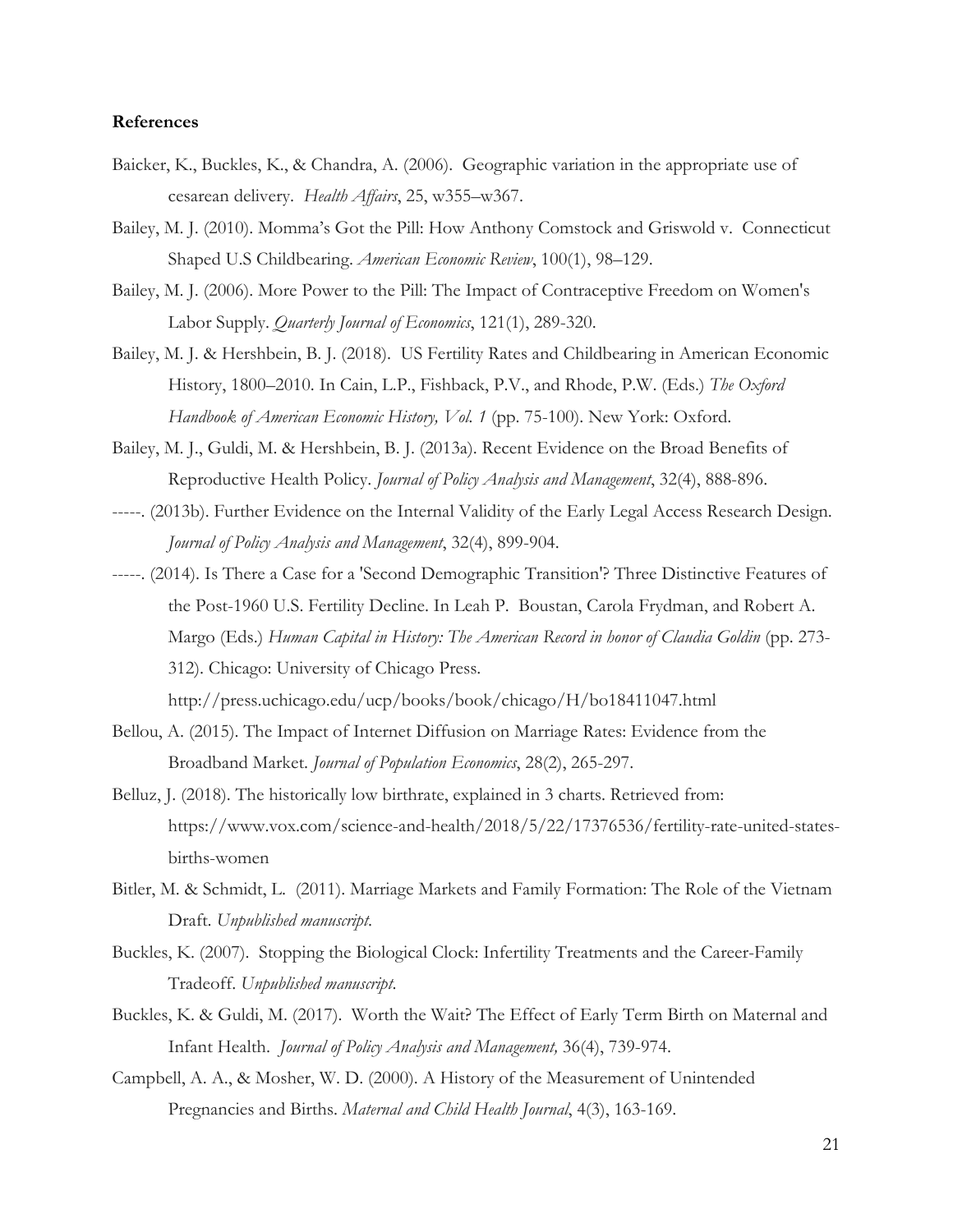- Curtin, S. C., Ventura, S. & Martinez, G. M. (2014). Recent Declines in Nonmarital Childbearing in the United States. *National Center for Health Statistics Data Brief* #162.
- Economist. (2018). What explains America's mysterious baby bust? November 24, 2018. Retrieved from https://amp.economist.com/united-states/2018/11/24/what-explains-americasmysterious-baby-bust?
- Finer, L. B., Lindberg, L. D. & Desai, S. (Forthcoming). A Prospective Measure of Unintended Pregnancy in the United States. *Contraception*.
- Finer, L. B. & Zolna, M. R. (2016). Declines in Unintended Pregnancy in the United States, 2008– 2011. *The New England Journal of Medicine*, 374(9), 843-52.
- -----. (2014). Shifts in Intended and Unintended Pregnancies in the United States, 2001–2008. *American Journal of Public Health*, 104(S1), S43-S48.
- -----. (2011). Unintended Pregnancies in the United States: Incidence and Disparities, 2006. *Contraception*, 84(5), 478-485.
- Goldin, C. & Katz, L. F. (2002). The power of the pill: Oral contraceptives and women's career and marriage decisions. *Journal of Political Economy*, 110(4), 730-770.
- Goss, S. C. (2010). The Future Financial Status of the Social Security Program. S*ocial Security Bulletin*, 70(3), 111-125.
- Guldi, M. (2008). Fertility Effects of Abortion and Pill Access for Minors. *Demography*, 45(4), 817- 827.
- Guldi, M. & Herbst, C. M. (2017). Offline effects of online connecting: the impact of broadband diffusion on teen fertility decisions. *Journal of Population Economics,* 30(1), 69-91.
- Guzzo, K. B. (2017a). A quarter century of change in unintended births. *Family Profiles*, FP-17-08. Bowling Green, OH: National Center for Family and Marriage Research. Retrieved from https://www.bgsu.edu/ncfmr/resources/data/family-profiles/guzzo-quarter-centurychange-unintended-births-fp-17-08.html
- -----. (2017b). Unintended Births: Variation Across Social and Demographic Characteristics. *Family Profiles*, FP-17-09. Bowling Green, OH: National Center for Family and Marriage Research. Retrieved from https://www.bgsu.edu/ncfmr/resources/data/family-profiles/guzzounintended-births-variation-social-dem-char-fp-17-09.html
- Guzzo, K. B., Eickmeyer, K. & Hayford, S. R. (2018). Does Postpartum Contraceptive Use Vary by Birth Intendedness? *Perspectives on Sexual and Reproductive Health*, 50(3), 129-138.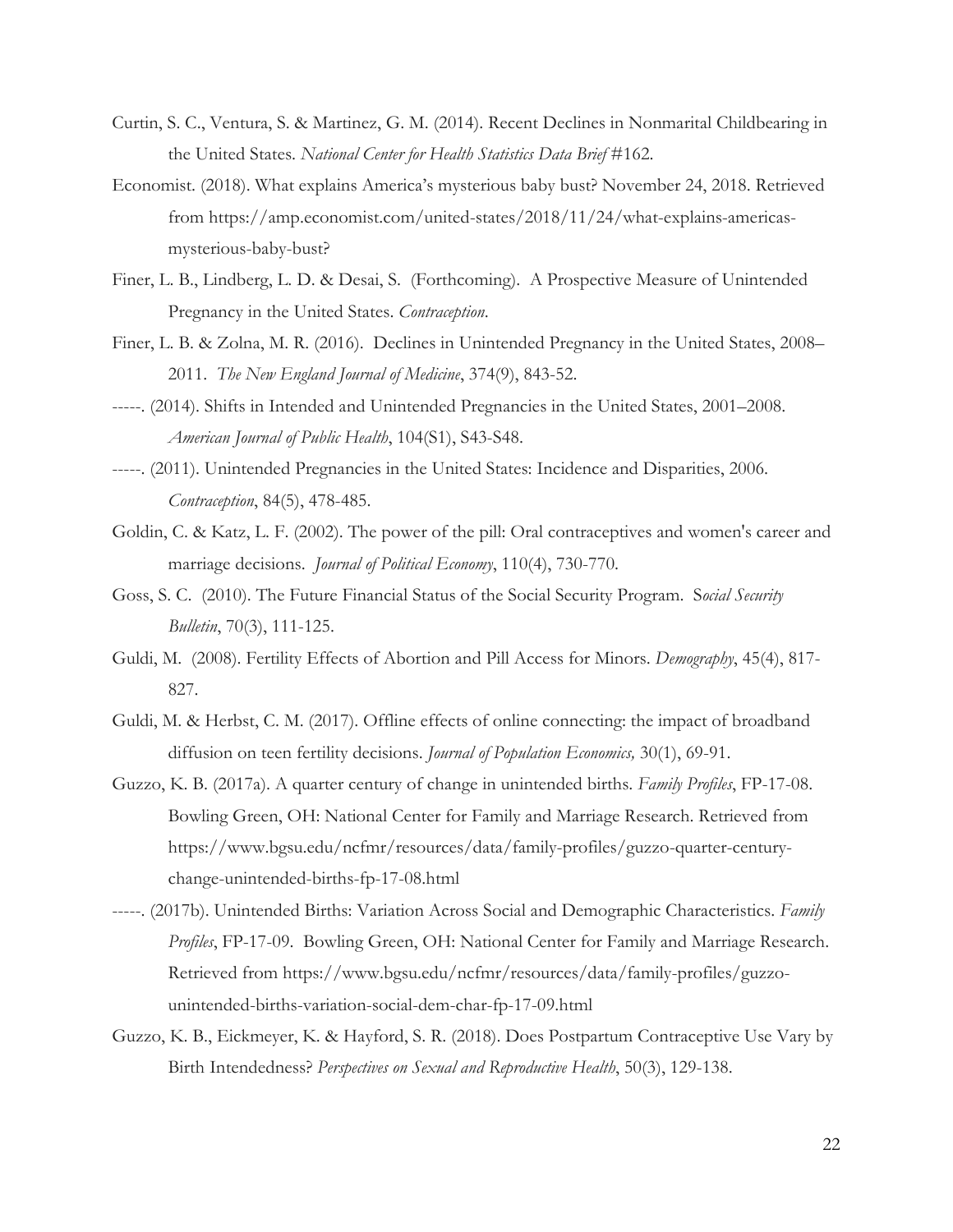- Guzzo, K. B., Hayford, S. R., Lang, V. W., Wu, H., Barber, J., & Kusunoki, Y. (2018). Dimensions of Reproductive Attitudes and Knowledge Related to Unintended Childbearing Among U.S. Adolescents and Young Adults. *Demography,* doi.org/10.1007/s13524-018-0747-7.
- Hamilton, B. E., Martin, J. A., Osterman, M. J. K., Driscoll, A. K. & Rossen, L. M. (2018). Births: Provisional Data for 2017. *NVSS Vital Statistics Rapid Release*, Report No. 4. Retrieved from https://www.cdc.gov/nchs/data/vsrr/report004.pdf
- Hayford, S. R. & Guzzo, K. B. (2016). Fifty Years of Unintended Births: Education Gradients in Unintended Fertility in the U.S., 1960-2010. *Population and Development Review,* 42 (2), 313-341.
- Howard, J. 2019. US fertility rate is below level needed to replace population, study says. Retrieved from https://www.cnn.com/2019/01/10/health/us-fertility-rate-replacement-cdcstudy/index.html.
- Hummer, R. A., Hack, K. A. & Raley, R. K. (2004). Retrospective reports of pregnancy wantedness and child well-being in the United States. *Journal of Family Issues*, *25*(3), 404-428.
- Jones, R. K. & Jerman, J. (2014). Abortion Incidence and Service Availability In the United States, 2011. *Perspectives on Sexual and Reproductive Health*. Retrieved from https://www.guttmacher.org/sites/default/files/article\_files/abortion\_incidence\_in\_the\_un ited\_states\_2011.pdf
- -----. (2017). Abortion Incidence and Service Availability In the United States, 2014. *Perspectives on Sexual and Reproductive Health.* Retrieved from https://doi.org/10.1363/psrh.12015
- Kearney, M. & Levine, P. B. (2009). Subsidized Contraception, Fertility, and Sexual Behavior. *The Review of Economics and Statistics*, 91(1), 137–151.
- -----. (2014). Income Inequality and Early, Nonmarital Childbearing. *Journal of Human Resources,* 49(1), 1-31.
- -----. (2015a). Investigating Recent Trends in the U.S. Teen Birth Rates. *Journal of Health Economics,* 41, 15-29.
- -----. (2015b). Media Influences on Social Outcomes: The Impact of MTV's 16 and Pregnant on Teen Childbearing. *The American Economic Review,* 105(12), 3597-3632.
- Kost, K. (2015). Unintended Pregnancy Rates at the State Level: Estimates for 2010 and Trends since 2002. New York: Guttmacher Institute. Retrieved from https://www.guttmacher.org/report/unintended-pregnancy-rates-state-level-estimates-2010 and-trends-2002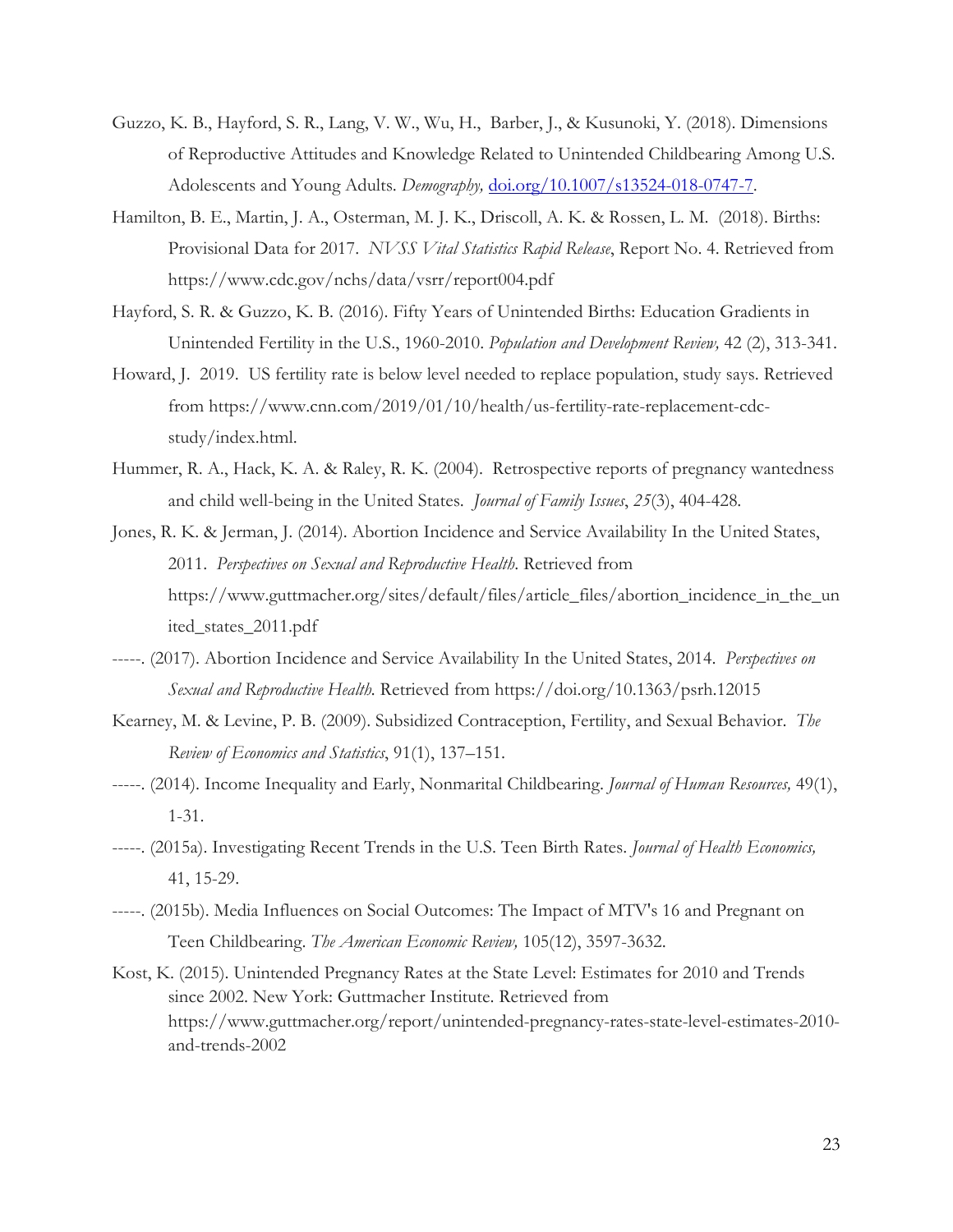- Kost, K., Maddow-Zimet, I. & Kochhar, S. (2018). Pregnancy Desires and Pregnancies at the State Level: Estimates for 2014. New York: Guttmacher Institute. Retrieved from https://www.guttmacher.org/report/pregnancy-desires-and-pregnancies-state-levelestimates-2014
- Kost, K., & Lindberg, L. (2015). Pregnancy Intentions, Maternal Behaviors, and Infant Health: Investigating Relationships With New Measures and Propensity Score Analysis. *Demography,*  52(1), 52: 83.
- Lin, W., Pantano, J. & Sun, S. (2018). Birth Order and Unwanted Fertility. *Unpublished manuscript*.
- Lindo, J. M. & Packham, A. (2017). How Much Can Expanding Access to Long-Acting Reversible Contraceptives Reduce Teen Birth Rates? *American Economic Journal: Economic Policy*, 9(3), 348- 376.
- Mathews, T. J., & Hamilton, B. E. (2009). Delayed Childbearing: More Women Are Having Their First Child Later in Life, *NCHS Data Brief* No. 21.
- -----. (2016). Mean Age of Mothers is on the Rise: United States, 2000–2014, *NCHS Data Brief* No. 232.
- -----. (2019). Total Fertility Rates by State and Race and Hispanic Origin: United States, 2017, *National Vital Statistics Reports* 68(1).
- Miller, C. C. (2018). Americans Are Having Fewer Babies. They Told Us Why. New York Times, July 5, 2018. Retrieved from https://www.nytimes.com/2018/07/05/upshot/americansare-having-fewer-babies-they-told-us-why.html
- Mohllajee, A P., Curtis, K. M., Morrow, B., & Marchbanks, P A. (2007). Pregnancy Intention and its Relationship to Birth and Maternal Outcomes. *Obstetrics and Gynecology,* 109(3), 678-686.
- Mosher, W. D., Jones, J., & Abma, J. C. (2012). Intended and Unintended Births in the United States: 1982-2010. *National Health Statistics Reports,* no. 55.
- Myers, C. K. (2017). The Power of Abortion Policy: Reexamining the Effects of Young Women's Access to Reproductive Control. *Journal of Political Economy*, 125(6), 2178-2224.
- National Center for Health Statistics. Natality Detail File, 1980-2017. Public-use data file and documentation. Https://www.cdc.gov/nchs/data\_access/vitalstatsonline.htm
- National Center for Health Statistics. National Survey of Family Growth, 2002; 2006-2010; 2011- 2013; and 2013-2015. Public-use data file and documentation. Https://www.cdc.gov/nchs/nsfg/index.htm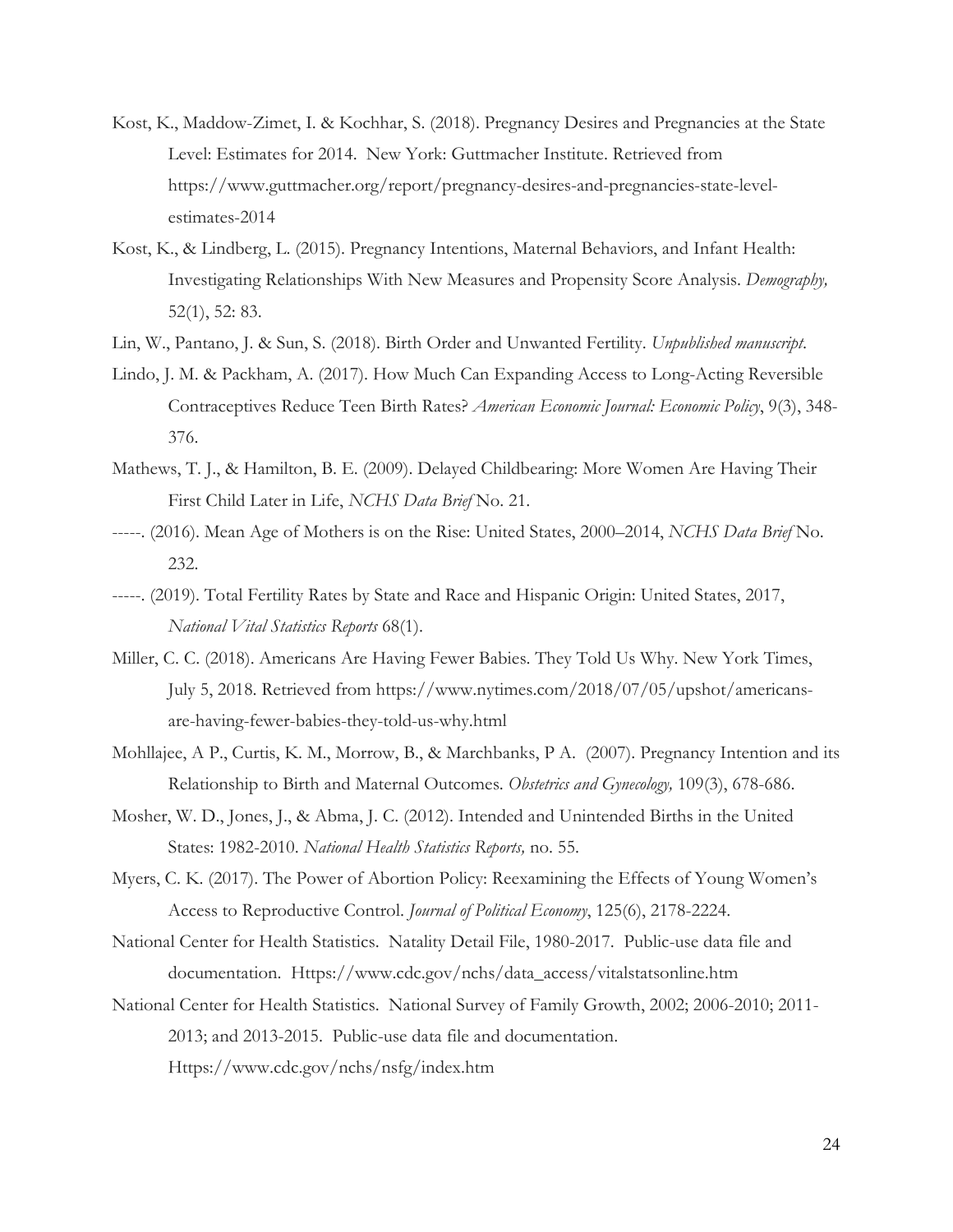- Rosenzweig, M. R., & Wolpin, K. I. (1993). Maternal Expectations and Ex Post Rationalizations: The Usefulness of Survey Information on the Wantedness of Children. *Journal of Human Resources*, 28(2), 205.
- Schmidt, L. (2007). Effects of Infertility Insurance Mandates on Fertility *Journal of Health Economics,*  26(3), 431-446.
- Snyder, A. H., Weisman, C. S., Liu, G., Leslie, D., & Chuang, C. H. (2018). The Impact of the Affordable Care Act on Contraceptive Use and Costs among Privately Insured Women. *Women's Health Issues,* 28(3), 219–223.
- Sonfield, A. & Kost, K. (2015). Public Costs from Unintended Pregnancies and the Role of Public Insurance Programs in Paying for Pregnancy-Related Care National and State Estimates for 2010, *Guttmacher Report*, February 2015. Retrieved from https://www.guttmacher.org/report/public-costs-unintended-pregnancies-and-role-publicinsurance-programs-paying-pregnancy.
- Stone, L. (2018). Declining Fertility in America. *American Enterprise Institute,* Retrieved from <http://www.aei.org/wp-content/uploads/2018/12/Declining-Fertility-in-America.pdf>
- Trudeau, J. (2016). The role of new media on teen sexual behaviors and fertility outcomes—the case of 16 and Pregnant. *Southern Economic Journal,* 82(3), 975-1003.
- U.S. Census Bureau, 2018. Historical Marital Status Tables. Retrieved from <https://www.census.gov/data/tables/time-series/demo/families/marital.html>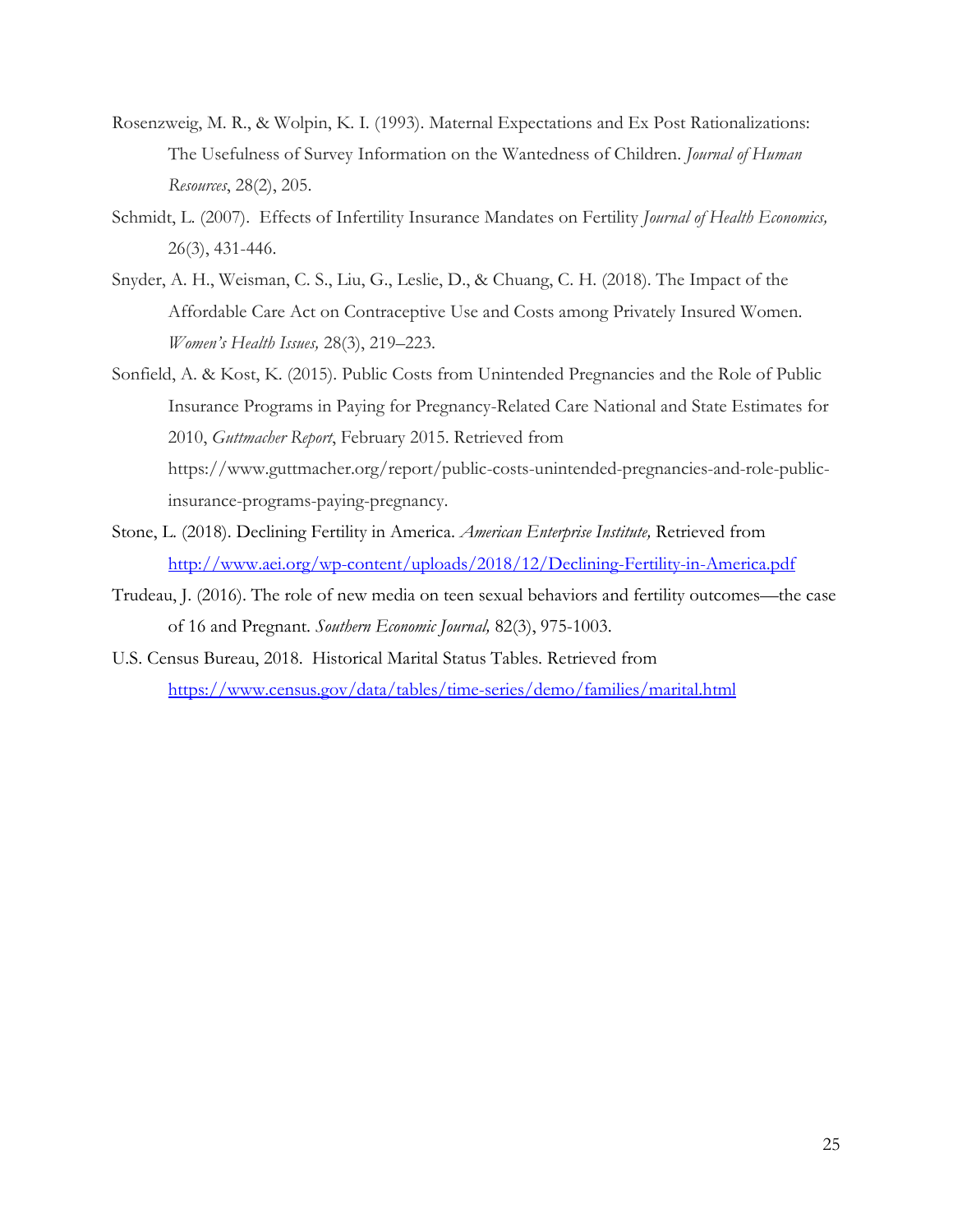

**Figure 1: Number of Births and Birth Rate in the United States, 1980-2017**

Notes: The number of births (left axis) is calculated using the Natality Detail Files, 1980-2017. Birth rates (right axis) are calculated as the number of births per 1,000 women age 15-44 (also referred to as the general fertility rate), where the population counts used in the denominator are from the National Cancer Institute's Surveillance, Epidemiology, and End Results Program (SEER). The population counts are not yet available for 2017, so we report the provisional birth rate from Hamilton et al. (2018) (indicated with a diamond).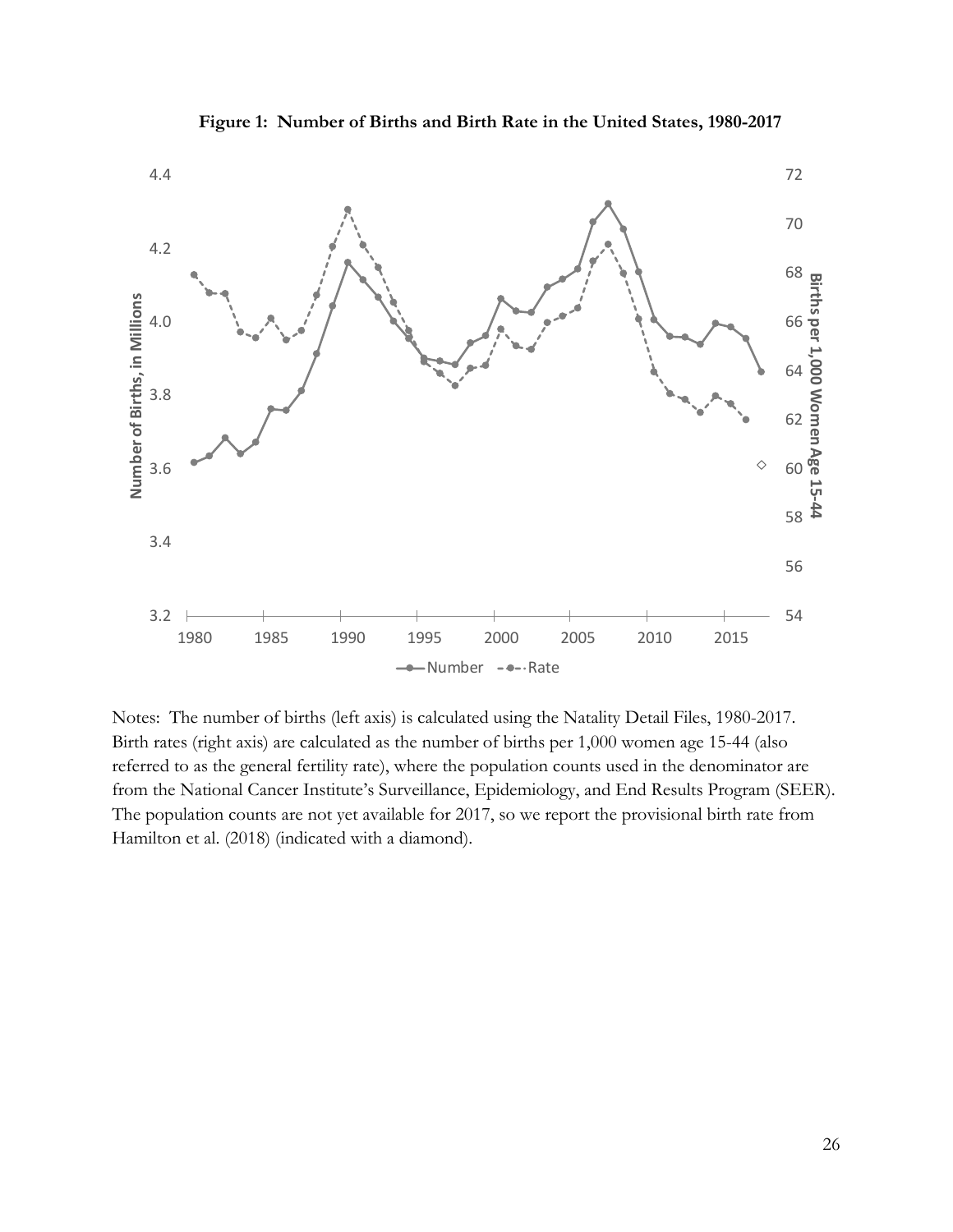

**Figure 2: Birth Rates by Five-Year Age Categories in the United States, 1980-2016**

Notes: Birth rates are calculated as the number of births per 1,000 women in the age group, where the age- and sex-specific population counts used in the denominators are from SEER. The population counts are not yet available for 2017, so we report the provisional birth rates from Hamilton et al. (2018) (indicated by data points separated from the main series).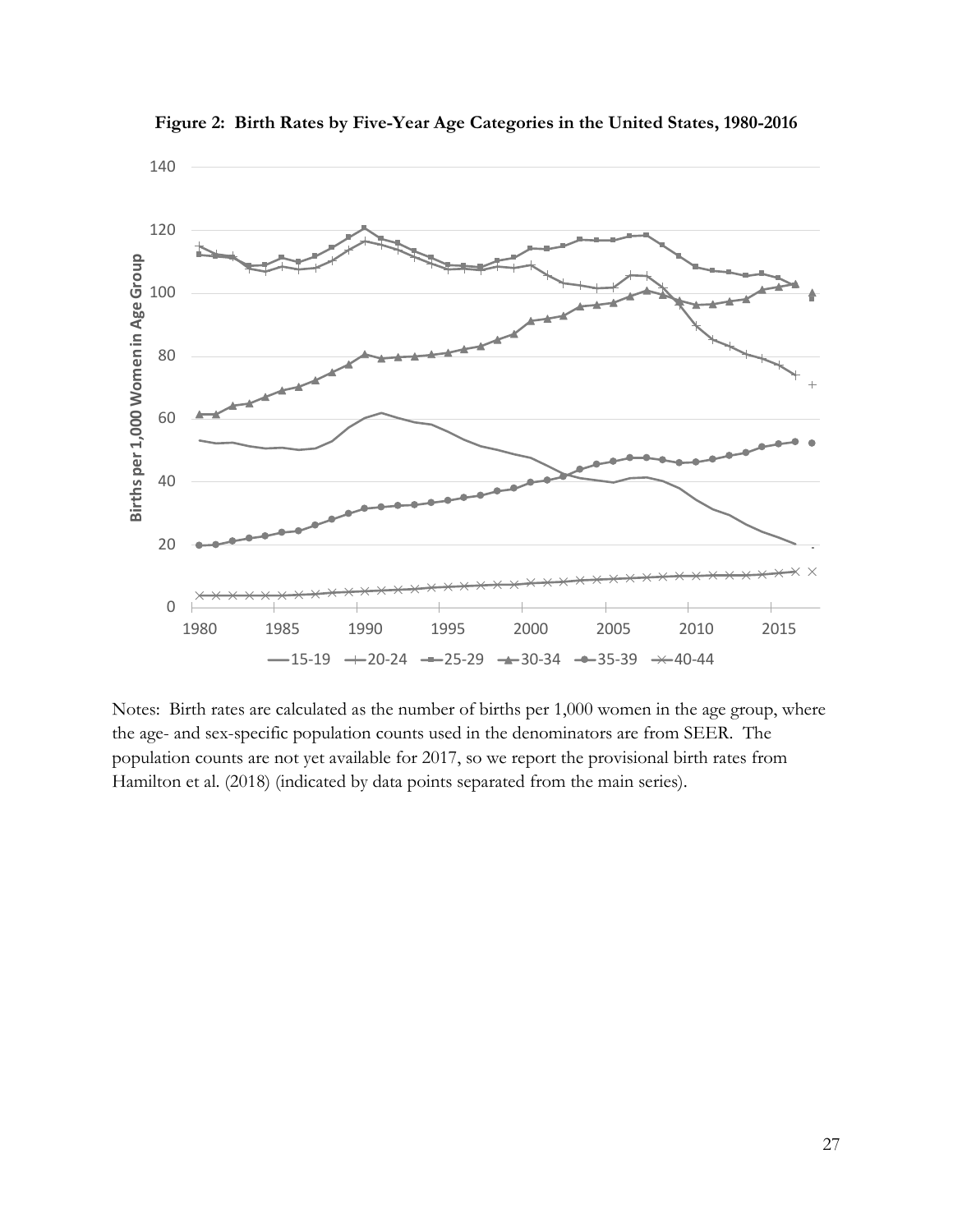

**Figure 3: Birth Rates by Marital Status in the United States, 1980-2016**

Notes: Birth rates are calculated as the number of births per 1,000 women in the marital category, where the population counts by marital status used in the denominators are calculated from the Current Population Survey Annual Social and Economic Supplement.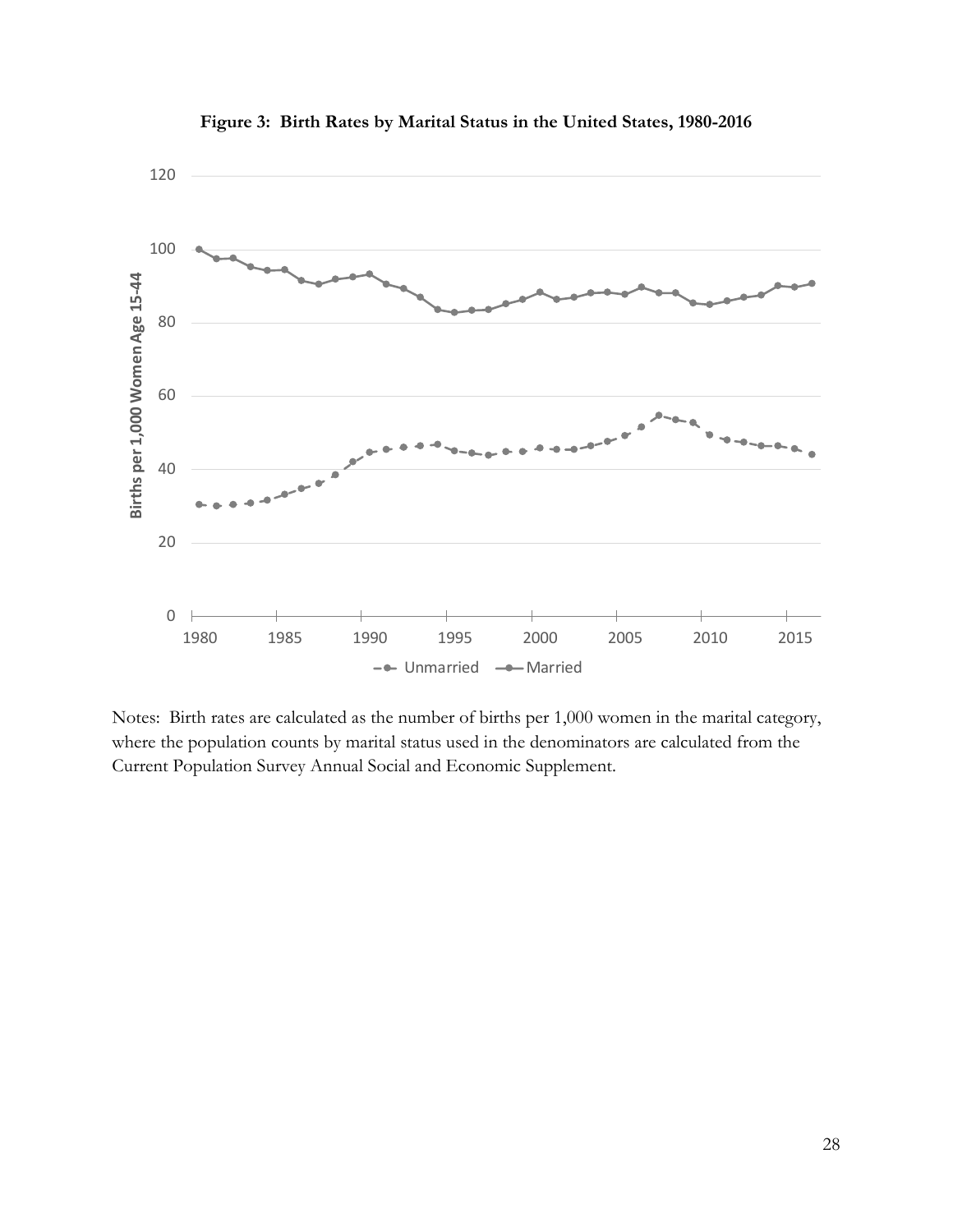

**Figure 4: Number of Unmarried Births before Each Age, per Woman in 1965-1998 Birth Cohorts**

Notes: Figure shows the number of nonmarital births per woman by the indicated age, for the 1965 to 1998 birth cohorts in the U.S. For the numerator, we estimate the mother's birth year in the Natality Detail Files using her age at birth, and then calculate the total number of nonmarital births to women of each cohort by the indicated age. The denominators are from the SEER single-yearof-age and gender population counts for the year the birth cohort turned 15.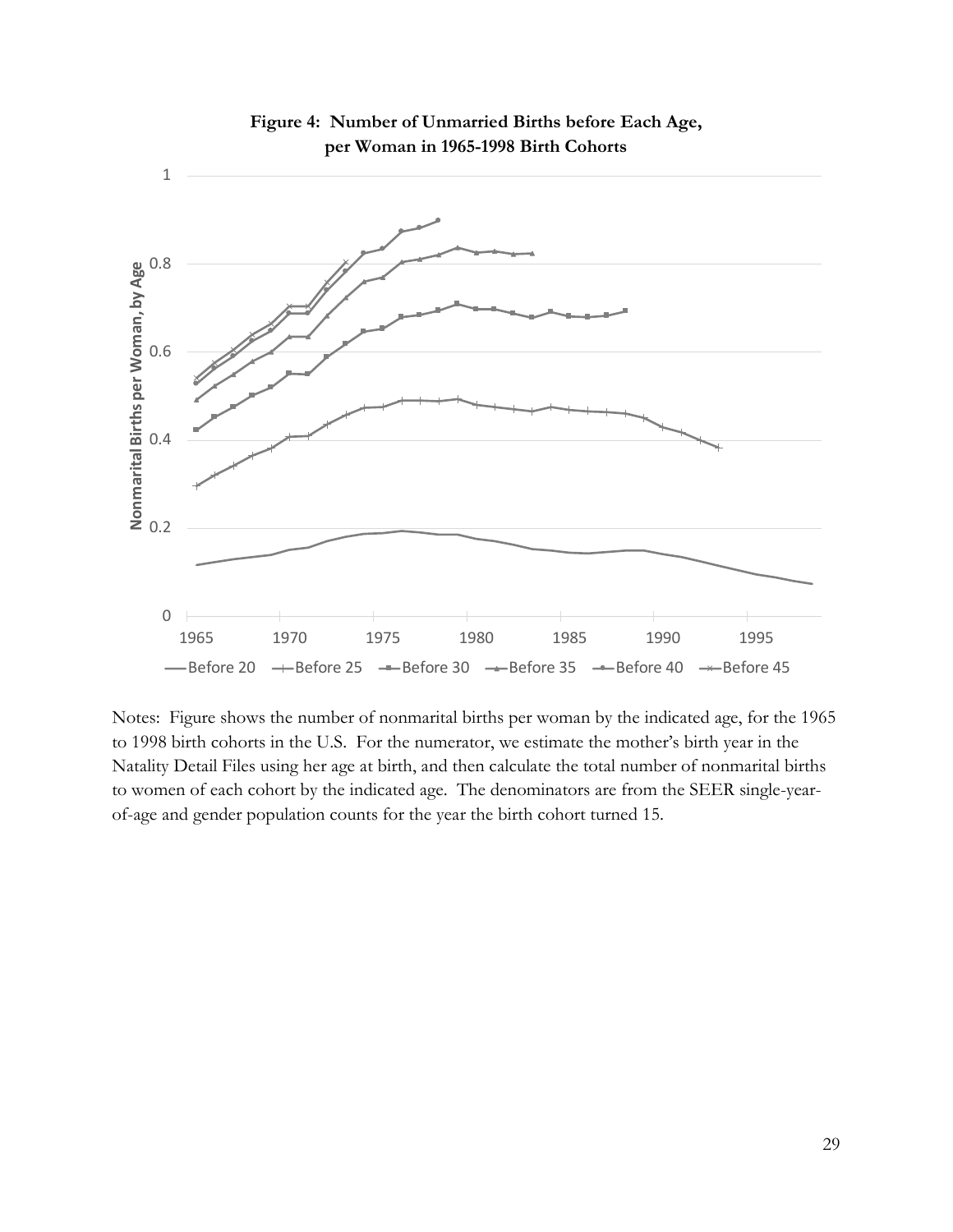

**Figure 5: Fraction of Births That Are Unintended by Different Measures, 1999-2015**

Notes: Data are from the 2002, 2006-2010, 2011-2013, and 2013-2015 cycles of the NSFG. Figure shows the fraction of births that are unintended by year of birth, using four measures: 1) an indicator for the pregnancy *either* being unwanted or occurring two years or more before the woman intended, 2) an indicator for the mother being unhappy to be pregnant, 3) an indicator for the pregnancy occurring while the woman was not trying to conceive, and 4) an indicator for whether the pregnancy was unwanted. Birth years are collapsed into two-year bins (or three in the case of 2013-15) to increase the number of observations in each data point. Results are weighted using the NSFG final weights.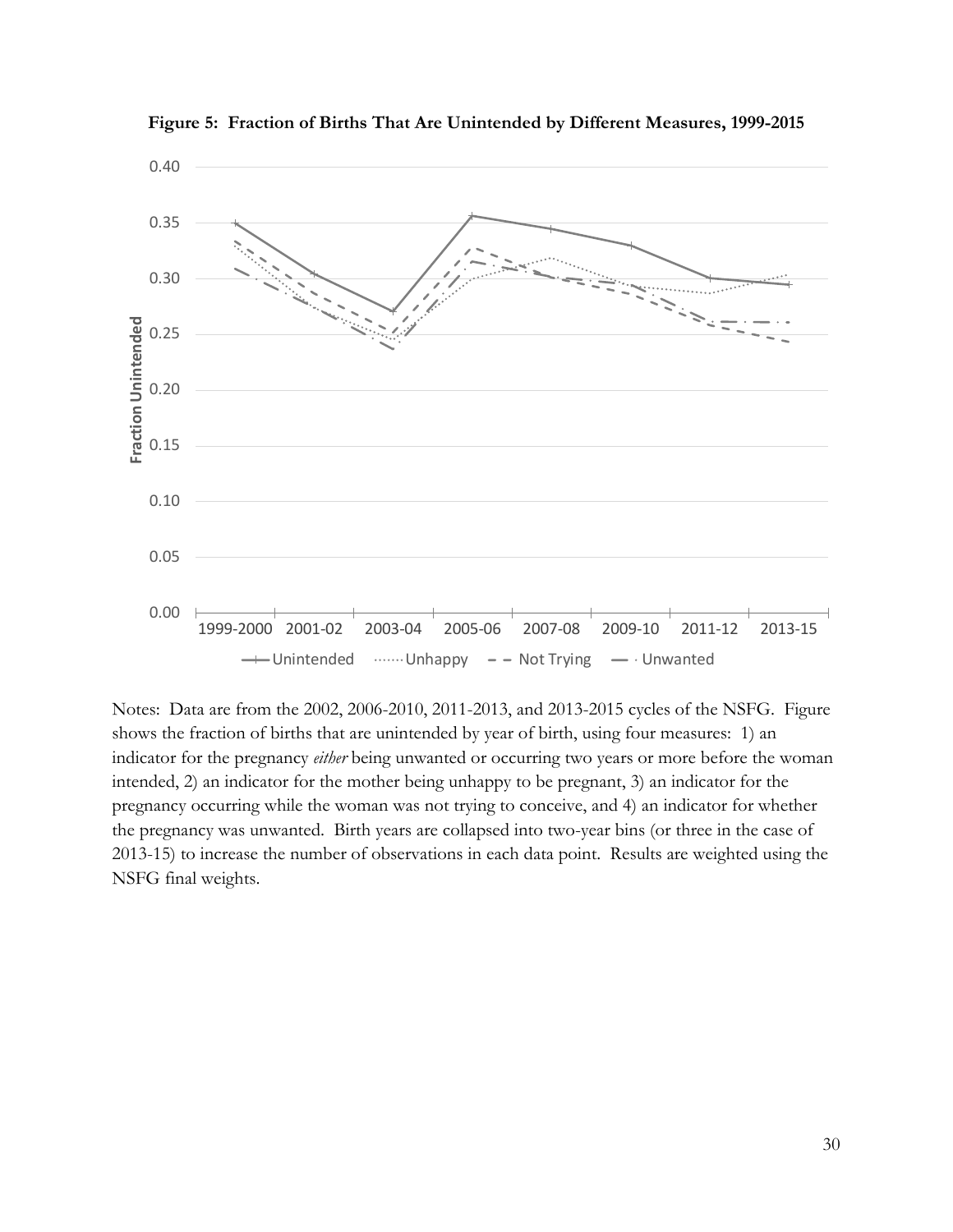# **Figure 6: Trends in Mother's Characteristics in NSFG and Natality Detail Files**



**Panel A: Average Age of Mother**

Notes: Figures show the trends in the indicated characteristic in both the NSFG data and the Natality Detail Files. Birth years are collapsed into two-year bins (or three in the case of 2013-15) to increase the number of observations in each data point. Results for the NSFG are weighted using the NSFG final weights.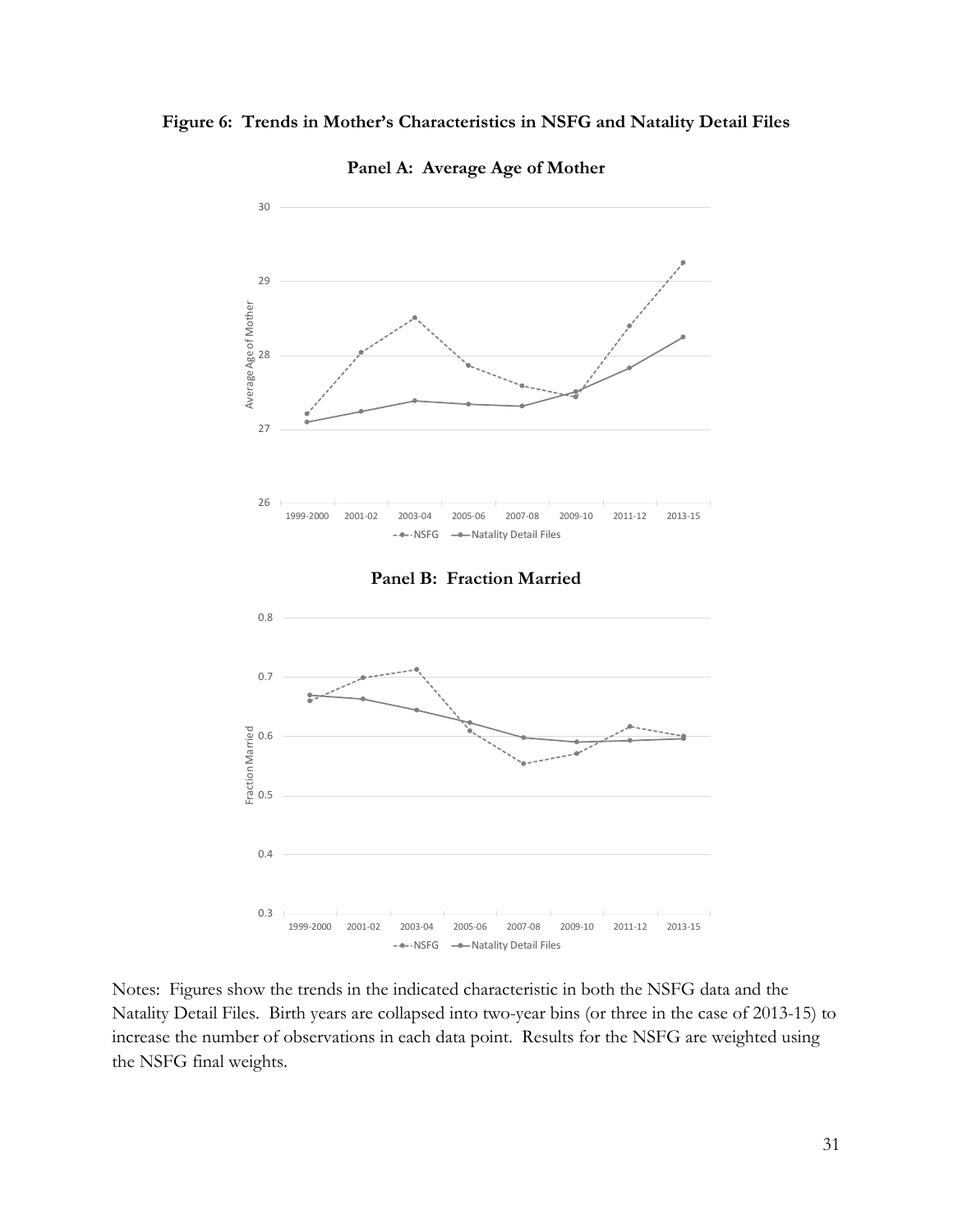

**Figure 7: The Predicted Proportion of Births that Are Unintended, 1980-2016, Using 2002 NSFG Coefficients**

Notes: Figure shows the predicted fraction of births that were unintended in each year, based on the characteristics of women giving birth in that year in the Natality Detail Files and holding the "returns" to each characteristic constant at the level estimated using the 2002 NSFG. Here, unintended is defined as a birth in which the pregnancy was unwanted or occurred two years or more before the woman intended. See the text for a detailed description.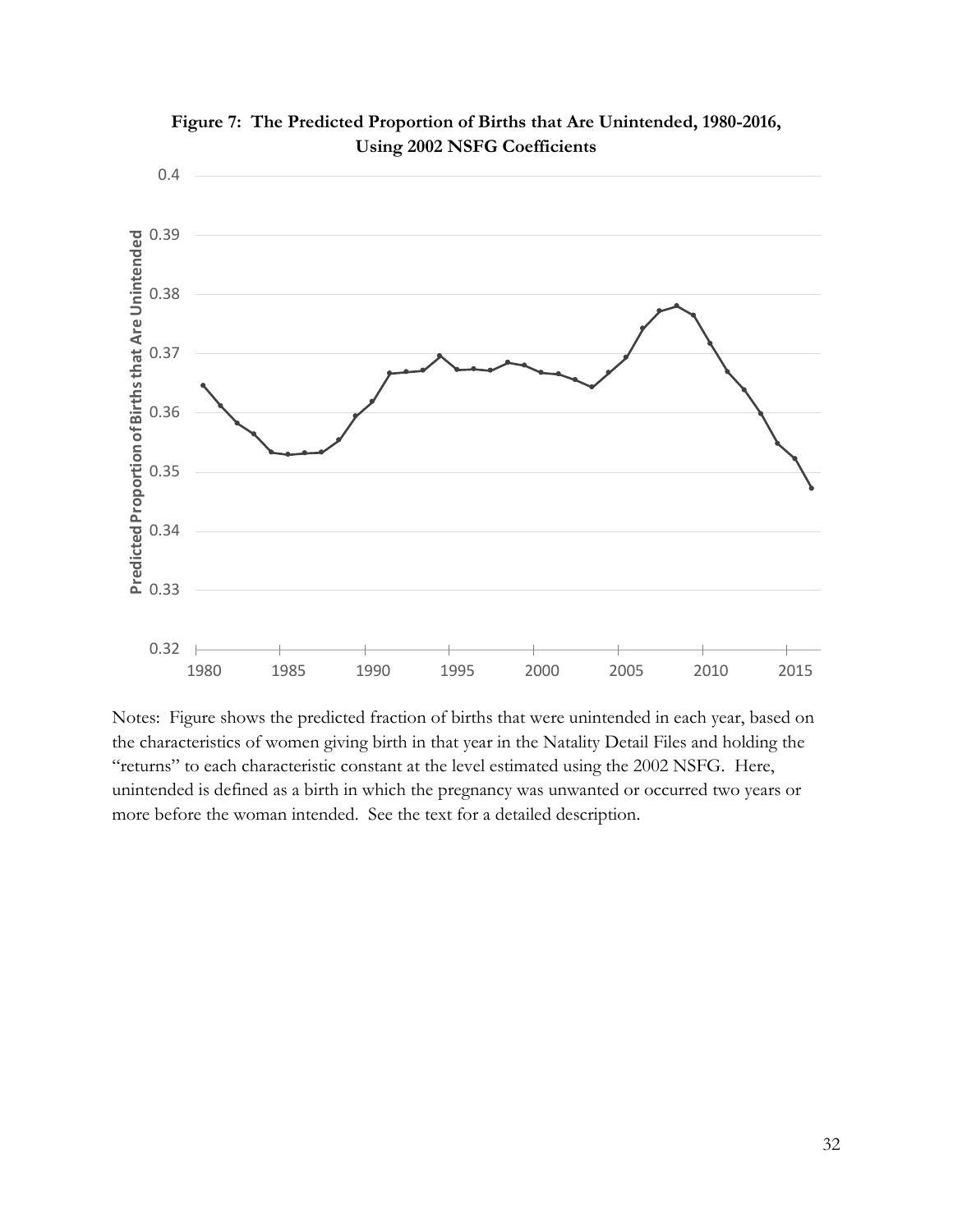

**Figure 8: Decomposition of Changes in the Predicted Proportion of Births that Are Unintended, 1980-2016**

Notes: Figure shows the predicted fraction of births that were unintended in each year, based on the characteristics of women giving birth in that year in the Natality Detail Files and holding the "returns" to each characteristic constant at the level estimated using the 2002 NSFG. For the "All Change" estimate, all four characteristics (age, marital status, race, and parity) are allowed to fluctuate across years, so that the estimate is the same as in Figure 7. For each of the other estimates, only one of the characteristics is allowed to fluctuate while the others are held constant at the 2002 level. Here, unintended is defined as a birth in which the pregnancy was unwanted or occurred two years or more before the woman intended.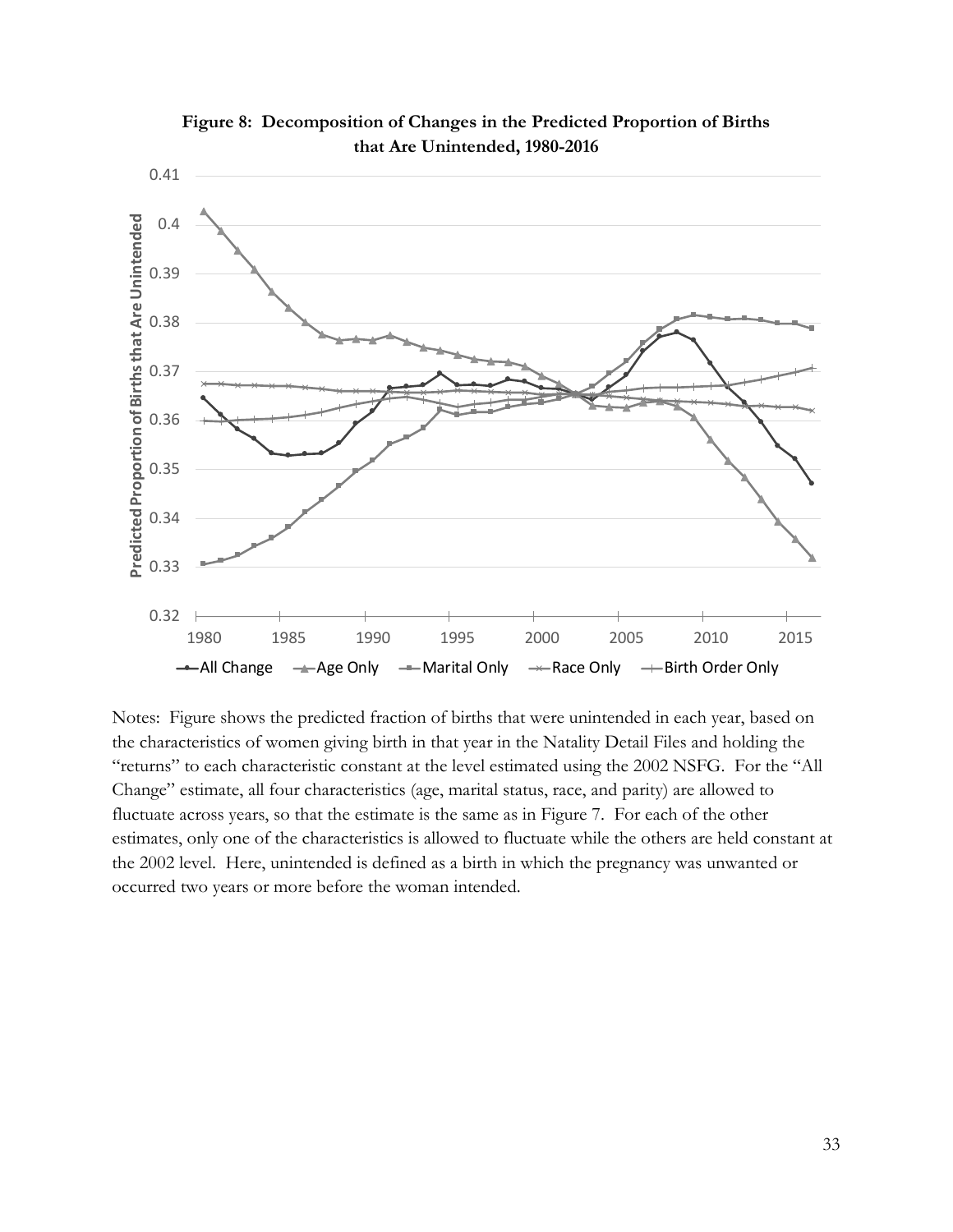**Figure 9: Decomposition of Changes in the Predicted Proportion of Births that Are Unintended, 1980-2016, Using Alternative Reference Years**



**Panel A: Using 2008 as Base Year, Coefficients from 2006-2010 NSFG**

**Panel B: Using 2012 as Base Year, Coefficients from 2011-2013 NSFG**

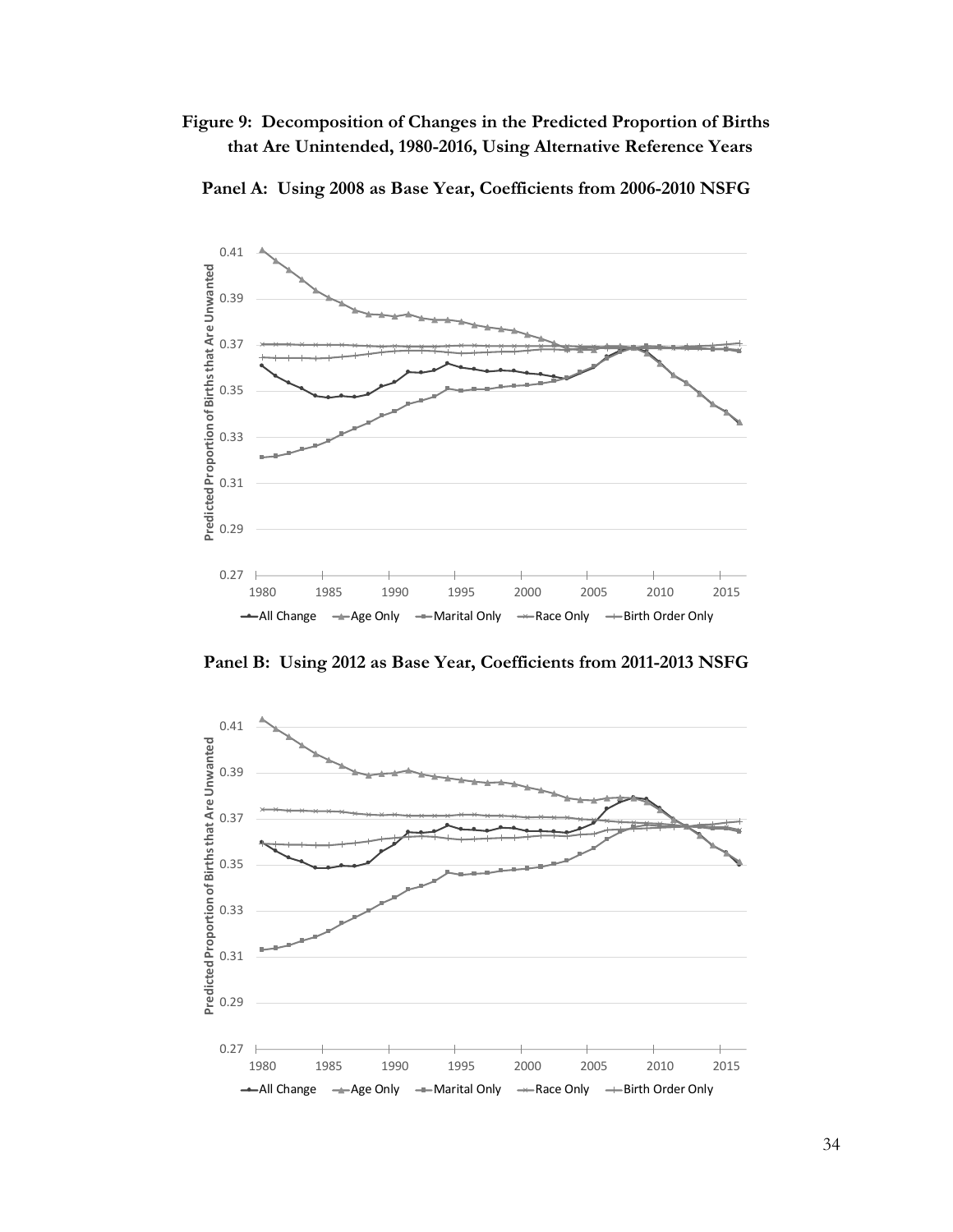

**Panel C: Using 2014 as Base Year, Coefficients from 2013-2015 NSFG**

Notes: See Figure 8. Here, the base year is changed to either 2008, 2012, or 2014, where the predicted fraction of births that were unintended in each year is calculated using the characteristics of women giving birth in that year in the Natality Detail Files and holding the "returns" to each characteristic constant at the level estimated using the indicated cycle of the NSFG.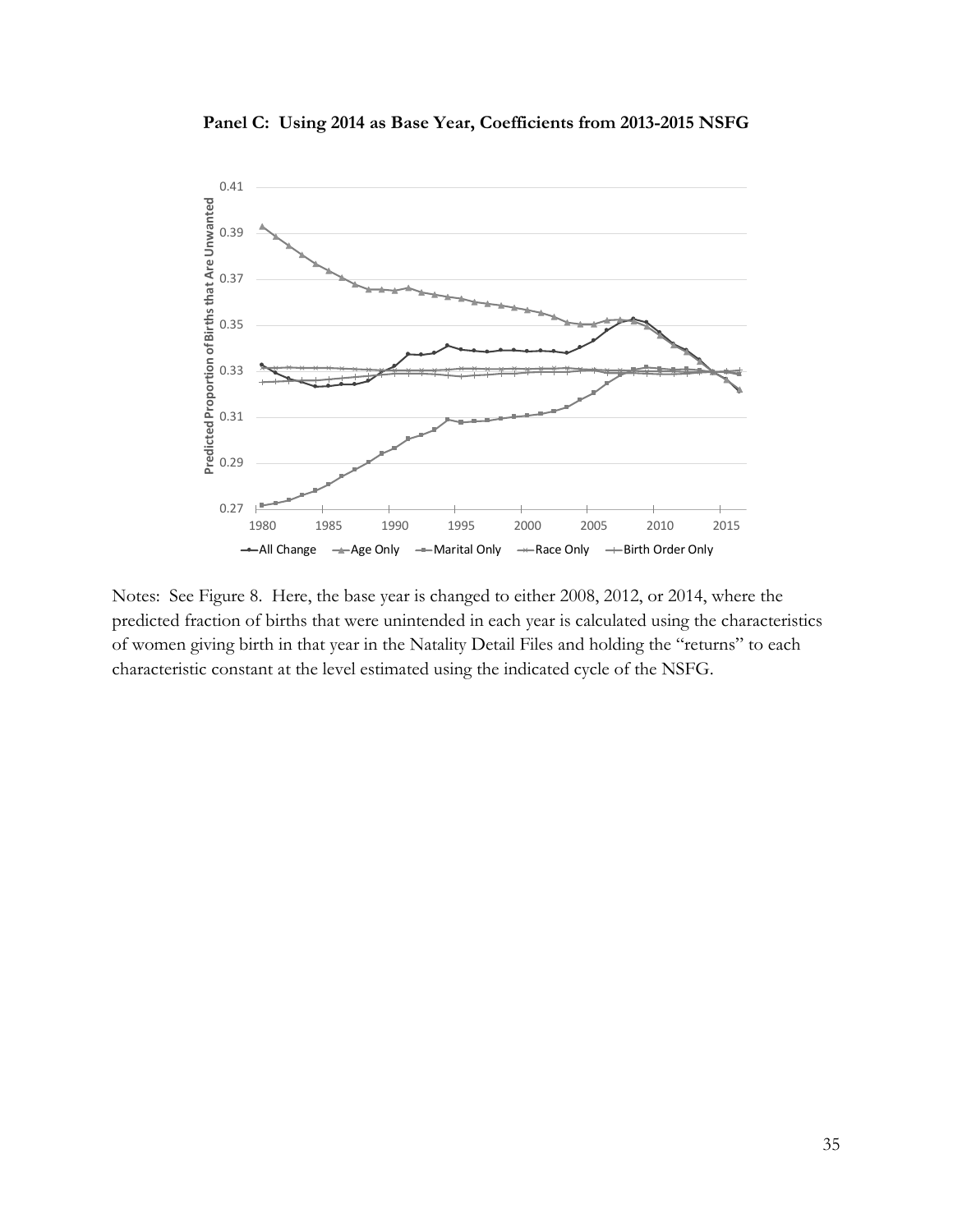|                                                                                                                                    | <b>NSFG Cycle</b> |             |              |             |
|------------------------------------------------------------------------------------------------------------------------------------|-------------------|-------------|--------------|-------------|
|                                                                                                                                    | 2002              | 2006-10     | 2011-13      | 2013-15     |
| Age 15-19                                                                                                                          | $0.3694***$       | $0.3359***$ | $0.3123***$  | $0.2536***$ |
|                                                                                                                                    | (0.0423)          | (0.0399)    | (0.0610)     | (0.0690)    |
| Age 20-29                                                                                                                          | $0.0505**$        | $0.0650***$ | $0.0672**$   | $0.0795***$ |
|                                                                                                                                    | (0.0240)          | (0.0230)    | (0.0334)     | (0.0282)    |
| Unmarried                                                                                                                          | $0.2464***$       | $0.2175***$ | $0.2480***$  | $0.2711***$ |
|                                                                                                                                    | (0.0318)          | (0.0304)    | (0.0385)     | (0.0388)    |
| <b>Black</b>                                                                                                                       | $-0.0580*$        | $-0.0520*$  | $-0.0973**$  | $-0.0790*$  |
|                                                                                                                                    | (0.0331)          | (0.0285)    | (0.0415)     | (0.0424)    |
| Other Non-White                                                                                                                    | $-0.0835*$        | $-0.0283$   | $-0.1418***$ | $-0.0363$   |
|                                                                                                                                    | (0.0462)          | (0.0408)    | (0.0504)     | (0.0576)    |
| Parity                                                                                                                             | $0.0534***$       | $0.0310***$ | $0.0452***$  | $0.0304**$  |
|                                                                                                                                    | (0.0135)          | (0.0097)    | (0.0150)     | (0.0122)    |
| Mom Educ. <hs< td=""><td>0.0208</td><td><math>-0.0008</math></td><td><math>-0.0984*</math></td><td><math>-0.0022</math></td></hs<> | 0.0208            | $-0.0008$   | $-0.0984*$   | $-0.0022$   |
|                                                                                                                                    | (0.0386)          | (0.0425)    | (0.0589)     | (0.0492)    |
| Mom HS,                                                                                                                            | $0.0620**$        | 0.0144      | $-0.0189$    | $0.0719**$  |
| No College                                                                                                                         | (0.0289)          | (0.0307)    | (0.0485)     | (0.0295)    |
| $<$ 100% PVL                                                                                                                       | $0.0829**$        | $0.1338***$ | $0.1513***$  | $0.0945**$  |
|                                                                                                                                    | (0.0337)          | (0.0348)    | (0.0491)     | (0.0403)    |
| 100-250% PVL                                                                                                                       | $0.0762**$        | $0.0758***$ | $0.0683*$    | $0.0736**$  |
|                                                                                                                                    | (0.0297)          | (0.0283)    | (0.0415)     | (0.0351)    |
| No Religion                                                                                                                        | 0.0199            | $0.0660**$  | $-0.0027$    | $0.0935***$ |
|                                                                                                                                    | (0.0365)          | (0.0332)    | (0.0358)     | (0.0362)    |
| Constant                                                                                                                           | 0.0238            | 0.0680      | 0.0937       | 0.0030      |
|                                                                                                                                    | (0.0484)          | (0.0424)    | (0.0586)     | (0.0519)    |
| Fraction Unintended                                                                                                                | 0.3261            | 0.3426      | 0.3208       | 0.2836      |
| Observations                                                                                                                       | 2,050             | 3,131       | 1,388        | 1,388       |
| R-squared                                                                                                                          | 0.1607            | 0.1511      | 0.1730       | 0.1769      |

**Table 1: Linear Probability Models of Likelihood that the Birth was Unintended**

Notes: Coefficients are from OLS regressions using data from four cycles of the NSFG. For all regressions, the dependent variable is a binary variable indicating that the pregnancy was either unwanted or occurred two years or more before the woman intended. The sample is limited to pregnancies ending in a live birth. Results are weighted by the NSFG final weights. Robust standard errors are in parentheses. \*, \*\*, and \*\*\* indicate statistical significance at the 10, 5, and 1 percent levels.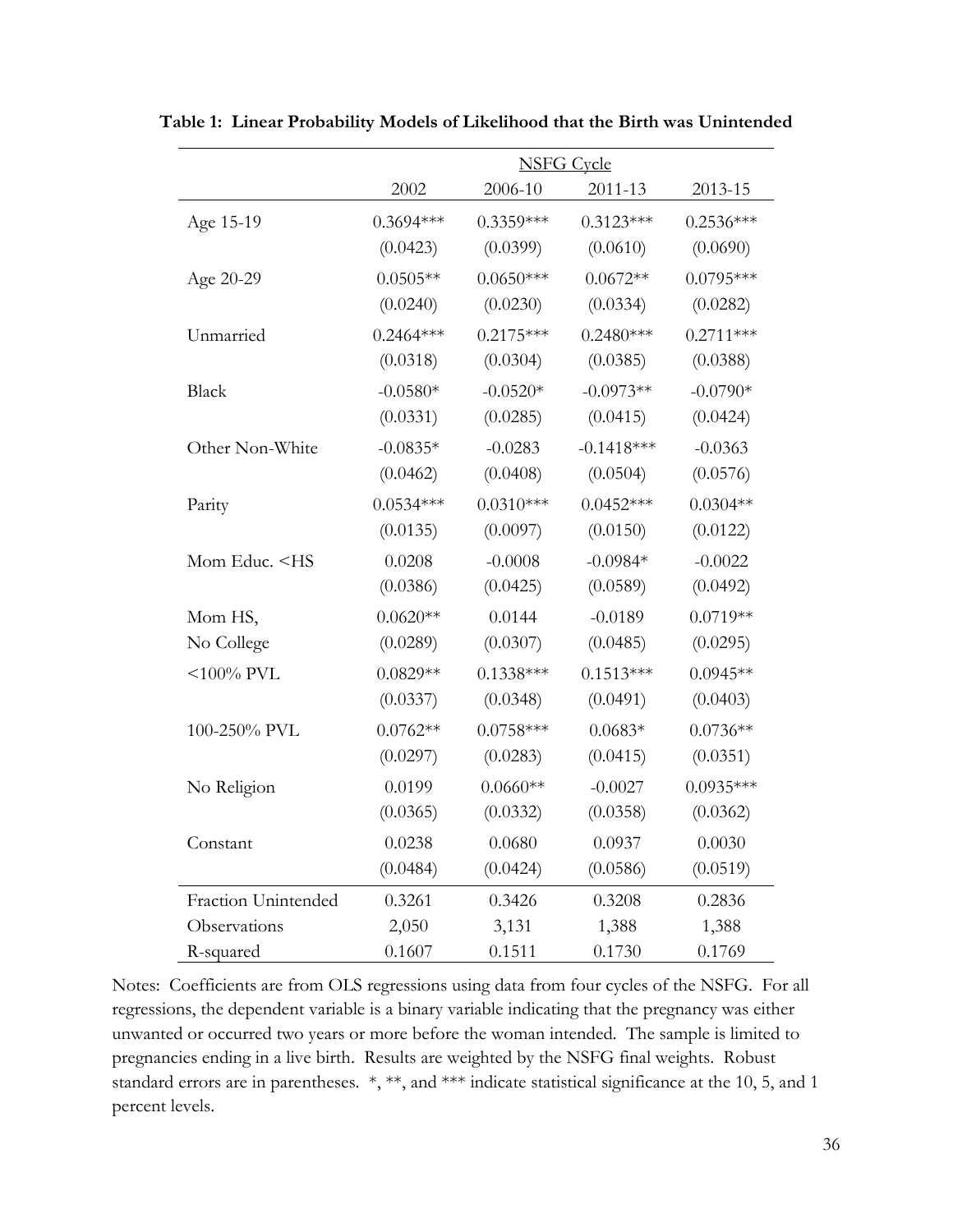

**Appendix Figure 1: Births by Education in the United States, 1980-2017**

**A. Number of Births by Education Category**

Notes: Births data are from the Natality Detail Files, 1980-2017. The number of birth certificates that report mother's education changes over the years. In both panels, births with missing mother's education are omitted.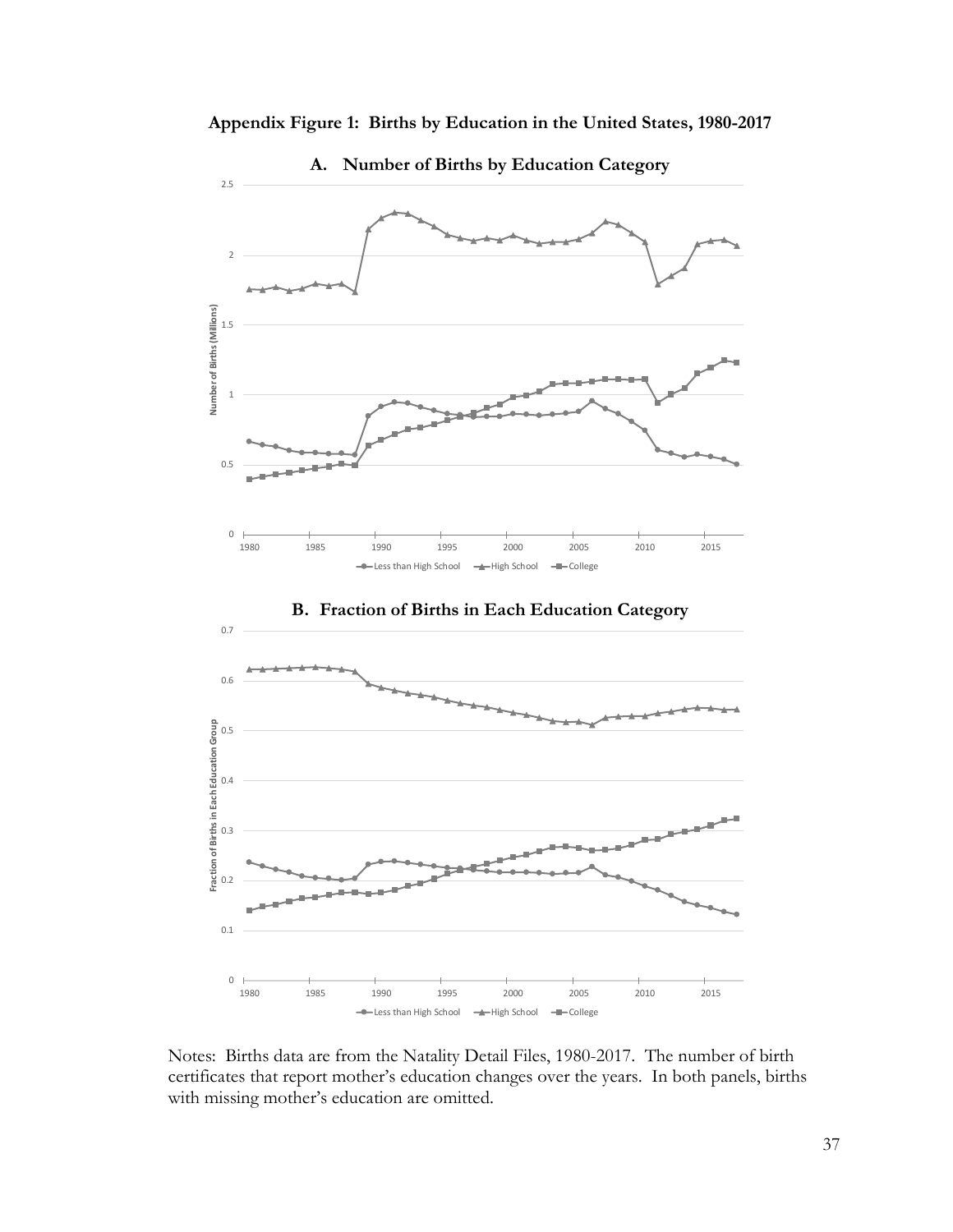**Appendix Figure 2: Births by Race, Hispanic Origin, and Birth Order in the United States, 1980-2017**



**B. Number of Births by Race and Hispanic Origin of the Mother**

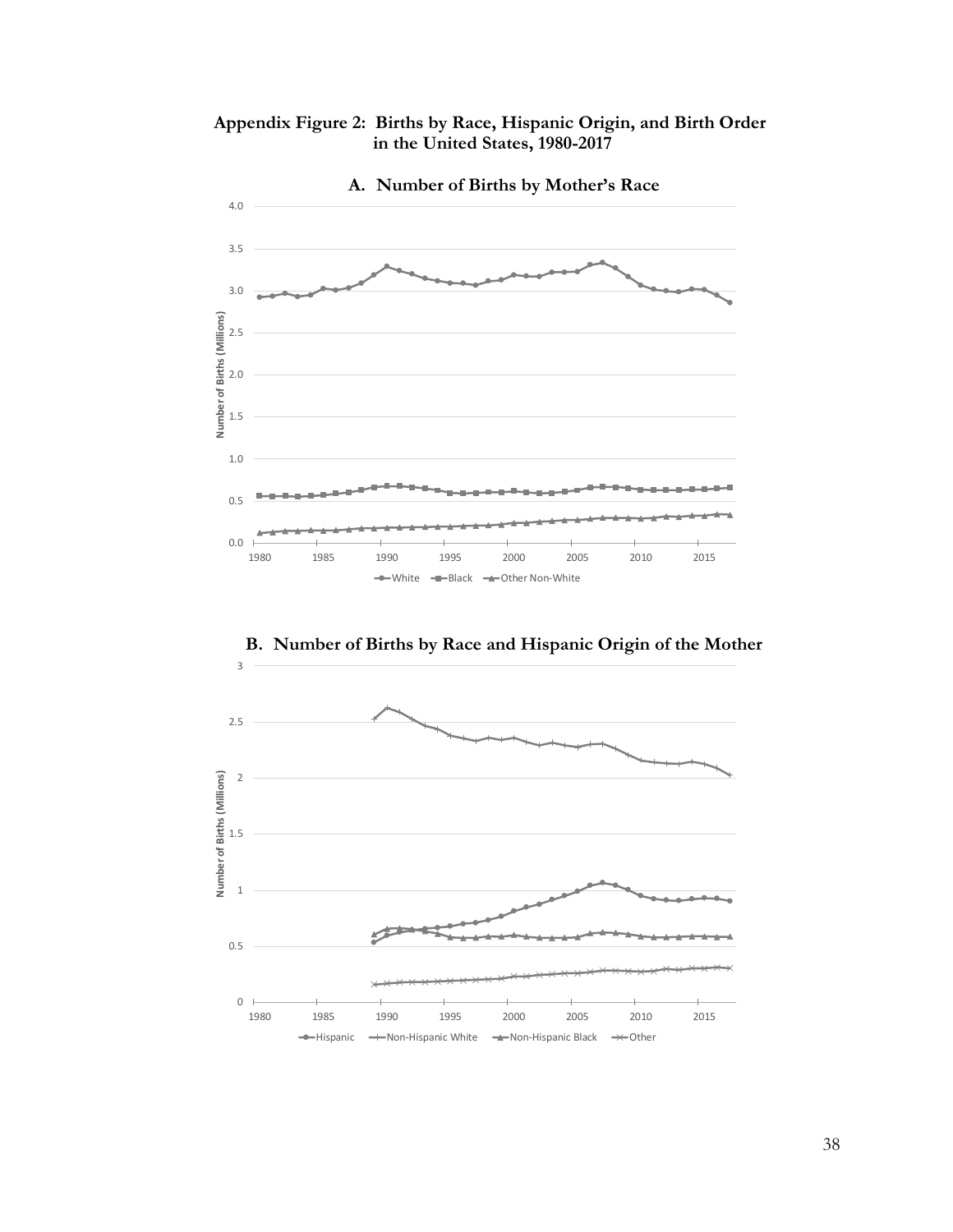

Notes: Births data are from the Natality Detail Files, 1980-2017. Hispanic origin is not reported for all states before 1989.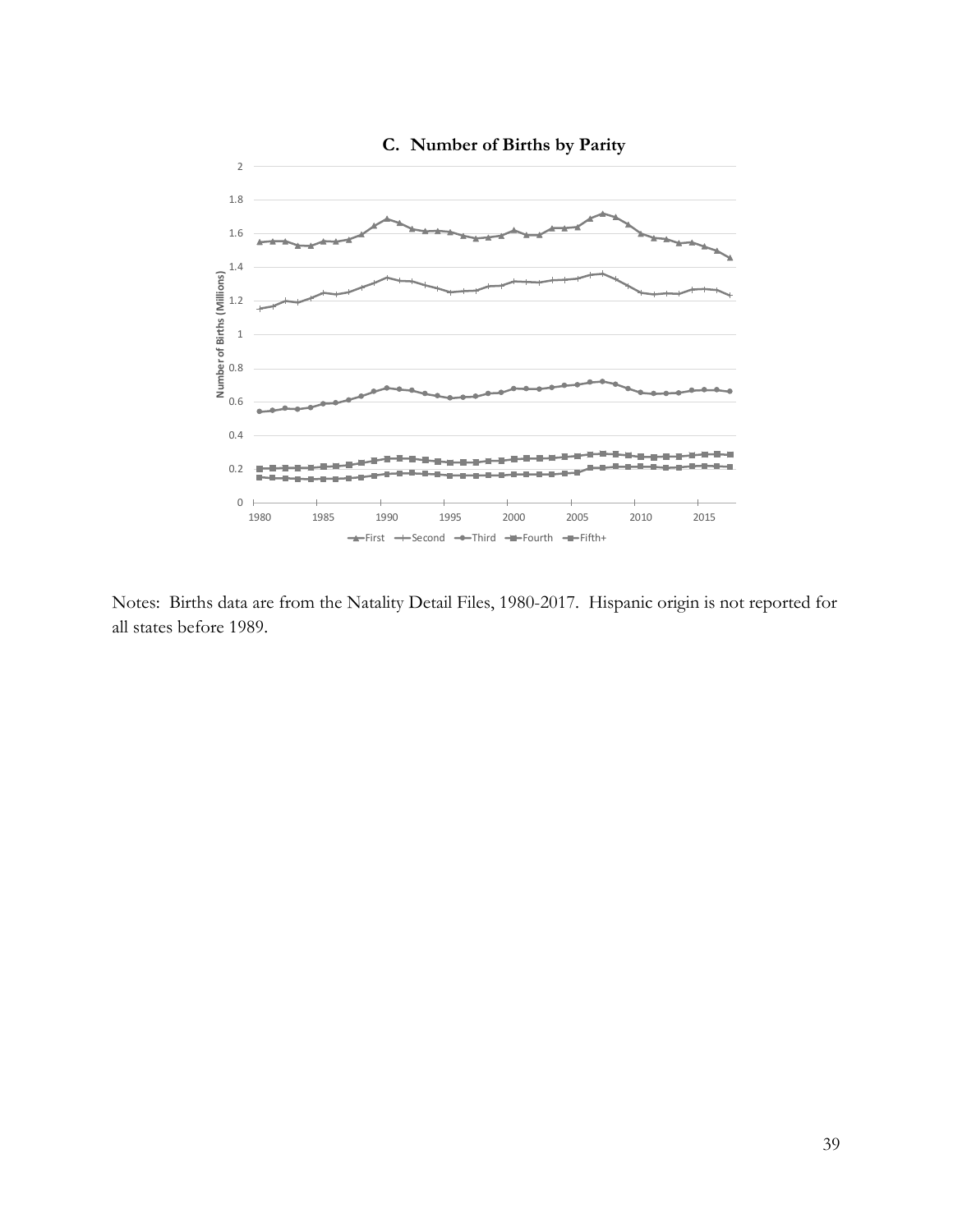

**Appendix Figure 3: Replication of Figure 7 but Defining Race Using Four Race/Ethnicity Categories, 1989-2017**

Notes: See Fig. 7. Here, "Race" is defined using four categories: 1) white, non-Hispanic, 2) black, non-Hispanic, 3) Hispanic, 4) Other. The series begins in 1989 because Hispanic origin is not reported for all states before that year.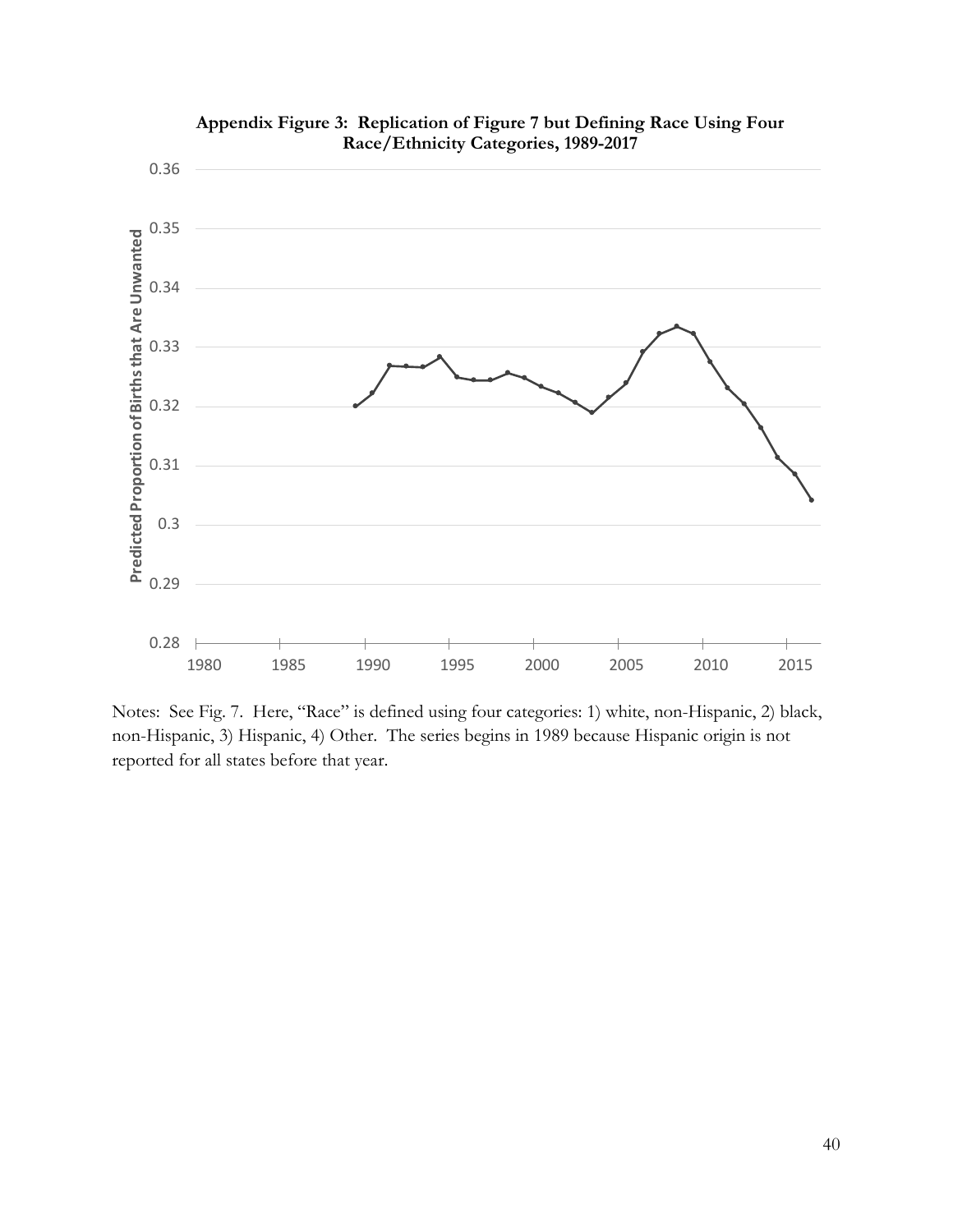

**Appendix Figure 4: Replication of Figure 8 but Defining Race Using Four Race/Ethnicity Categories, 1989-2017**

Notes: See Fig. 8. Here, "Race" is defined using four categories: 1) white, non-Hispanic, 2) black, non-Hispanic, 3) Hispanic, 4) Other. The series begins in 1989 because Hispanic origin is not reported for all states before that year.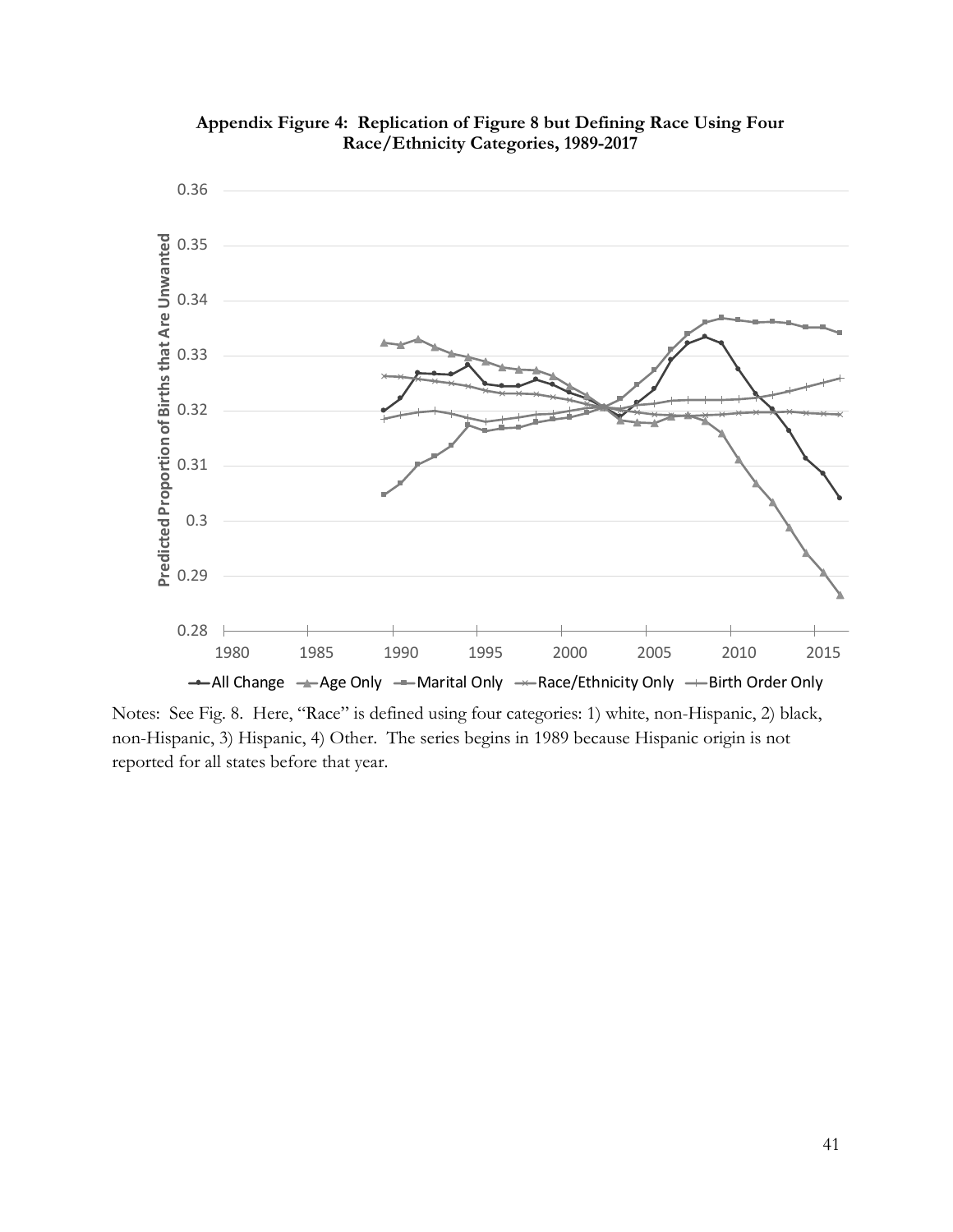**Appendix Figure 5: Replication of Figure 9 but Defining Race Using Four Race/Ethnicity Categories, 1989-2017**



**Panel A: Using 2008 as Base Year, Coefficients from 2006-2010 NSFG**

**Panel B: Using 2012 as Base Year, Coefficients from 2011-2013 NSFG**



**Panel C: Using 2014 as Base Year, Coefficients from 2013-2015 NSFG**



Notes: See Fig. 9.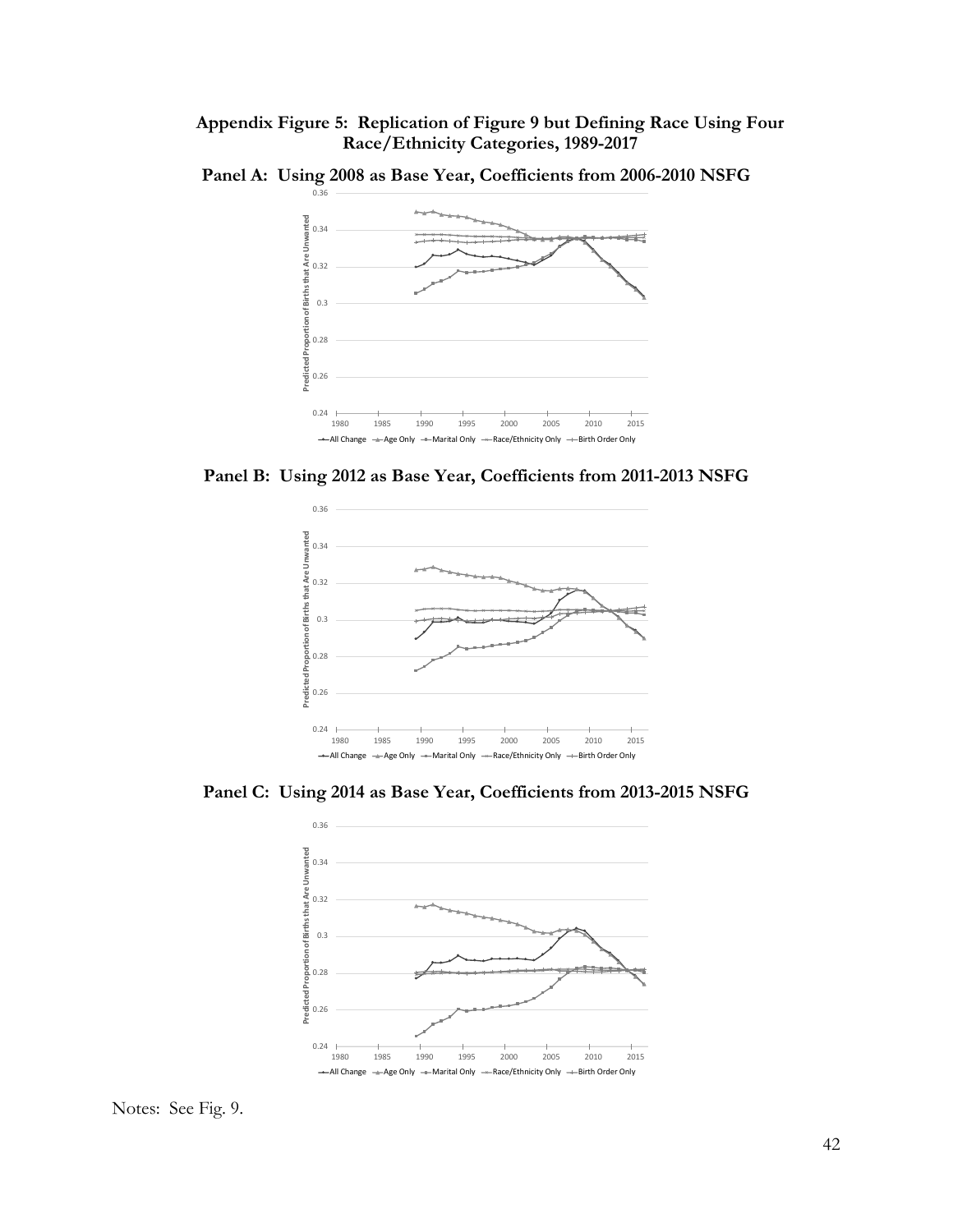|                 | Standard    |       |              |  |
|-----------------|-------------|-------|--------------|--|
|                 | Coefficient | Error | Significance |  |
|                 |             |       |              |  |
| Age             |             |       |              |  |
| 15              | $-0.484$    | 0.256 | $\ast$       |  |
| 16              | $-0.247$    | 0.235 |              |  |
| 17              | $-0.115$    | 0.23  |              |  |
| 18              | $-0.173$    | 0.228 |              |  |
| 19              | $-0.214$    | 0.227 |              |  |
| 20              | $-0.432$    | 0.225 | $\ast$       |  |
| 21              | $-0.350$    | 0.224 |              |  |
| 22              | $-0.447$    | 0.225 | $**$         |  |
| 23              | $-0.538$    | 0.224 | $**$         |  |
| 24              | $-0.579$    | 0.225 | $**$         |  |
| 25              | $-0.565$    | 0.225 | $**$         |  |
| 26              | $-0.659$    | 0.225 | $***$        |  |
| 27              | $-0.563$    | 0.225 | $**$         |  |
| 28              | $-0.630$    | 0.225 | $***$        |  |
| 29              | $-0.703$    | 0.225 | $***$        |  |
| 30              | $-0.618$    | 0.225 | $***$        |  |
| 31              | $-0.694$    | 0.225 | $***$        |  |
| 32              | $-0.617$    | 0.227 | $***$        |  |
| 33              | $-0.675$    | 0.226 | $***$        |  |
| 34              | $-0.525$    | 0.227 | $**$         |  |
| 35              | $-0.750$    | 0.226 | $***$        |  |
| 36              | $-0.564$    | 0.23  | $**$         |  |
| 37              | $-0.629$    | 0.232 | $***$        |  |
| 38              | $-0.671$    | 0.235 | $***$        |  |
| 39              | $-0.844$    | 0.243 | $***$        |  |
| 40              | $-0.568$    | 0.247 | $**$         |  |
| 41              | $-0.586$    | 0.239 | **           |  |
| 42              | $-0.756$    | 0.667 |              |  |
| 43              | $-0.720$    | 0.506 |              |  |
| Married         | $-0.227$    | 0.023 | $***$        |  |
| Race            |             |       |              |  |
| <b>Black</b>    | $-0.068$    | 0.027 | $**$         |  |
| Other Non-White | $-0.091$    | 0.038 | $**$         |  |
| Parity          |             |       |              |  |
| $\overline{2}$  | 0.036       | 0.023 | $***$        |  |
| $\mathfrak{Z}$  | 0.154       | 0.027 | $***$        |  |
| $\overline{4}$  | 0.221       | 0.039 | ***          |  |

**Appendix Table 1: Model Used to Predict Unintended Births in 2002 NSFG**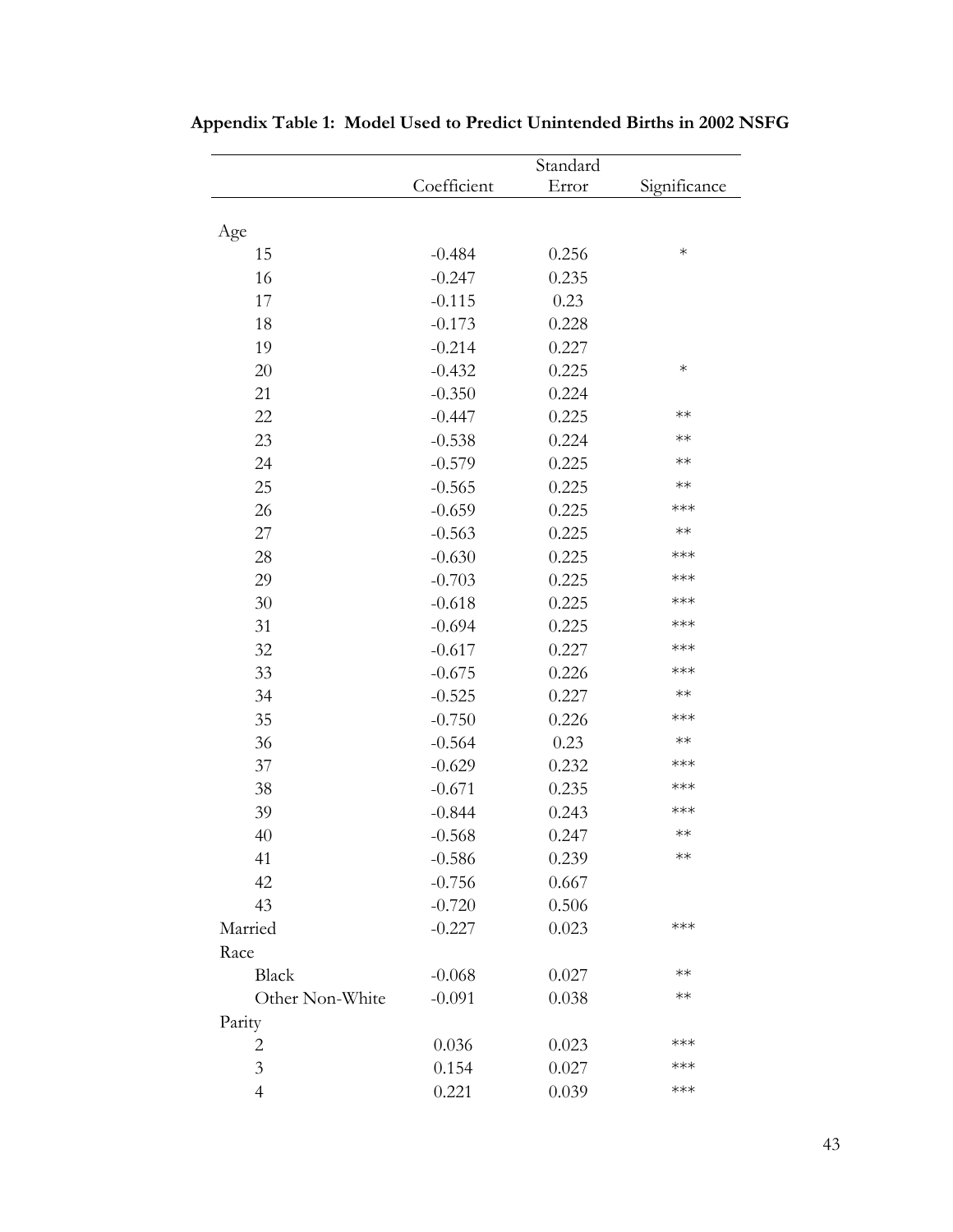| 5            | 0.321    | 0.051 | *** |
|--------------|----------|-------|-----|
| 6            | 0.394    | 0.148 |     |
| 7            | $-0.168$ | 0.161 |     |
| 8            | 0.380    | 0.293 |     |
| $9+$         | $-0.026$ | 0.298 |     |
| Constant     | 1.014    | 0.221 | *** |
| Observations | 2,050    |       |     |
| R-squared    | 0.2447   |       |     |

Notes: Table shows coefficients used to create the predicted fraction unintended in Figs. 7 and 8. Coefficients are from an OLS regression using data from the 2002 NSFG. The dependent variable is a binary indicator indicating that the pregnancy was either unwanted or occurred two years or more before the woman intended. The sample is limited to pregnancies ending in a live birth. Results are weighted by the NSFG final weights. Standard errors are robust to heteroskedasticity. \*, \*\*, and \*\*\* indicate statistical significance at the 10, 5, and 1 percent levels.